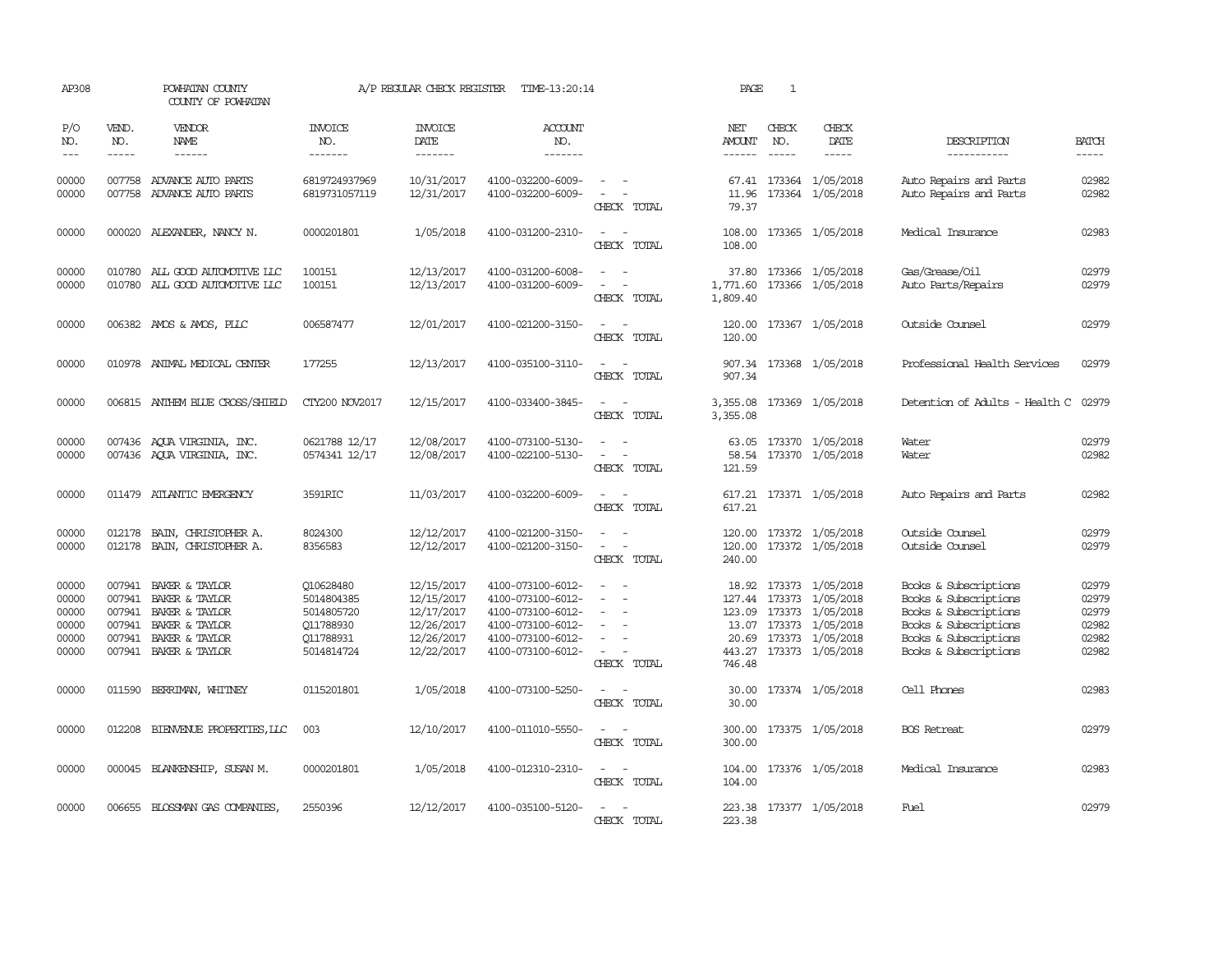| AP308                                     |                                      | POWHATAN COUNTY<br>COUNTY OF POWHATAN                                                                                                           |                                           | A/P REGULAR CHECK REGISTER                                         | TIME-13:20:14                                                                                         |                                                               | PAGE                                                  | 2                                    |                                                                      |                                                                                                                                      |                                           |
|-------------------------------------------|--------------------------------------|-------------------------------------------------------------------------------------------------------------------------------------------------|-------------------------------------------|--------------------------------------------------------------------|-------------------------------------------------------------------------------------------------------|---------------------------------------------------------------|-------------------------------------------------------|--------------------------------------|----------------------------------------------------------------------|--------------------------------------------------------------------------------------------------------------------------------------|-------------------------------------------|
| P/O<br>NO.<br>$---$                       | VEND.<br>NO.<br>$- - - - -$          | VENDOR<br><b>NAME</b><br>$- - - - - -$                                                                                                          | <b>INVOICE</b><br>NO.<br>-------          | <b>INVOICE</b><br>DATE<br>--------                                 | <b>ACCOUNT</b><br>NO.<br>-------                                                                      |                                                               | NET<br>AMOUNT<br>$- - - - - -$                        | CHECK<br>NO.<br>$- - - - -$          | CHECK<br>DATE<br>$- - - - -$                                         | DESCRIPTION<br>-----------                                                                                                           | <b>BATCH</b><br>$- - - - -$               |
| 00000                                     | 012049                               | BLUE360 MEDIA                                                                                                                                   | INV-374                                   | 10/06/2017                                                         | 4100-022100-6012-                                                                                     | CHECK TOTAL                                                   | 417.31                                                |                                      | 417.31 173378 1/05/2018                                              | Books & Subscriptions                                                                                                                | 02982                                     |
| 00000                                     |                                      | 009991 BMS DIRECT                                                                                                                               | 118522<br>2018                            | 11/30/2017                                                         | 4100-035100-6013-                                                                                     | $\sim$<br>CHECK TOTAL                                         | 25.00<br>25.00                                        |                                      | 173379 1/05/2018                                                     | Dog Tags                                                                                                                             | 02979                                     |
| 00000                                     |                                      | 011010 BOX ALARM TEES                                                                                                                           | 183                                       | 12/01/2017                                                         | 4100-032200-6011-                                                                                     | $\sim$<br>$\sim$<br>CHECK TOTAL                               | 197.00<br>197.00                                      |                                      | 173380 1/05/2018                                                     | Protective Gear/Uniforms                                                                                                             | 02982                                     |
| 00000                                     |                                      | 007838 BROUGHTON, THOMAS B. JR.                                                                                                                 | 0078201801                                | 1/05/2018                                                          | 4100-031200-2310-                                                                                     | $\equiv$<br>$\sim$<br>CHECK TOTAL                             | 92.00<br>92.00                                        |                                      | 173381 1/05/2018                                                     | Medical Insurance                                                                                                                    | 02983                                     |
| 00000<br>00000                            | 011459<br>011459                     | CARTER, RAMONA<br>CARTER, RAMONA                                                                                                                | LEADERSHIP TRNG<br>MILEAGE 9-12/17        | 12/14/2017<br>12/18/2017                                           | 4100-014400-5540-<br>4100-014400-5510-                                                                | $\sim$<br>$\overline{\phantom{a}}$<br>$\equiv$<br>CHECK TOTAL | 48.78<br>134.29<br>183.07                             |                                      | 173383 1/05/2018<br>173383 1/05/2018                                 | Travel - Convention & Educatio<br>Travel-Mileage                                                                                     | 02982<br>02982                            |
| 00000                                     | 011794 CDESSA                        |                                                                                                                                                 | 2018 ANUALDUES                            | 12/20/2017                                                         | 4100-083500-5810-                                                                                     | $\sim$<br>$\overline{\phantom{a}}$<br>CHECK TOTAL             | 15.00<br>15.00                                        |                                      | 173384 1/05/2018                                                     | Dues/Association Memberships                                                                                                         | 02979                                     |
| 00000<br>00000                            | 010808<br>010808                     | CERULLO, ROBERT<br>CERULLO, ROBERT                                                                                                              | MILEAGE12-20-17<br>0108201801             | 12/20/2017<br>1/05/2018                                            | 4100-022100-5510-<br>4100-022100-5250-                                                                | $\equiv$<br>CHECK TOTAL                                       | 44.16<br>30.00<br>74.16                               |                                      | 173386 1/05/2018<br>173386 1/05/2018                                 | Travel/Mileage/Parking/Tolls<br>Cell Phones                                                                                          | 02979<br>02983                            |
| 00000                                     |                                      | 010764 CIVICPLUS                                                                                                                                | 168969                                    | 2/12/2018                                                          | 4100-012510-8205-                                                                                     | $\overline{a}$<br>$\overline{\phantom{0}}$<br>CHECK TOTAL     | 8,894.40                                              |                                      | 8,894.40 173387 1/05/2018                                            | Hosting Fees                                                                                                                         | 02979                                     |
| 00000<br>00000<br>00000<br>00000<br>00000 | 007341<br>007341<br>007341<br>007341 | CLAWS & PAWS ANIMAL CARE<br>CLAWS & PAWS ANIMAL CARE<br>CLAWS & PAWS ANIMAL CARE<br>CLAWS & PAWS ANIMAL CARE<br>007341 CLAWS & PAWS ANIMAL CARE | 85548<br>85589<br>85590<br>85399<br>85433 | 11/15/2017<br>11/16/2017<br>11/15/2017<br>11/07/2017<br>11/21/2017 | 4100-035100-5615-<br>4100-035100-5615-<br>4100-035100-5615-<br>4100-035100-3110-<br>4100-035100-3110- | $\equiv$<br>$\sim$<br>CHECK TOTAL                             | 35.00<br>35.00<br>55.00<br>240.93<br>131.75<br>497.68 | 173388<br>173388<br>173388<br>173388 | 1/05/2018<br>1/05/2018<br>1/05/2018<br>1/05/2018<br>173388 1/05/2018 | Spay/Neuter Services<br>Spay/Neuter Services<br>Spay/Neuter Services<br>Professional Health Services<br>Professional Health Services | 02979<br>02979<br>02979<br>02982<br>02982 |
| 00000                                     |                                      | 007282 COBB TECHNOLOGIES, INC.                                                                                                                  | 908804                                    | 11/10/2017                                                         | 4100-032200-3320-                                                                                     | $\sim$<br>$\sim$<br>CHECK TOTAL                               | 503.94                                                |                                      | 503.94 173389 1/05/2018                                              | Maintenance & Service Contract                                                                                                       | 02982                                     |
| 00000                                     |                                      | 010038 COOK, VICKIE C.                                                                                                                          | FAMILY DOLLAR                             | 12/07/2017                                                         | 4100-035100-6022-                                                                                     | $\sim$<br>CHECK TOTAL                                         | 4.75<br>4.75                                          |                                      | 173390 1/05/2018                                                     | Dog Food/Supplies                                                                                                                    | 02979                                     |
| 00000                                     | 010309                               | CRITICAL & EMERGENCY                                                                                                                            | 215000179                                 | 12/18/2017                                                         | 4100-031200-6014-                                                                                     | $\overline{\phantom{a}}$<br>CHECK TOTAL                       | 59.00<br>59.00                                        |                                      | 173391 1/05/2018                                                     | Other Operating Supplies                                                                                                             | 02979                                     |
| 00000                                     | 010079                               | DEAL & LACHENEY P.C.                                                                                                                            | DECEMBER 2017                             | 1/03/2018                                                          | 4100-012210-3150-                                                                                     | $\equiv$<br>CHECK TOTAL                                       | 10,000.00<br>10,000.00                                |                                      | 173392 1/05/2018                                                     | Contracted County Attomey                                                                                                            | 02982                                     |
| 00000                                     | 000860                               | DOMINION ENERGY VIRGINIA                                                                                                                        | 2322252509 1217                           | 12/04/2017                                                         | 4100-031200-5110-                                                                                     | $\sim$<br>$\sim$<br>CHECK TOTAL                               | 199.61                                                |                                      | 199.61 173394 1/05/2018                                              | Electricity                                                                                                                          | 02979                                     |
| 00000                                     |                                      | 009571 DURHAM, MARILYN                                                                                                                          | UOR TUITION1217                           | 12/21/2017                                                         | 4100-012220-7003-                                                                                     | $\overline{\phantom{0}}$<br>CHECK TOTAL                       | 1,800.00                                              |                                      | 1,800.00 173395 1/05/2018                                            | Tuition reimbursement                                                                                                                | 02979                                     |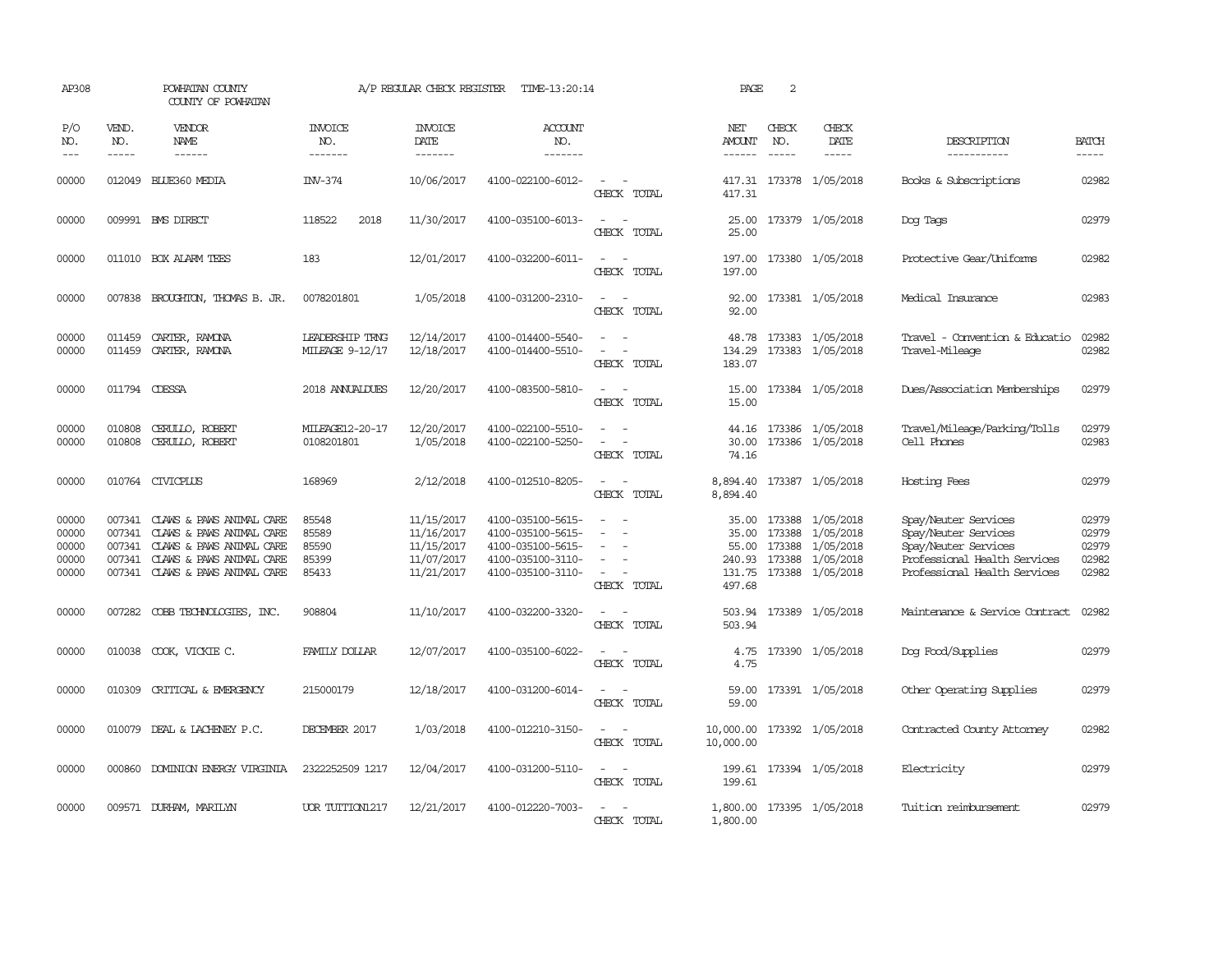| AP308               |                               | POWHATAN COUNTY<br>COUNTY OF POWHATAN               |                                  | A/P REGULAR CHECK REGISTER         | TIME-13:20:14                          |                                                                                                                                          | PAGE                           | 3                             |                                                   |                                                                |                             |
|---------------------|-------------------------------|-----------------------------------------------------|----------------------------------|------------------------------------|----------------------------------------|------------------------------------------------------------------------------------------------------------------------------------------|--------------------------------|-------------------------------|---------------------------------------------------|----------------------------------------------------------------|-----------------------------|
| P/O<br>NO.<br>$---$ | VEND.<br>NO.<br>$\frac{1}{2}$ | VENDOR<br>NAME<br>$- - - - - -$                     | <b>INVOICE</b><br>NO.<br>------- | <b>INVOICE</b><br>DATE<br>-------- | <b>ACCOUNT</b><br>NO.<br>-------       |                                                                                                                                          | NET<br>AMOUNT<br>$- - - - - -$ | CHECK<br>NO.<br>$\frac{1}{2}$ | CHECK<br>DATE<br>$- - - - -$                      | DESCRIPTION<br>-----------                                     | <b>BATCH</b><br>$- - - - -$ |
| 00000               |                               | 006074 EVIDENT, INC.                                | 126468A                          | 12/13/2017                         | 4100-031200-6014-                      | $\sim$ $ -$<br>CHECK TOTAL                                                                                                               | 1,096.32                       |                               | 1,096.32 173396 1/05/2018                         | Other Operating Supplies                                       | 02979                       |
| 00000               |                               | 006522 FOOD LION                                    | 2813615112178                    | 12/19/2017                         | 4100-035100-6022-                      | $\sim$<br>$\sim$<br>CHECK TOTAL                                                                                                          | 231.72                         |                               | 231.72 173397 1/05/2018                           | Dog Food/Supplies                                              | 02979                       |
| 00000               |                               | 001380 FORD, SUSAN P.                               | 0013201801                       | 1/05/2018                          | 4100-012310-2310-                      | $\sim$ $\sim$<br>CHECK TOTAL                                                                                                             | 104.00                         |                               | 104.00 173398 1/05/2018                           | Medical Insurance                                              | 02983                       |
| 00000               |                               | 010294 GOOCHLAND-POWHATAN CSB                       | 3RD QTR FY18                     | 1/03/2018                          | 4100-052100-5699-                      | $\sim$ $ \sim$<br>CHECK TOTAL                                                                                                            | 67,182.50                      |                               | 67,182.50 173399 1/05/2018                        | County Contribution-CSB                                        | 02982                       |
| 00000               |                               | 008700 GRADWELL, MELISSA LOWE                       | 30645472                         | 12/19/2017                         | 4100-012220-6001-                      | $\overline{\phantom{a}}$<br>$\sim$<br>CHECK TOTAL                                                                                        | 35.00<br>35.00                 |                               | 173400 1/05/2018                                  | Supplies                                                       | 02979                       |
| 00000               |                               | 006763 GREENBERG & ASSOCIATES                       | 2977                             | 12/14/2017                         | 4100-031200-3110-                      | $\overline{\phantom{a}}$<br>$\sim$<br>CHECK TOTAL                                                                                        | 360.00<br>360.00               |                               | 173401 1/05/2018                                  | Professional Health Services                                   | 02979                       |
| 00000               |                               | 012210 HD WEB STUDIO                                | 7831                             | 1/03/2018                          | 4100-081500-3600-                      | $\sim$ $ \sim$<br>CHECK TOTAL                                                                                                            | 1,400.00                       |                               | 1,400.00 173402 1/05/2018                         | Advertising                                                    | 02982                       |
| 00000               |                               | 010231 J & K HEAVY TRUCKS &                         | 10074                            | 12/18/2017                         | 4100-032200-6008-                      | $\frac{1}{2} \left( \frac{1}{2} \right) \left( \frac{1}{2} \right) = \frac{1}{2} \left( \frac{1}{2} \right)$<br>CHECK TOTAL              | 315.05                         |                               | 315.05 173403 1/05/2018                           | Gas/Grease/Oil                                                 | 02982                       |
| 00000               |                               | 011114 J.D. POWER                                   | 653630                           | 11/01/2017                         | 4100-012310-6001-                      | $\frac{1}{2} \left( \frac{1}{2} \right) \left( \frac{1}{2} \right) = \frac{1}{2} \left( \frac{1}{2} \right)$<br>CHECK TOTAL              | 234.50                         |                               | 234.50 173404 1/05/2018                           | Office Supplies                                                | 02982                       |
| 00000               |                               | 007874 JONES, LINDA HOLLIN                          | 0078201801                       | 1/05/2018                          | 4100-012220-5250-                      | CHECK TOTAL                                                                                                                              | 30.00<br>30.00                 |                               | 173405 1/05/2018                                  | Cell Phones                                                    | 02983                       |
| 00000<br>00000      | 012209                        | 012209 JOY'S FLORAL & GIFTS<br>JOY'S FLORAL & GIFTS | I00002349<br>100002348           | 11/09/2017<br>11/10/2017           | 4100-031200-6014-<br>4100-031200-6014- | $\omega_{\rm{max}}$ and $\omega_{\rm{max}}$<br>$\omega_{\rm{max}}$ and $\omega_{\rm{max}}$<br>CHECK TOTAL                                | 93.98<br>155.58                |                               | 61.60 173406 1/05/2018<br>173406 1/05/2018        | Other Operating Supplies<br>Other Operating Supplies           | 02980<br>02980              |
| 00000               |                               | 011973 KURNOS, JULIANNE N.                          | 0119201801                       | 1/05/2018                          | 4100-081100-5250-                      | $\sim$ $ \sim$<br>CHECK TOTAL                                                                                                            | 30.00<br>30.00                 |                               | 173407 1/05/2018                                  | Cell Phones                                                    | 02983                       |
| 00000               |                               | 006943 LIBRARY CORPORATION, THE                     | 2018030139                       | 12/15/2017                         | 4100-073100-3320-                      | $\frac{1}{2} \left( \frac{1}{2} \right) \left( \frac{1}{2} \right) \left( \frac{1}{2} \right) \left( \frac{1}{2} \right)$<br>CHECK TOTAL | 126.00<br>126.00               |                               | 173408 1/05/2018                                  | Maintenance & Service Contract                                 | 02981                       |
| 00000               |                               | 009552 MANSFIELD OIL COMPANY                        | SOLCD-376353                     | 12/18/2017                         | 4100-032200-5120-                      | $\sim$ $ \sim$<br>CHECK TOTAL                                                                                                            | 92.72<br>92.72                 |                               | 173409 1/05/2018                                  | Apparatus Fuel                                                 | 02982                       |
| 00000               |                               | 011840 MCI COMM SERVICE                             | 8045985656 1217                  | 12/11/2017                         | 4100-031210-5240-                      | $\sim$ $\sim$<br>CHECK TOTAL                                                                                                             | 110.85                         |                               | 110.85 173410 1/05/2018                           | Long Distance                                                  | 02980                       |
| 00000<br>00000      |                               | 010924 MITCHELL PEST<br>010924 MITCHELL PEST        | 104362<br>104368                 | 12/12/2017<br>11/21/2017           | 4100-035100-3320-<br>4100-014100-3320- | $\sim$<br>$\overline{\phantom{0}}$<br>$\sim$ 100 $\sim$<br>CHECK TOTAL                                                                   | 165.00                         |                               | 65.00 173411 1/05/2018<br>100.00 173411 1/05/2018 | Landscaping - Animal Control<br>Maintenance & Service Contract | 02980<br>02980              |
| 00000               |                               | 007136 MOORE, JASON                                 | 006587653                        | 12/19/2017                         | 4100-021200-3150-                      | $\sim$<br>$\sim$ $\sim$<br>CHECK TOTAL                                                                                                   | 120.00                         |                               | 120.00 173412 1/05/2018                           | Outside Counsel                                                | 02980                       |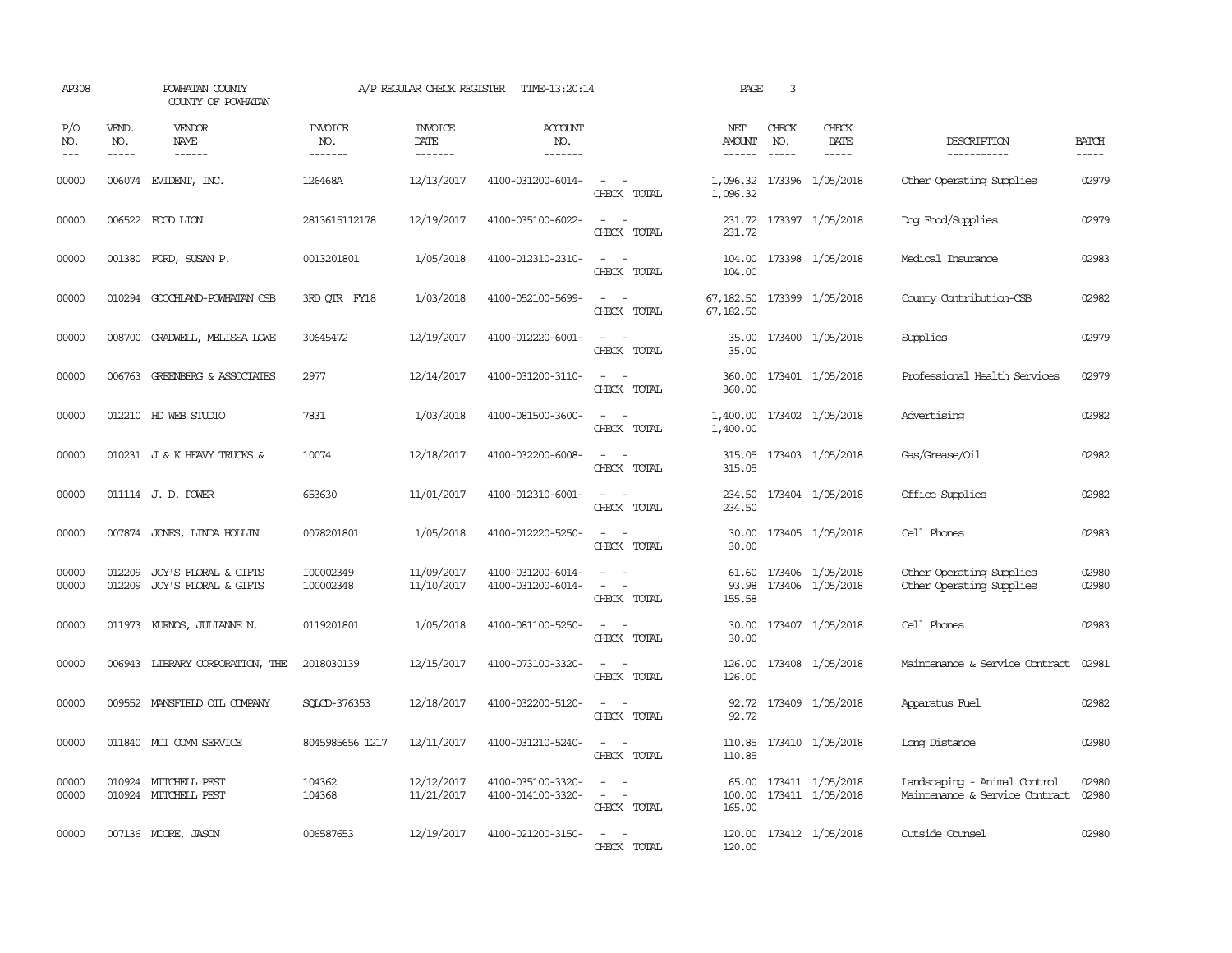| AP308                   |                             | POWHATAN COUNTY<br>COUNTY OF POWHATAN                                      |                                  | A/P REGULAR CHECK REGISTER             | TIME-13:20:14                                               |                                                                                                                                                                                         | PAGE                                    | $\overline{4}$ |                                                     |                                                            |                         |
|-------------------------|-----------------------------|----------------------------------------------------------------------------|----------------------------------|----------------------------------------|-------------------------------------------------------------|-----------------------------------------------------------------------------------------------------------------------------------------------------------------------------------------|-----------------------------------------|----------------|-----------------------------------------------------|------------------------------------------------------------|-------------------------|
| P/O<br>NO.<br>$- - -$   | VEND.<br>NO.<br>$- - - - -$ | <b>VENDOR</b><br>NAME<br>------                                            | <b>INVOICE</b><br>NO.<br>------- | <b>INVOICE</b><br>DATE<br>--------     | <b>ACCOUNT</b><br>NO.<br>-------                            |                                                                                                                                                                                         | NET<br>AMOUNT<br>------                 | CHECK<br>NO.   | CHECK<br>DATE                                       | DESCRIPTION<br>-----------                                 | <b>BATCH</b><br>-----   |
| 00000                   | 009281                      | OVERDRIVE, INC.                                                            | 01369CO17101764                  | 12/27/2017                             | 4100-073100-6012-                                           | $ -$<br>CHECK TOTAL                                                                                                                                                                     | 460.20<br>460.20                        |                | 173413 1/05/2018                                    | Books & Subscriptions                                      | 02982                   |
| 00000                   |                             | 008031 PARRISH MOTOR COMPANY                                               | 6033070/1                        | 12/19/2017                             | 4100-031200-6009-                                           | $\sim$ $\sim$<br>CHECK TOTAL                                                                                                                                                            | 1,396.25                                |                | 1,396.25 173414 1/05/2018                           | Auto Parts/Repairs                                         | 02981                   |
| 00000                   |                             | 000375 PIEDMONT REGIONAL JAIL                                              | 201                              | 11/30/2017                             | 4100-033400-3841-                                           | $\sim$ 100 $\sim$<br>CHECK TOTAL                                                                                                                                                        | 20,928.00 173415 1/05/2018<br>20,928.00 |                |                                                     | Detention of Adults                                        | 02981                   |
| 00000                   |                             | 009638 POE, INEZ L                                                         | 0096201801                       | 1/05/2018                              | 4100-013200-2310-                                           | $ -$<br>CHECK TOTAL                                                                                                                                                                     | 120.00<br>120.00                        |                | 173416 1/05/2018                                    | Medical Insurance                                          | 02983                   |
| 00000                   | 011929                      | POMPEI, ANDREW                                                             | 0119201801                       | 1/05/2018                              | 4100-081100-5250-                                           | $\sim$ $\sim$<br>CHECK TOTAL                                                                                                                                                            | 30.00                                   |                | 30.00 173417 1/05/2018                              | Cell Phones                                                | 02983                   |
| 00000                   | 001980                      | POORE, FRANCES                                                             | 0019201801                       | 1/05/2018                              | 4100-012100-2310-                                           | $\equiv$<br>CHECK TOTAL                                                                                                                                                                 | 88.00<br>88.00                          |                | 173418 1/05/2018                                    | Medical Insurance                                          | 02983                   |
| 00000                   | 006043                      | POWERS, KATHRYN C.                                                         | 0060201801                       | 1/05/2018                              | 4100-021600-2310-                                           | $\equiv$<br>$\sim$<br>CHECK TOTAL                                                                                                                                                       | 120.00<br>120.00                        |                | 173419 1/05/2018                                    | Medical Insurance                                          | 02983                   |
| 00000<br>00000          | 001250<br>001250            | POWHATAN AUTO & TRACTOR<br>POWHATAN AUTO & TRACTOR                         | 478459<br>478477                 | 12/12/2017<br>12/12/2017               | 4100-031200-6009-<br>4100-031200-6009-                      | $\equiv$<br>$\overline{\phantom{a}}$<br>CHECK TOTAL                                                                                                                                     | 134.31                                  |                | 152.31 173420 1/05/2018<br>18.00-173420 1/05/2018   | Auto Parts/Repairs<br>Auto Parts/Repairs                   | 02981<br>02981          |
| 00000<br>00000          |                             | 006914 POWHATAN AUTO REPAIR<br>006914 POWHATAN AUTO REPAIR                 | 120-110L 12/17<br>929            | 12/20/2017<br>12/12/2017               | 4100-034100-6008-<br>4100-031200-6009-                      | $\frac{1}{2} \left( \frac{1}{2} \right) \left( \frac{1}{2} \right) \left( \frac{1}{2} \right) \left( \frac{1}{2} \right)$<br>$\omega_{\rm{max}}$ and $\omega_{\rm{max}}$<br>CHECK TOTAL | 5,290.64                                |                | 32.65 173421 1/05/2018<br>5,257.99 173421 1/05/2018 | Gas/Grease/Oil<br>Auto Parts/Repairs                       | 02981<br>02981          |
| 00000                   | 010456                      | POWHATAN CHAMBER OF                                                        | 3774                             | 12/04/2017                             | 4100-073100-5810-                                           | $\overline{\phantom{a}}$<br>$\sim$<br>CHECK TOTAL                                                                                                                                       | 75.00<br>75.00                          |                | 173422 1/05/2018                                    | Dues/Association Memberships                               | 02981                   |
| 00000                   | 006928                      | POWHATAN COUNTY DEPT. OF                                                   | HALEY#R04702B                    | 12/14/2017                             | 4100-053910-5642-                                           | $\sim$<br>CHECK TOTAL                                                                                                                                                                   | 800.00<br>800.00                        |                | 173424 1/05/2018                                    | PCCAA Services - TANF                                      | 02981                   |
| 00000                   |                             | 008294 POWHATAN COUNTY PUBLIC                                              | 0082201801                       | 1/05/2018                              | 4100-031200-2310-                                           | $\frac{1}{2} \left( \frac{1}{2} \right) \left( \frac{1}{2} \right) \left( \frac{1}{2} \right) \left( \frac{1}{2} \right)$<br>CHECK TOTAL                                                | 681.50<br>681.50                        |                | 173425 1/05/2018                                    | Medical Insurance                                          | 02983                   |
| 00000<br>00000<br>00000 | 006474<br>006474<br>006474  | PROGRESSIVE AUTO WORKS<br>PROGRESSIVE AUTO WORKS<br>PROGRESSIVE AUTO WORKS | 0035561<br>0035663<br>0035680    | 12/15/2017<br>12/14/2017<br>12/15/2017 | 4100-031200-6009-<br>4100-031200-6008-<br>4100-031200-6009- | $\equiv$<br>$\sim$<br>CHECK TOTAL                                                                                                                                                       | 816.24<br>55.86<br>105.60<br>977.70     | 173426         | 173426 1/05/2018<br>1/05/2018<br>173426 1/05/2018   | Auto Parts/Repairs<br>Gas/Grease/Oil<br>Auto Parts/Repairs | 02981<br>02981<br>02981 |
| 00000                   | 011237                      | REAMS, CLYDE E.                                                            | <b>GRANT APPL SRVS</b>           | 12/26/2017                             | 4100-032200-6015-                                           | $\overline{\phantom{a}}$<br>$\sim$<br>CHECK TOTAL                                                                                                                                       | 1,250.00<br>1,250.00                    |                | 173427 1/05/2018                                    | Matching Funds for Fire & EMS                              | 02982                   |
| 00000                   | 009077                      | REYNOLDS, SHIRLEY                                                          | 0090201801                       | 1/05/2018                              | 4100-031200-2310-                                           | $\frac{1}{2} \left( \frac{1}{2} \right) \left( \frac{1}{2} \right) \left( \frac{1}{2} \right) \left( \frac{1}{2} \right)$<br>CHECK TOTAL                                                | 96.00<br>96.00                          |                | 173428 1/05/2018                                    | Medical Insurance                                          | 02983                   |
| 00000                   |                             | 008089 RUBLE-MULVANEY ASSOC., INC 2434                                     |                                  | 12/20/2017                             | 4100-073100-3140-                                           | CHECK TOTAL                                                                                                                                                                             | 1,675.00                                |                | 1,675.00 173429 1/05/2018                           | Professional Services                                      | 02982                   |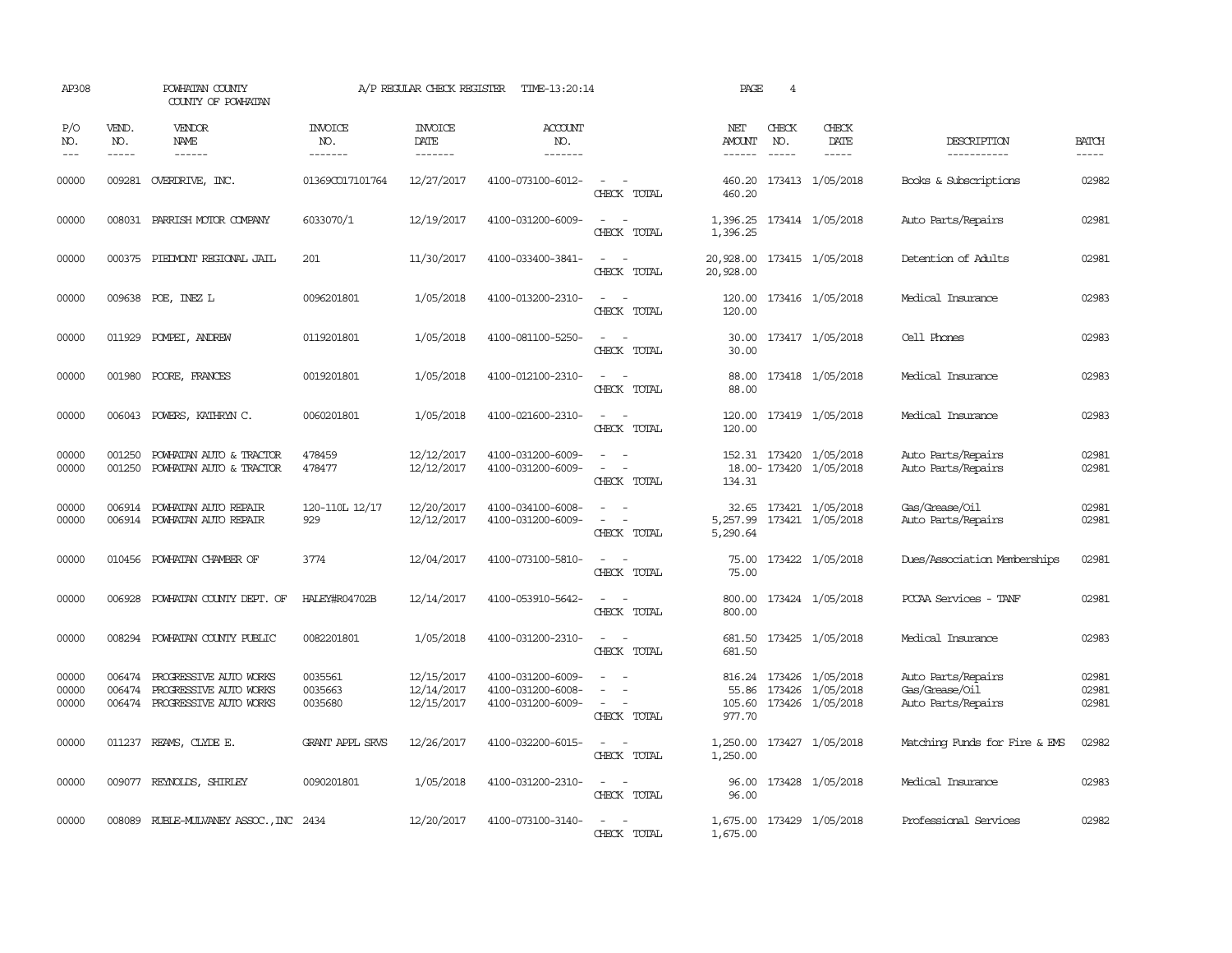| AP308                            |                               | POWHATAN COUNTY<br>COUNTY OF POWHATAN                                                                      |                                                      | A/P REGULAR CHECK REGISTER                           | TIME-13:20:14                                                                    |                                                                                                                             | PAGE                   | 5                             |                                                                                                        |                                                                          |                                  |
|----------------------------------|-------------------------------|------------------------------------------------------------------------------------------------------------|------------------------------------------------------|------------------------------------------------------|----------------------------------------------------------------------------------|-----------------------------------------------------------------------------------------------------------------------------|------------------------|-------------------------------|--------------------------------------------------------------------------------------------------------|--------------------------------------------------------------------------|----------------------------------|
| P/O<br>NO.<br>$---$              | VEND.<br>NO.<br>$\frac{1}{2}$ | <b>VENDOR</b><br>NAME<br>$- - - - - -$                                                                     | <b>INVOICE</b><br>NO.<br>-------                     | <b>INVOICE</b><br>DATE<br>$- - - - - - -$            | ACCOUNT<br>NO.<br>-------                                                        |                                                                                                                             | NET<br>AMOUNT          | CHECK<br>NO.<br>$\frac{1}{2}$ | CHECK<br>DATE<br>$- - - - -$                                                                           | DESCRIPTION<br>-----------                                               | <b>BATCH</b><br>$- - - - -$      |
| 00000                            |                               | 007400 SAFE AIR SYSTEMS, INC.                                                                              | 0083602                                              | 12/06/2017                                           | 4100-032200-6010-                                                                | $\sim$ 100 $\sim$<br>CHECK TOTAL                                                                                            | 633.48                 |                               | 633.48 173430 1/05/2018                                                                                | Breathing Apparatus                                                      | 02982                            |
| 00000                            |                               | 006253 SALISBURY TIRE & SERVICE                                                                            | 0100004                                              | 12/13/2017                                           | 4100-031200-6008-                                                                | $\sim$<br>$\sim$<br>CHECK TOTAL                                                                                             | 51.01                  |                               | 51.01 173431 1/05/2018                                                                                 | Gas/Grease/Oil                                                           | 02981                            |
| 00000                            |                               | 011800 SCHARDEIN, BRET                                                                                     | 0118201801                                           | 1/05/2018                                            | 4100-081100-5250-                                                                | $\sim$<br>$\sim$<br>CHECK TOTAL                                                                                             | 30.00                  |                               | 30.00 173432 1/05/2018                                                                                 | Cell Phones                                                              | 02983                            |
| 00000                            |                               | 010282 SCHUBERT, CHARLA                                                                                    | 0102201801                                           | 1/05/2018                                            | 4100-012200-5250-                                                                | $\sim$<br>CHECK TOTAL                                                                                                       | 30.00                  |                               | 30.00 173433 1/05/2018                                                                                 | Cell Phones                                                              | 02983                            |
| 00000<br>00000                   | 006594<br>006594              | SOUTHSIDE ELECTRIC COOP<br>SOUTHSIDE ELECTRIC COOP                                                         | 63504001 12/17<br>63504004 12/17                     | 12/18/2017<br>12/18/2017                             | 4100-073100-5110-<br>4100-035100-5110-                                           | $\sim$<br>$\sim$<br>CHECK TOTAL                                                                                             | 2,812.65               |                               | 2,301.77 173435 1/05/2018<br>510.88 173435 1/05/2018                                                   | Electricity<br>Electricity                                               | 02981<br>02981                   |
| 00000<br>00000<br>00000<br>00000 | 008578<br>008578              | STAPLES BUSINESS AD-<br>STAPLES BUSINESS AD-<br>008578 STAPLES BUSINESS AD-<br>008578 STAPLES BUSINESS AD- | 3361701081<br>3361756601<br>3362035405<br>3362264864 | 12/05/2017<br>12/06/2017<br>12/09/2017<br>12/12/2017 | 4100-083500-6001-<br>4100-031200-6001-<br>4100-031200-6001-<br>4100-031200-6001- | $\overline{\phantom{a}}$<br>$\equiv$<br>CHECK TOTAL                                                                         | 350.23                 |                               | 189.36 173436 1/05/2018<br>70.95 173436 1/05/2018<br>100.21 173436 1/05/2018<br>10.29-173436 1/05/2018 | Office Supplies<br>Office Supplies<br>Office Supplies<br>Office Supplies | 02981<br>02981<br>02981<br>02981 |
| 00000                            |                               | 006569 STICKELS, RANDAL LEE                                                                                | 0065201801                                           | 1/05/2018                                            | 4100-031200-2310-                                                                | $\frac{1}{2} \left( \frac{1}{2} \right) \left( \frac{1}{2} \right) = \frac{1}{2} \left( \frac{1}{2} \right)$<br>CHECK TOTAL | 72.00                  |                               | 72.00 173437 1/05/2018                                                                                 | Medical Insurance                                                        | 02983                            |
| 00000                            |                               | 007115 STOKES, GARLAND KENNETH                                                                             | 0071201801                                           | 1/05/2018                                            | 4100-031200-2310-                                                                | $\frac{1}{2} \left( \frac{1}{2} \right) \left( \frac{1}{2} \right) = \frac{1}{2} \left( \frac{1}{2} \right)$<br>CHECK TOTAL | 68.00<br>68.00         |                               | 173438 1/05/2018                                                                                       | Medical Insurance                                                        | 02983                            |
| 00000<br>00000                   |                               | 009520 STONE'S OFFICE EQUIPMENT<br>009520 STONE'S OFFICE EQUIPMENT                                         | 94266<br>94267                                       | 12/19/2017<br>12/19/2017                             | 4100-073100-3320-<br>4100-073100-3320-                                           | $\equiv$<br>CHECK TOTAL                                                                                                     | 594.58                 |                               | 447.95 173439 1/05/2018<br>146.63 173439 1/05/2018                                                     | Maintenance & Service Contract<br>Maintenance & Service Contract         | 02982<br>02982                   |
| 00000                            | 007450                        | THOMSON REUTERS -                                                                                          | 837299951                                            | 12/01/2017                                           | 4100-031200-3320-                                                                | $\frac{1}{2} \left( \frac{1}{2} \right) \left( \frac{1}{2} \right) = \frac{1}{2} \left( \frac{1}{2} \right)$<br>CHECK TOTAL | 246.26<br>246.26       |                               | 173441 1/05/2018                                                                                       | Maintenance & Service Contract                                           | 02981                            |
| 00000                            |                               | 010148 VA DEPT OF AGRICULTURE &                                                                            | B059868                                              | 11/30/2017                                           | 4100-035100-3110-                                                                | $\frac{1}{2} \left( \frac{1}{2} \right) \left( \frac{1}{2} \right) = \frac{1}{2} \left( \frac{1}{2} \right)$<br>CHECK TOTAL | 211.00<br>211.00       |                               | 173442 1/05/2018                                                                                       | Professional Health Services                                             | 02981                            |
| 00000                            |                               | 008351 VACORP                                                                                              | LOD1718101AUD16                                      | 12/22/2017                                           | 4100-031200-2410-                                                                | CHECK TOTAL                                                                                                                 | 12,419.00<br>12,419.00 |                               | 173443 1/05/2018                                                                                       | Line of Duty Act                                                         | 02982                            |
| 00000                            |                               | 008126 VERIZON                                                                                             | 9797195341                                           | 12/01/2017                                           | 4100-032200-5250-                                                                | $\overline{\phantom{a}}$<br>CHECK TOTAL                                                                                     | 242.86<br>242.86       |                               | 173444 1/05/2018                                                                                       | Cell Phones                                                              | 02982                            |
| 00000                            |                               | 011169 VERIZON                                                                                             | 8045985671 1217                                      | 12/11/2017                                           | 4100-073100-5230-                                                                | CHECK TOTAL                                                                                                                 | 50.74                  |                               | 50.74 173445 1/05/2018                                                                                 | Telephone Services                                                       | 02981                            |
| 00000                            |                               | 006984 VIRGINIA CORRECTIONAL                                                                               | 9524824                                              | 12/05/2017                                           | 4100-034100-6011-                                                                | $\sim$<br>$\overline{\phantom{a}}$<br>CHECK TOTAL                                                                           | 273.00<br>273.00       |                               | 173446 1/05/2018                                                                                       | Uniforms                                                                 | 02981                            |
| 00000                            |                               | 009332 WITMER PUBLIC SAFETY                                                                                | 1802848                                              | 12/12/2017                                           | 4100-032200-6011-                                                                | $\sim$<br>CHECK TOTAL                                                                                                       | 1,150.00               |                               | 1,150.00 173449 1/05/2018                                                                              | Protective Gear/Uniforms                                                 | 02981                            |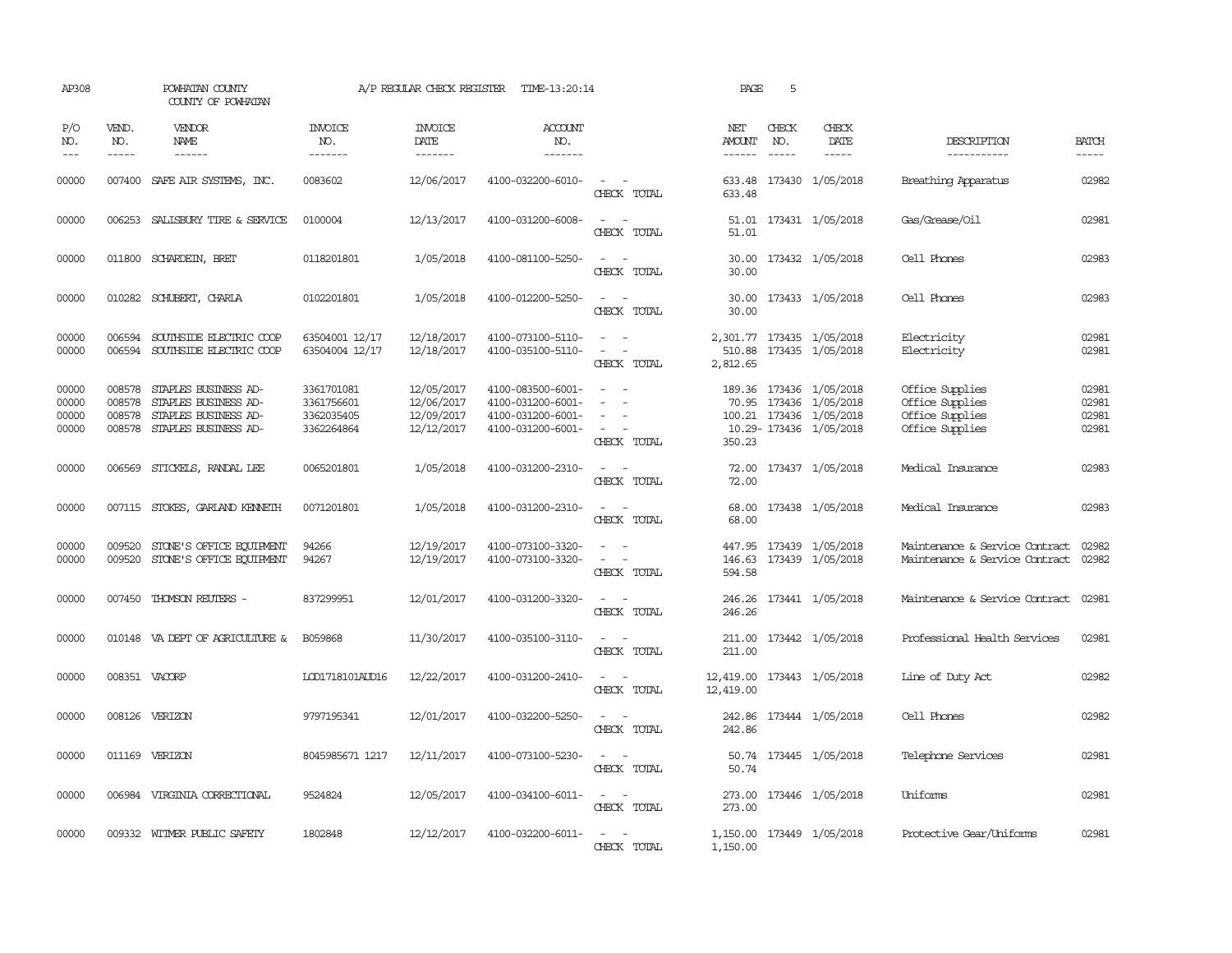| AP308                                              |                                                          | POWHATAN COUNTY<br>COUNTY OF POWHATAN                                                                    |                                                                                | A/P REGULAR CHECK REGISTER                                                  | TIME-13:20:14                                                                                                              |                                                   | PAGE                                                               | 6                                              |                                                                                   |                                                                                                                                                    |                                                    |
|----------------------------------------------------|----------------------------------------------------------|----------------------------------------------------------------------------------------------------------|--------------------------------------------------------------------------------|-----------------------------------------------------------------------------|----------------------------------------------------------------------------------------------------------------------------|---------------------------------------------------|--------------------------------------------------------------------|------------------------------------------------|-----------------------------------------------------------------------------------|----------------------------------------------------------------------------------------------------------------------------------------------------|----------------------------------------------------|
| P/O<br>NO.<br>$---$                                | VEND.<br>NO.<br>$- - - - -$                              | VENDOR<br>NAME<br>$- - - - - -$                                                                          | <b>INVOICE</b><br>NO.<br>-------                                               | <b>INVOICE</b><br>DATE<br>-------                                           | <b>ACCOUNT</b><br>NO.<br>-------                                                                                           |                                                   | NET<br>AMOUNT                                                      | CHECK<br>NO.                                   | CHECK<br>DATE<br>-----                                                            | DESCRIPTION<br>-----------                                                                                                                         | BATCH<br>-----                                     |
| 00000                                              | 002080                                                   | WOODCOCK, LYNN T.                                                                                        | 0020201801                                                                     | 1/05/2018                                                                   | 4100-031200-2310-                                                                                                          | CHECK TOTAL                                       | 108.00<br>108.00                                                   |                                                | 173450 1/05/2018                                                                  | Medical Insurance                                                                                                                                  | 02983                                              |
| 00000                                              |                                                          | 011434 AGA JANITORIAL SOLUTIONS,                                                                         | 2288                                                                           | 1/01/2018                                                                   | 4100-014100-3180-                                                                                                          | $\sim$<br>$\overline{\phantom{a}}$<br>CHECK TOTAL | 965.00<br>965.00                                                   |                                                | 173569 1/19/2018                                                                  | Cleaning Service                                                                                                                                   | 02987                                              |
| 00000                                              |                                                          | 011692 AMERICAN LIBRARY                                                                                  | 0221505 RENEW                                                                  | 1/16/2018                                                                   | 4100-073100-5810-                                                                                                          | $\equiv$<br>CHECK TOTAL                           | 140.00<br>140.00                                                   |                                                | 173573 1/19/2018                                                                  | Dues/Association Memberships                                                                                                                       | 02984                                              |
| 00000                                              |                                                          | 012170 ARRINGTON, OBIE                                                                                   | POWHATAN TIRE                                                                  | 12/22/2017                                                                  | 4100-031200-6009-                                                                                                          | ٠<br>CHECK TOTAL                                  | 38.34                                                              |                                                | 38.34 173575 1/19/2018                                                            | Auto Parts/Repairs                                                                                                                                 | 02984                                              |
| 00000                                              | 008193                                                   | ATLANTIC TECHNOLOGY                                                                                      | SI-80611746                                                                    | 12/28/2017                                                                  | 4100-031200-6011-                                                                                                          | CHECK TOTAL                                       | 752.95<br>752.95                                                   |                                                | 173576 1/19/2018                                                                  | Uniforms                                                                                                                                           | 02984                                              |
| 00000                                              | 001125                                                   | AYERS, RICHARD                                                                                           | 2017 TERM                                                                      | 12/20/2017                                                                  | 4100-021100-1700-                                                                                                          | CHECK TOTAL                                       | 30.00<br>30.00                                                     |                                                | 173577 1/19/2018                                                                  | COMP: Jurors & Witnesses                                                                                                                           | 02991                                              |
| 00000<br>00000<br>00000<br>00000<br>00000<br>00000 | 007941<br>007941<br>007941<br>007941<br>007941<br>007941 | BAKER & TAYLOR<br>BAKER & TAYLOR<br>BAKER & TAYLOR<br>BAKER & TAYLOR<br>BAKER & TAYLOR<br>BAKER & TAYLOR | 012269250<br>012269251<br>5014820726<br>5014822215<br>5014830908<br>5014832060 | 1/03/2018<br>1/03/2018<br>12/29/2017<br>1/02/2018<br>1/08/2017<br>1/08/2017 | 4100-073100-6012-<br>4100-073100-6012-<br>4100-073100-6012-<br>4100-073100-6012-<br>4100-073100-6012-<br>4100-073100-6012- | $\equiv$<br>$\equiv$<br>CHECK TOTAL               | 10.32<br>56.27<br>255.77<br>310.61<br>622.38<br>285.35<br>1,540.70 | 173578<br>173578<br>173578<br>173578<br>173578 | 173578 1/19/2018<br>1/19/2018<br>1/19/2018<br>1/19/2018<br>1/19/2018<br>1/19/2018 | Books & Subscriptions<br>Books & Subscriptions<br>Books & Subscriptions<br>Books & Subscriptions<br>Books & Subscriptions<br>Books & Subscriptions | 02984<br>02984<br>02984<br>02984<br>02984<br>02984 |
| 00000<br>00000<br>00000                            | 008668<br>008668<br>008668                               | BANK OF AMERICA<br>BANK OF AMERICA<br>BANK OF AMERICA                                                    | 01/02/2018<br>01/02/2018<br>01/02/2018                                         | 1/02/2018<br>1/02/2018<br>1/02/2018                                         | 4100-081100-5540-<br>4100-081100-5540-<br>4100-034100-6001-                                                                |                                                   | .00<br>15.00<br>34.33                                              | 173579<br>173579<br>173579                     | 1/19/2018<br>1/19/2018<br>1/19/2018                                               | Conferences & Training<br>Conferences & Training<br>Office Supplies                                                                                | 02993<br>02993<br>02993                            |
| 00000<br>00000<br>00000                            | 008668<br>008668<br>008668                               | BANK OF AMERICA<br>BANK OF AMERICA<br>BANK OF AMERICA                                                    | 01/02/2018<br>01/02/2018<br>01/02/2018                                         | 1/02/2018<br>1/02/2018<br>1/02/2018                                         | 4100-014100-3310-<br>4100-014100-3310-<br>4100-035100-3310-                                                                | $\sim$                                            | 142.92<br>4.24<br>4.24                                             | 173579<br>173579<br>173579                     | 1/19/2018<br>1/19/2018<br>1/19/2018                                               | Repairs & Maintenance<br>Repairs & Maintenance<br>Repairs & Maintenance                                                                            | 02993<br>02993<br>02993                            |
| 00000<br>00000<br>00000                            | 008668<br>008668<br>008668                               | BANK OF AMERICA<br>BANK OF AMERICA<br>BANK OF AMERICA                                                    | 01/02/2018<br>01/02/2018<br>01/02/2018                                         | 1/02/2018<br>1/02/2018<br>1/02/2018                                         | 4100-012410-3321-<br>4100-013200-5210-<br>4100-013200-5210-                                                                |                                                   | 29.85<br>77.00<br>49.00                                            | 173579<br>173579<br>173579                     | 1/19/2018<br>1/19/2018<br>1/19/2018                                               | BAI.NET Credit Card Fees<br>Postage<br>Postage                                                                                                     | 02993<br>02993<br>02993                            |
| 00000<br>00000<br>00000<br>00000                   | 008668<br>008668<br>008668<br>008668                     | BANK OF AMERICA<br>BANK OF AMERICA<br>BANK OF AMERICA<br>BANK OF AMERICA                                 | 01/02/2018<br>01/02/2018<br>01/02/2018<br>01/02/2018                           | 1/02/2018<br>1/02/2018<br>1/02/2018<br>1/02/2018                            | 4100-073100-5210-<br>4100-073100-5210-<br>4100-073100-5210-<br>4100-073100-5210-                                           | ÷.                                                | 6.09<br>5.94<br>2.97<br>2.97                                       | 173579<br>173579<br>173579<br>173579           | 1/19/2018<br>1/19/2018<br>1/19/2018<br>1/19/2018                                  | Postage<br>Postage<br>Postage<br>Postage                                                                                                           | 02993<br>02993<br>02993<br>02993                   |
| 00000<br>00000<br>00000                            | 008668<br>008668<br>008668                               | BANK OF AMERICA<br>BANK OF AMERICA<br>BANK OF AMERICA                                                    | 01/02/2018<br>01/02/2018<br>01/02/2018                                         | 1/02/2018<br>1/02/2018<br>1/02/2018                                         | 4100-032200-5130-<br>4100-035500-6014-<br>4100-073100-5510-                                                                |                                                   | 16.32<br>62.03<br>76.00                                            | 173579<br>173579<br>173579                     | 1/19/2018<br>1/19/2018<br>1/19/2018                                               | Water<br>Other Operating Supplies<br>Travel/Mileage/Parking/Tolls                                                                                  | 02993<br>02993<br>02993                            |
| 00000<br>00000<br>00000                            | 008668<br>008668<br>008668                               | BANK OF AMERICA<br>BANK OF AMERICA<br>BANK OF AMERICA                                                    | 01/02/2018<br>01/02/2018<br>01/02/2018                                         | 1/02/2018<br>1/02/2018<br>1/02/2018                                         | 4100-073100-6001-<br>4100-073100-6001-<br>4100-073100-6001-                                                                | $\overline{\phantom{a}}$                          | 61.87<br>8.06<br>14.16                                             | 173579<br>173579<br>173579                     | 1/19/2018<br>1/19/2018<br>1/19/2018                                               | Office Supplies<br>Office Supplies<br>Office Supplies                                                                                              | 02993<br>02993<br>02993                            |
| 00000<br>00000<br>00000                            | 008668<br>008668<br>008668                               | BANK OF AMERICA<br>BANK OF AMERICA<br>BANK OF AMERICA                                                    | 01/02/2018<br>01/02/2018<br>01/02/2018                                         | 1/02/2018<br>1/02/2018<br>1/02/2018                                         | 4100-083500-6014-<br>4100-011010-5550-<br>4100-013200-6001-                                                                |                                                   | 24.37<br>39.82<br>12.63                                            | 173579<br>173579                               | 173579 1/19/2018<br>1/19/2018<br>1/19/2018                                        | Other Operating Supplies<br><b>BOS</b> Retreat<br>Office Supplies                                                                                  | 02993<br>02993<br>02993                            |
| 00000<br>00000<br>00000                            | 008668<br>008668<br>008668                               | BANK OF AMERICA<br>BANK OF AMERICA<br>BANK OF AMERICA                                                    | 01/02/2018<br>01/02/2018<br>01/02/2018                                         | 1/02/2018<br>1/02/2018<br>1/02/2018                                         | 4100-021600-6001-<br>4100-021600-6001-<br>4100-032200-5815-                                                                |                                                   | 75.00<br>10.99                                                     | 173579<br>173579                               | 1/19/2018<br>1/19/2018<br>209.85 173579 1/19/2018                                 | Office Supplies<br>Office Supplies<br>Training/Seminars                                                                                            | 02993<br>02993<br>02993                            |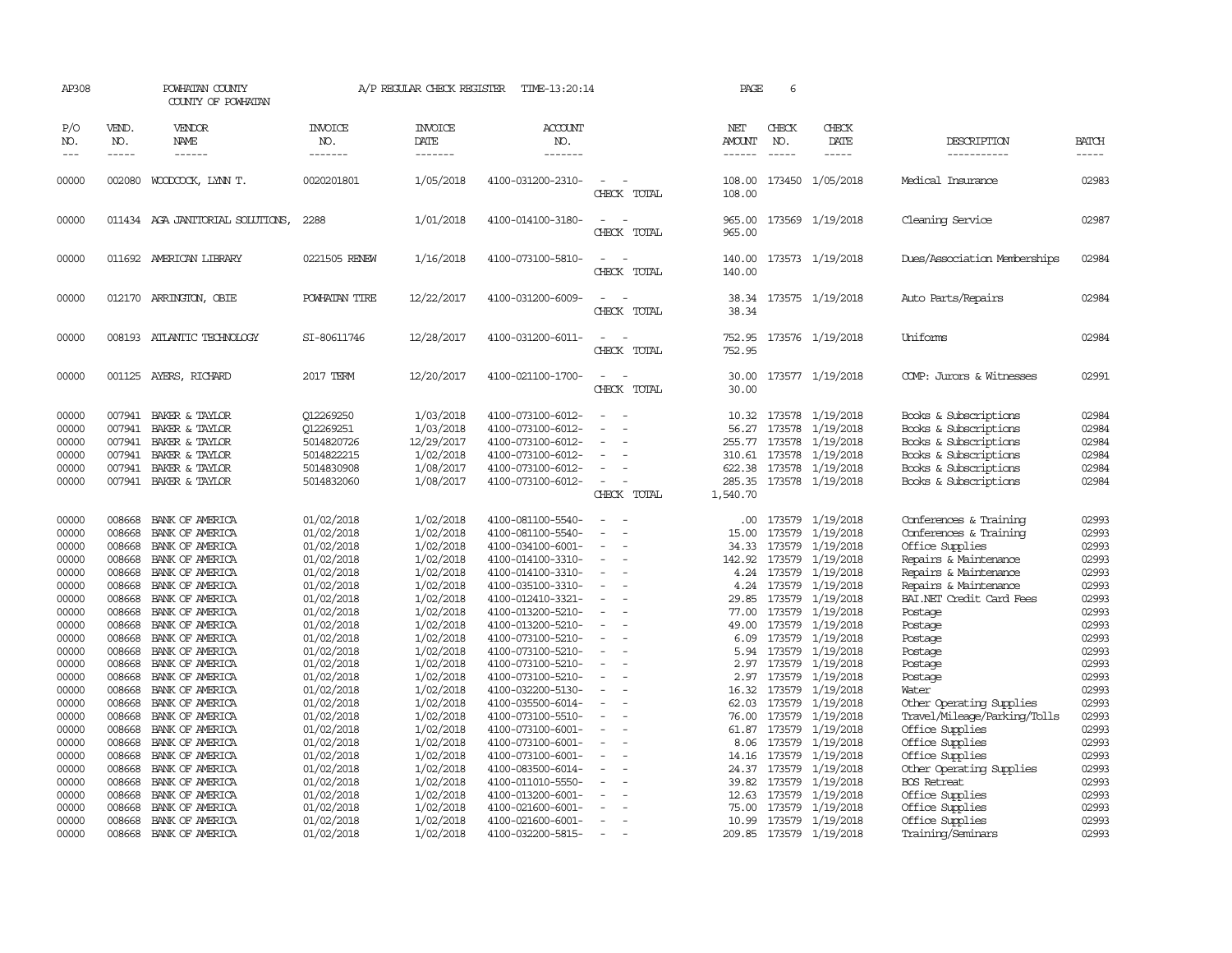| AP308               |                       | POWHATAN COUNTY<br>COUNTY OF POWHATAN     |                           | A/P REGULAR CHECK REGISTER        | TIME-13:20:14                          |                                            |             | PAGE                    | $7\phantom{.0}$ |                               |                                                                |                       |
|---------------------|-----------------------|-------------------------------------------|---------------------------|-----------------------------------|----------------------------------------|--------------------------------------------|-------------|-------------------------|-----------------|-------------------------------|----------------------------------------------------------------|-----------------------|
| P/O<br>NO.<br>$---$ | VEND.<br>NO.<br>----- | VENDOR<br><b>NAME</b><br>$- - - - - -$    | INVOICE<br>NO.<br>------- | <b>INVOICE</b><br>DATE<br>------- | ACCOUNT<br>NO.<br>-------              |                                            |             | NET<br>AMOUNT<br>------ | CHECK<br>NO.    | CHECK<br>DATE<br>$- - - - -$  | DESCRIPTION<br>-----------                                     | <b>BATCH</b><br>----- |
| 00000               | 008668                | BANK OF AMERICA                           | 01/02/2018                | 1/02/2018                         | 4100-032200-6016-                      |                                            |             | 52.40                   |                 | 173579 1/19/2018              | <b>JET</b> Program                                             | 02993                 |
| 00000               | 008668                | BANK OF AMERICA                           | 01/02/2018                | 1/02/2018                         | 4100-035500-6014-                      |                                            |             | 121.60                  | 173579          | 1/19/2018                     | Other Operating Supplies                                       | 02993                 |
| 00000               | 008668                | BANK OF AMERICA                           | 01/02/2018                | 1/02/2018                         | 4100-073100-6012-                      |                                            |             | 8.27                    | 173579          | 1/19/2018                     | Books & Subscriptions                                          | 02993                 |
| 00000               | 008668                | BANK OF AMERICA                           | 01/02/2018                | 1/02/2018                         | 4100-073100-6012-                      | $\overline{\phantom{a}}$                   |             | 79.42                   |                 | 173579 1/19/2018              | Books & Subscriptions                                          | 02993                 |
| 00000               | 008668                | BANK OF AMERICA                           | 01/02/2018                | 1/02/2018                         | 4100-073100-6012-                      |                                            |             | 83.12                   | 173579          | 1/19/2018                     | Books & Subscriptions                                          | 02993                 |
| 00000               | 008668                | BANK OF AMERICA                           | 01/02/2018                | 1/02/2018                         | 4100-083500-6014-                      |                                            |             | 20.68                   |                 | 173579 1/19/2018              | Other Operating Supplies                                       | 02993                 |
| 00000               | 008668                | BANK OF AMERICA                           | 01/02/2018                | 1/02/2018                         | 4100-083500-6014-                      | $\equiv$                                   |             | 23.58                   |                 | 173579 1/19/2018              | Other Operating Supplies                                       | 02993                 |
| 00000               | 008668                | BANK OF AMERICA                           | 01/02/2018                | 1/02/2018                         | 4100-012200-6001-                      |                                            |             | 7.49                    | 173579          | 1/19/2018                     | Office Supplies                                                | 02993                 |
| 00000               | 008668                | BANK OF AMERICA                           | 01/02/2018                | 1/02/2018                         | 4100-014100-3310-                      | $\overline{\phantom{a}}$                   |             | 101.82                  | 173579          | 1/19/2018                     | Repairs & Maintenance                                          | 02993                 |
| 00000               | 008668                | BANK OF AMERICA                           | 01/02/2018                | 1/02/2018                         | 4100-021600-6001-                      |                                            |             | 47.40                   |                 | 173579 1/19/2018              | Office Supplies                                                | 02993                 |
| 00000               | 008668                | BANK OF AMERICA                           | 01/02/2018                | 1/02/2018                         | 4100-031210-5540-                      | $\equiv$                                   |             | 45.00                   |                 | 173579 1/19/2018              | Conferences and Training                                       | 02993                 |
| 00000               | 008668                | BANK OF AMERICA                           | 01/02/2018                | 1/02/2018                         | 4100-011010-5840-                      | $\overline{\phantom{a}}$                   |             | 35.38                   | 173579          | 1/19/2018                     | Meeting Expense                                                | 02993                 |
| 00000               | 008668                | BANK OF AMERICA                           | 01/02/2018                | 1/02/2018                         | 4100-032200-5210-                      |                                            |             | 14.70                   |                 | 173579 1/19/2018              | Postage                                                        | 02993                 |
| 00000               | 008668                | BANK OF AMERICA                           | 01/02/2018                | 1/02/2018                         | 4100-012200-5810-                      |                                            |             | 35.00                   |                 | 173579 1/19/2018              | Dues/Association Memberships                                   | 02993                 |
| 00000               | 008668                | BANK OF AMERICA                           | 01/02/2018                | 1/02/2018                         | 4100-032200-5540-                      | $\overline{\phantom{a}}$                   |             | 566.28                  |                 | 173579 1/19/2018              | Travel - Convention & Educatio                                 | 02993                 |
| 00000               | 008668                | BANK OF AMERICA                           | 01/02/2018                | 1/02/2018                         | 4100-011010-5550-                      |                                            |             | 64.70                   | 173579          | 1/19/2018                     | <b>BOS</b> Retreat                                             | 02993                 |
| 00000               | 008668                | BANK OF AMERICA                           | 01/02/2018                | 1/02/2018                         | 4100-014100-3310-                      |                                            |             | 209.30                  |                 | 173579 1/19/2018              | Repairs & Maintenance                                          | 02993                 |
| 00000               | 008668                | BANK OF AMERICA                           | 01/02/2018                | 1/02/2018                         | 4100-073100-6012-                      | $\equiv$                                   |             | 15.00                   | 173579          | 1/19/2018                     | Books & Subscriptions                                          | 02993                 |
| 00000               | 008668                | BANK OF AMERICA                           | 01/02/2018                | 1/02/2018                         | 4100-073100-6014-                      | $\equiv$                                   |             | 47.02                   | 173579          | 1/19/2018                     | Library Supplies                                               | 02993                 |
| 00000               | 008668                | BANK OF AMERICA                           | 01/02/2018                | 1/02/2018                         | 4100-032200-5810-                      | $\overline{\phantom{a}}$                   |             | 294.00                  | 173579          | 1/19/2018                     | Dues/Association Memberships                                   | 02993                 |
| 00000               | 008668                | BANK OF AMERICA                           | 01/02/2018                | 1/02/2018                         | 4100-034100-3320-                      |                                            |             | 49.00                   |                 | 173579 1/19/2018              | Maintenance & Service Contract                                 | 02993                 |
| 00000               | 008668                | BANK OF AMERICA                           | 01/02/2018                | 1/02/2018                         | 4100-012510-5260-                      | $\overline{\phantom{a}}$                   |             | 55.00                   |                 | 173579 1/19/2018              | Internet Usage                                                 | 02993                 |
| 00000               | 008668                | BANK OF AMERICA                           | 01/02/2018                | 1/02/2018                         | 4100-083500-6014-                      | $\overline{\phantom{a}}$<br>$\overline{a}$ |             | 40.90                   | 173579          | 1/19/2018                     | Other Operating Supplies                                       | 02993                 |
| 00000<br>00000      | 008668<br>008668      | BANK OF AMERICA<br>BANK OF AMERICA        | 01/02/2018                | 1/02/2018<br>1/02/2018            | 4100-011010-5540-<br>4100-012310-5810- |                                            |             | 75.00<br>210.00         | 173579          | 1/19/2018<br>173579 1/19/2018 | Travel - Convention & Educatio<br>Dues/Association Memberships | 02993<br>02993        |
| 00000               | 008668                | BANK OF AMERICA                           | 01/02/2018                | 1/02/2018                         |                                        | $\overline{\phantom{a}}$                   |             | 9.99                    |                 | 173579 1/19/2018              |                                                                | 02993                 |
| 00000               | 008668                | BANK OF AMERICA                           | 01/02/2018<br>01/02/2018  | 1/02/2018                         | 4100-012510-3320-<br>4100-073100-5510- |                                            |             | 18.68                   | 173579          | 1/19/2018                     | Maintenance & Service Contract<br>Travel/Mileage/Parking/Tolls | 02993                 |
| 00000               | 008668                | BANK OF AMERICA                           | 01/02/2018                | 1/02/2018                         | 4100-012310-3320-                      |                                            |             | 1,500.00                |                 | 173579 1/19/2018              | Maintenance & Service Contract                                 | 02993                 |
| 00000               | 008668                | BANK OF AMERICA                           | 01/02/2018                | 1/02/2018                         | 4100-012100-5510-                      | $\overline{\phantom{a}}$                   |             | 6.00                    | 173579          | 1/19/2018                     | Travel/Mileage/Parking/Tolls                                   | 02993                 |
| 00000               | 008668                | BANK OF AMERICA                           | 01/02/2018                | 1/02/2018                         | 4100-014100-3308-                      | $\equiv$                                   |             | 543.51                  | 173579          | 1/19/2018                     | HVAC Service and Repairs                                       | 02993                 |
| 00000               | 008668                | BANK OF AMERICA                           | 01/02/2018                | 1/02/2018                         | 4100-014100-3310-                      | $\equiv$                                   |             | 39.81                   | 173579          | 1/19/2018                     | Repairs & Maintenance                                          | 02993                 |
| 00000               | 008668                | BANK OF AMERICA                           | 01/02/2018                | 1/02/2018                         | 4100-014100-3310-                      |                                            |             | 667.00                  |                 | 173579 1/19/2018              | Repairs & Maintenance                                          | 02993                 |
| 00000               | 008668                | BANK OF AMERICA                           | 01/02/2018                | 1/02/2018                         | 4100-032200-5540-                      | $\overline{\phantom{a}}$                   |             | 490.00                  | 173579          | 1/19/2018                     | Travel - Convention & Educatio                                 | 02993                 |
| 00000               | 008668                | BANK OF AMERICA                           | 01/02/2018                | 1/02/2018                         | 4100-073100-6002-                      |                                            |             | 50.00                   | 173579          | 1/19/2018                     | Computer Equipment-non-capital                                 | 02993                 |
| 00000               | 008668                | BANK OF AMERICA                           | 01/02/2018                | 1/02/2018                         | 4100-073100-6014-                      | $\equiv$                                   |             | 20.44                   | 173579          | 1/19/2018                     | Library Supplies                                               | 02993                 |
| 00000               | 008668                | BANK OF AMERICA                           | 01/02/2018                | 1/02/2018                         | 4100-012510-3320-                      | $\overline{\phantom{a}}$                   |             | 130.00                  |                 | 173579 1/19/2018              | Maintenance & Service Contract                                 | 02993                 |
| 00000               | 008668                | BANK OF AMERICA                           | 01/02/2018                | 1/02/2018                         | 4100-073100-6012-                      | $\equiv$                                   |             | 57.80                   |                 | 173579 1/19/2018              | Books & Subscriptions                                          | 02993                 |
| 00000               | 008668                | BANK OF AMERICA                           | 01/02/2018                | 1/02/2018                         | 4100-032200-5815-                      |                                            |             | 99.00                   | 173579          | 1/19/2018                     | Training/Seminars                                              | 02993                 |
| 00000               | 008668                | BANK OF AMERICA                           | 01/02/2018                | 1/02/2018                         | 4100-012100-6001-                      | $\equiv$                                   |             | 395.00                  |                 | 173579 1/19/2018              | Office Supplies                                                | 02993                 |
| 00000               | 008668                | BANK OF AMERICA                           | 01/02/2018                | 1/02/2018                         | 4100-012220-7002-                      |                                            |             | 170.50                  |                 | 173579 1/19/2018              | Criminal Background Checks                                     | 02993                 |
| 00000               | 008668                | BANK OF AMERICA                           | 01/02/2018                | 1/02/2018                         | 4100-031210-3310-                      | $\overline{\phantom{a}}$                   |             | 1,104.00                | 173579          | 1/19/2018                     | Repairs and Maintenance                                        | 02993                 |
| 00000               | 008668                | BANK OF AMERICA                           | 01/02/2018                | 1/02/2018                         | 4100-031210-3310-                      |                                            |             | 214.55                  | 173579          | 1/19/2018                     | Repairs and Maintenance                                        | 02993                 |
| 00000               | 008668                | BANK OF AMERICA                           | 01/02/2018                | 1/02/2018                         | 4100-032200-6009-                      |                                            |             | 78.39                   |                 | 173579 1/19/2018              | Auto Repairs and Parts                                         | 02993                 |
| 00000               | 008668                | BANK OF AMERICA                           | 01/02/2018                | 1/02/2018                         | 4100-073100-6001-                      | $\equiv$                                   |             | 317.75                  |                 | 173579 1/19/2018              | Office Supplies                                                | 02993                 |
| 00000               | 008668                | BANK OF AMERICA                           | 01/02/2018                | 1/02/2018                         | 4100-034100-6001-                      | $\equiv$                                   |             | 30.95                   |                 | 173579 1/19/2018              | Office Supplies                                                | 02993                 |
|                     |                       |                                           |                           |                                   |                                        |                                            | CHECK TOTAL | 9,231.08                |                 |                               |                                                                |                       |
| 00000               | 009953                | BB&T GOVERNMENTAL FINANCE 99460016910001A |                           | 1/15/2018                         | 4100-095101-9401-                      | $\overline{\phantom{a}}$                   |             | 38,765.08               |                 | 173580 1/19/2018              | Fire Truck Lease - Interest                                    | 02984                 |
|                     |                       |                                           |                           |                                   |                                        |                                            | CHECK TOTAL | 38,765.08               |                 |                               |                                                                |                       |
| 00000               |                       | 012101 BETTS, DWAYNE                      | RESD BIDG CLASS           | 2/01/2018                         | 4100-034100-5510-                      | $\equiv$                                   |             | 189.75                  |                 | 173581 1/19/2018              | Travel/Mileage/Parking/Tolls                                   | 02987                 |
|                     |                       |                                           |                           |                                   |                                        | <b>CHECK</b>                               | TOTAT       | 189.75                  |                 |                               |                                                                |                       |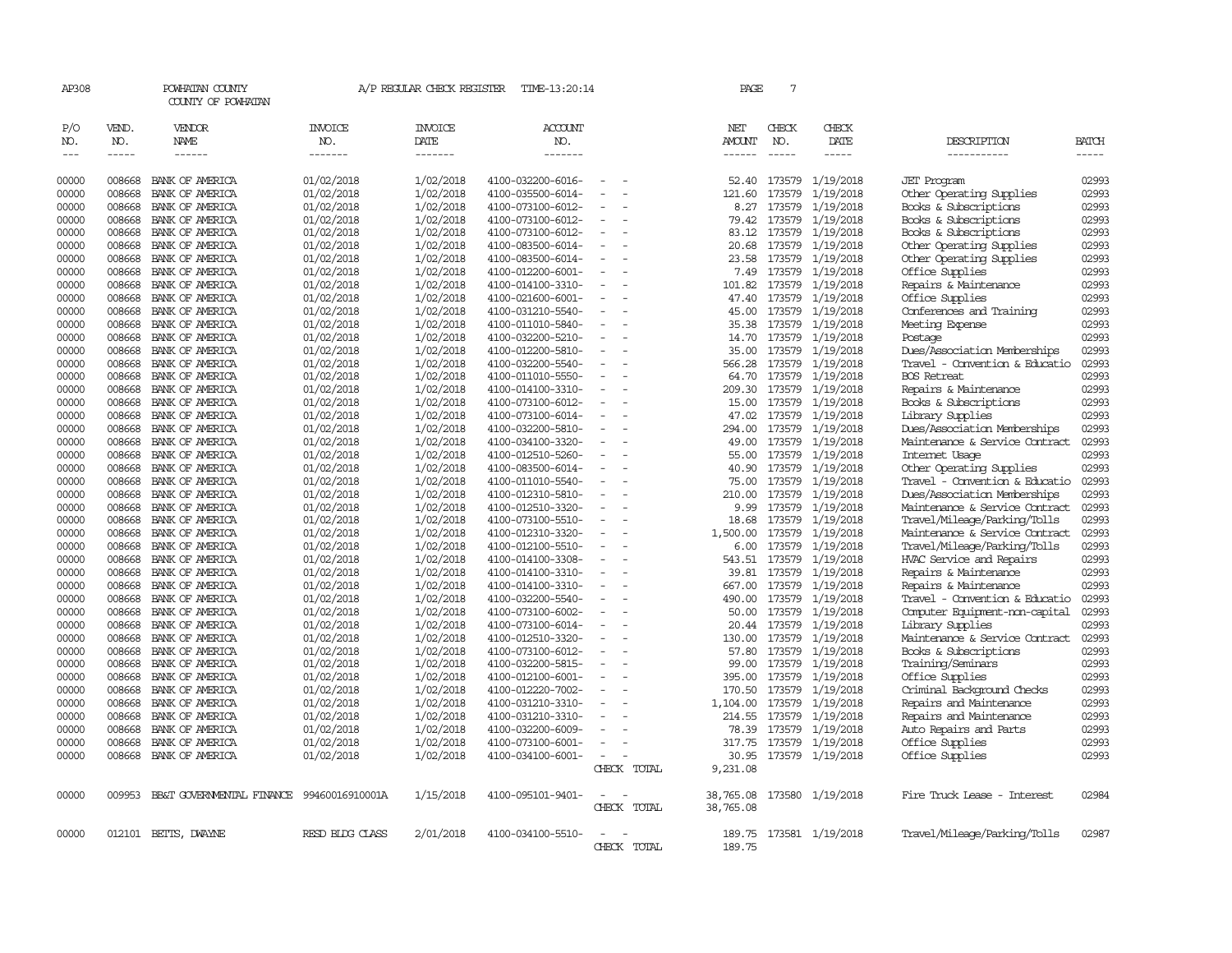| AP308                                                                                                                                                          |                                                                              | POWHATAN COUNTY<br>COUNTY OF POWHATAN                                                                                                                                                                                                                                                                                                                                                                                                 |                                                                                                                                                                                                                                                          | A/P REGULAR CHECK REGISTER                                                                                                                                                                                                                               | TIME-13:20:14                                                                                                                                                                                                                                                                                                                                                                          |                                                                                                                                                             | PAGE                                                                                                                                  | 8                           |                                                                                                                                                                                                                                                                                                                                                                                  |                                                                                                                                                                                                                                                                                                                                                                                                                                          |                                                                                                                                                                |
|----------------------------------------------------------------------------------------------------------------------------------------------------------------|------------------------------------------------------------------------------|---------------------------------------------------------------------------------------------------------------------------------------------------------------------------------------------------------------------------------------------------------------------------------------------------------------------------------------------------------------------------------------------------------------------------------------|----------------------------------------------------------------------------------------------------------------------------------------------------------------------------------------------------------------------------------------------------------|----------------------------------------------------------------------------------------------------------------------------------------------------------------------------------------------------------------------------------------------------------|----------------------------------------------------------------------------------------------------------------------------------------------------------------------------------------------------------------------------------------------------------------------------------------------------------------------------------------------------------------------------------------|-------------------------------------------------------------------------------------------------------------------------------------------------------------|---------------------------------------------------------------------------------------------------------------------------------------|-----------------------------|----------------------------------------------------------------------------------------------------------------------------------------------------------------------------------------------------------------------------------------------------------------------------------------------------------------------------------------------------------------------------------|------------------------------------------------------------------------------------------------------------------------------------------------------------------------------------------------------------------------------------------------------------------------------------------------------------------------------------------------------------------------------------------------------------------------------------------|----------------------------------------------------------------------------------------------------------------------------------------------------------------|
| P/O<br>NO.<br>$---$                                                                                                                                            | VEND.<br>NO.<br>$- - - - -$                                                  | VENDOR<br>NAME<br>$- - - - - -$                                                                                                                                                                                                                                                                                                                                                                                                       | <b>INVOICE</b><br>NO.<br>-------                                                                                                                                                                                                                         | <b>INVOICE</b><br>DATE<br>-------                                                                                                                                                                                                                        | ACCOUNT<br>NO.<br>-------                                                                                                                                                                                                                                                                                                                                                              |                                                                                                                                                             | NET<br><b>AMOUNT</b><br>$- - - - - -$                                                                                                 | CHECK<br>NO.<br>$- - - - -$ | CHECK<br>DATE<br>$- - - - -$                                                                                                                                                                                                                                                                                                                                                     | DESCRIPTION<br>-----------                                                                                                                                                                                                                                                                                                                                                                                                               | <b>BATCH</b><br>-----                                                                                                                                          |
| 00000                                                                                                                                                          |                                                                              | 008713 BLUE RIDGE RESCUE                                                                                                                                                                                                                                                                                                                                                                                                              | 42724                                                                                                                                                                                                                                                    | 12/12/2017                                                                                                                                                                                                                                               | 4100-032200-6011-                                                                                                                                                                                                                                                                                                                                                                      | CHECK TOTAL                                                                                                                                                 | 1,810.00<br>1,810.00                                                                                                                  |                             | 173583 1/19/2018                                                                                                                                                                                                                                                                                                                                                                 | Protective Gear/Uniforms                                                                                                                                                                                                                                                                                                                                                                                                                 | 02984                                                                                                                                                          |
| 00000<br>00000                                                                                                                                                 |                                                                              | 009991 BMS DIRECT<br>009991 BMS DIRECT                                                                                                                                                                                                                                                                                                                                                                                                | 121793<br>121796                                                                                                                                                                                                                                         | 12/31/2017<br>12/31/2017                                                                                                                                                                                                                                 | 4100-012410-3500-<br>4100-012410-3500-                                                                                                                                                                                                                                                                                                                                                 | $\equiv$<br>CHECK TOTAL                                                                                                                                     | 285.08<br>986.23                                                                                                                      |                             | 701.15 173584 1/19/2018<br>173584 1/19/2018                                                                                                                                                                                                                                                                                                                                      | Printing & Binding<br>Printing & Binding                                                                                                                                                                                                                                                                                                                                                                                                 | 02984<br>02984                                                                                                                                                 |
| 00000<br>00000                                                                                                                                                 |                                                                              | 011010 BOX ALARM TEES<br>011010 BOX ALARM TEES                                                                                                                                                                                                                                                                                                                                                                                        | 176<br>191                                                                                                                                                                                                                                               | 11/21/2017<br>1/03/2018                                                                                                                                                                                                                                  | 4100-031210-6011-<br>4100-031210-6011-                                                                                                                                                                                                                                                                                                                                                 | CHECK TOTAL                                                                                                                                                 | 34.00<br>72.00                                                                                                                        |                             | 38.00 173585 1/19/2018<br>173585 1/19/2018                                                                                                                                                                                                                                                                                                                                       | Uniforms - PPE<br>Uniforms - PPE                                                                                                                                                                                                                                                                                                                                                                                                         | 02984<br>02984                                                                                                                                                 |
| 00000                                                                                                                                                          |                                                                              | 012257 BURNS, SUSAN                                                                                                                                                                                                                                                                                                                                                                                                                   | 2017 TERM                                                                                                                                                                                                                                                | 12/20/2017                                                                                                                                                                                                                                               | 4100-021100-1700-                                                                                                                                                                                                                                                                                                                                                                      | $\sim$<br>CHECK TOTAL                                                                                                                                       | 30.00<br>30.00                                                                                                                        |                             | 173586 1/19/2018                                                                                                                                                                                                                                                                                                                                                                 | COMP: Jurors & Witnesses                                                                                                                                                                                                                                                                                                                                                                                                                 | 02991                                                                                                                                                          |
| 00000<br>00000<br>00000<br>00000<br>00000<br>00000<br>00000<br>00000<br>00000<br>00000<br>00000<br>00000<br>00000<br>00000<br>00000<br>00000<br>00000<br>00000 | 001340<br>001340<br>001340<br>001340<br>001340<br>001340<br>001340<br>001340 | <b>BUSINESS CARD</b><br>001340 BUSINESS CARD<br>001340 BUSINESS CARD<br><b>BUSINESS CARD</b><br>001340 BUSINESS CARD<br><b>BUSINESS CARD</b><br><b>BUSINESS CARD</b><br>001340 BUSINESS CARD<br>BUSINESS CARD<br><b>BUSINESS CARD</b><br>001340 BUSINESS CARD<br>001340 BUSINESS CARD<br>001340 BUSINESS CARD<br>001340 BUSINESS CARD<br><b>BUSINESS CARD</b><br>001340 BUSINESS CARD<br><b>BUSINESS CARD</b><br>001340 BUSINESS CARD | 12/27/2017<br>12/27/2017<br>12/27/2017<br>12/27/2017<br>12/27/2017<br>12/27/2017<br>12/27/2017<br>12/27/2017<br>12/27/2017<br>12/27/2017<br>12/27/2017<br>12/27/2017<br>12/27/2017<br>12/27/2017<br>12/27/2017<br>12/27/2017<br>12/27/2017<br>12/27/2017 | 12/27/2017<br>12/27/2017<br>12/27/2017<br>12/27/2017<br>12/27/2017<br>12/27/2017<br>12/27/2017<br>12/27/2017<br>12/27/2017<br>12/27/2017<br>12/27/2017<br>12/27/2017<br>12/27/2017<br>12/27/2017<br>12/27/2017<br>12/27/2017<br>12/27/2017<br>12/27/2017 | 4100-031200-6014-<br>4100-031200-6014-<br>4100-031200-6014-<br>4100-031200-6014-<br>4100-031200-5210-<br>4100-031200-5210-<br>4100-031710-5210-<br>4100-031710-5210-<br>4100-031200-6014-<br>4100-031200-6014-<br>4100-031200-6014-<br>4100-031200-5550-<br>4100-031200-5550-<br>4100-035100-6014-<br>4100-031200-5810-<br>4100-031200-5810-<br>4100-031200-5550-<br>4100-031200-5550- | $\sim$<br>$\overline{\phantom{a}}$<br>$\overline{\phantom{a}}$<br>$\overline{\phantom{a}}$<br>$\overline{\phantom{a}}$<br>$\equiv$<br>$\sim$<br>CHECK TOTAL | .00.<br>337.49<br>9.55<br>37.70<br>15.99<br>100.00<br>15.99<br>54.72<br>27.88<br>7.89<br>8.96<br>100.00<br>20.00<br>15.00<br>1,053.88 | 173587<br>173587            | 173587 1/19/2018<br>173587 1/19/2018<br>173587 1/19/2018<br>173587 1/19/2018<br>173587 1/19/2018<br>1/19/2018<br>173587 1/19/2018<br>55.80 173587 1/19/2018<br>1/19/2018<br>173587 1/19/2018<br>42.41 173587 1/19/2018<br>173587 1/19/2018<br>173587 1/19/2018<br>104.50 173587 1/19/2018<br>173587 1/19/2018<br>100.00 173587 1/19/2018<br>173587 1/19/2018<br>173587 1/19/2018 | Other Operating Supplies<br>Other Operating Supplies<br>Other Operating Supplies<br>Other Operating Supplies<br>Postage<br>Postage<br>Postage<br>Postage<br>Other Operating Supplies<br>Other Operating Supplies<br>Other Operating Supplies<br>Prisoner Extradition<br>Prisoner Extradition<br>Other Operating Supplies<br>Dues/Association Memberships<br>Dues/Association Memberships<br>Prisoner Extradition<br>Prisoner Extradition | 02996<br>02996<br>02996<br>02996<br>02996<br>02996<br>02996<br>02996<br>02996<br>02996<br>02996<br>02996<br>02996<br>02996<br>02996<br>02996<br>02996<br>02996 |
| 00000<br>00000                                                                                                                                                 | 011439                                                                       | <b>BUSINESS CARD</b><br>011439 BUSINESS CARD                                                                                                                                                                                                                                                                                                                                                                                          | 12/27/2017<br>12/27/2017                                                                                                                                                                                                                                 | 12/27/2017<br>12/27/2017                                                                                                                                                                                                                                 | 4100-031200-6009-<br>4100-031200-6009-                                                                                                                                                                                                                                                                                                                                                 | $\equiv$<br>CHECK TOTAL                                                                                                                                     | 163.21                                                                                                                                | 18.95- 173588               | 1/19/2018<br>182.16 173588 1/19/2018                                                                                                                                                                                                                                                                                                                                             | Auto Parts/Repairs<br>Auto Parts/Repairs                                                                                                                                                                                                                                                                                                                                                                                                 | 02994<br>02994                                                                                                                                                 |
| 00000<br>00000<br>00000<br>00000                                                                                                                               | 011610<br>011610                                                             | <b>BUSINESS CARD</b><br><b>BUSINESS CARD</b><br>011610 BUSINESS CARD<br>011610 BUSINESS CARD                                                                                                                                                                                                                                                                                                                                          | 12/27/2017<br>12/27/2017<br>12/27/2017<br>12/27/2017                                                                                                                                                                                                     | 12/27/2017<br>12/27/2017<br>12/27/2017<br>12/27/2017                                                                                                                                                                                                     | 4100-031200-6014-<br>4100-031200-6014-<br>4100-031200-6014-<br>4100-031200-6011-                                                                                                                                                                                                                                                                                                       | CHECK TOTAL                                                                                                                                                 | .00.<br>32.25<br>97.34<br>152.63<br>282.22                                                                                            | 173589<br>173589<br>173589  | 1/19/2018<br>1/19/2018<br>1/19/2018<br>173589 1/19/2018                                                                                                                                                                                                                                                                                                                          | Other Operating Supplies<br>Other Operating Supplies<br>Other Operating Supplies<br>Uniforms                                                                                                                                                                                                                                                                                                                                             | 02995<br>02995<br>02995<br>02995                                                                                                                               |
| 00000<br>00000                                                                                                                                                 |                                                                              | 011611 BUSINESS CARD<br>011611 BUSINESS CARD                                                                                                                                                                                                                                                                                                                                                                                          | 12/27/2017<br>12/27/2017                                                                                                                                                                                                                                 | 12/27/2017<br>12/27/2017                                                                                                                                                                                                                                 | 4100-031200-5550-<br>4100-031200-5550-                                                                                                                                                                                                                                                                                                                                                 | $\sim$ 10 $\sim$<br>CHECK TOTAL                                                                                                                             | $.00 \cdot$<br>16.24                                                                                                                  |                             | 173590 1/19/2018<br>16.24 173590 1/19/2018                                                                                                                                                                                                                                                                                                                                       | Prisoner Extradition<br>Prisoner Extradition                                                                                                                                                                                                                                                                                                                                                                                             | 02990<br>02990                                                                                                                                                 |
| 00000                                                                                                                                                          |                                                                              | 007509 CAPITALIRISTATE                                                                                                                                                                                                                                                                                                                                                                                                                | S031397893.001                                                                                                                                                                                                                                           | 12/21/2017                                                                                                                                                                                                                                               | 4100-014100-3310-                                                                                                                                                                                                                                                                                                                                                                      | $\overline{\phantom{a}}$<br>CHECK TOTAL                                                                                                                     | 26.67                                                                                                                                 |                             | 26.67 173592 1/19/2018                                                                                                                                                                                                                                                                                                                                                           | Repairs & Maintenance                                                                                                                                                                                                                                                                                                                                                                                                                    | 02987                                                                                                                                                          |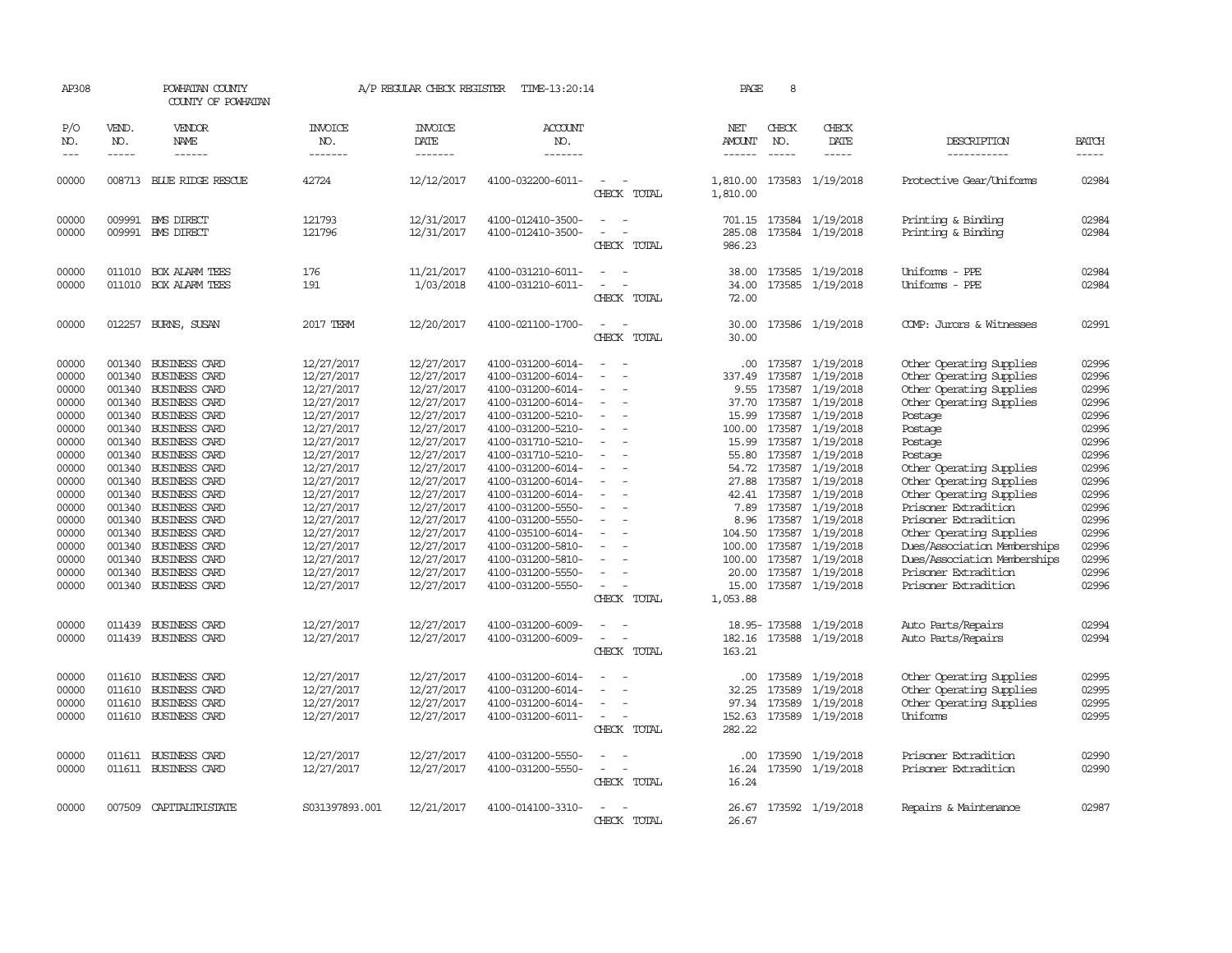| AP308                                                                         |                                                                                        | POWHATAN COUNTY<br>COUNTY OF POWHATAN                                                                                                                                                              |                                                                                                                   | A/P REGULAR CHECK REGISTER                                                                                              | TIME-13:20:14                                                                                                                                                                             |                                                                                                                             | PAGE                    | 9                             |                                                                                                                                                                                                                             |                                                                                                          |                                                                               |
|-------------------------------------------------------------------------------|----------------------------------------------------------------------------------------|----------------------------------------------------------------------------------------------------------------------------------------------------------------------------------------------------|-------------------------------------------------------------------------------------------------------------------|-------------------------------------------------------------------------------------------------------------------------|-------------------------------------------------------------------------------------------------------------------------------------------------------------------------------------------|-----------------------------------------------------------------------------------------------------------------------------|-------------------------|-------------------------------|-----------------------------------------------------------------------------------------------------------------------------------------------------------------------------------------------------------------------------|----------------------------------------------------------------------------------------------------------|-------------------------------------------------------------------------------|
| P/O<br>NO.<br>$\frac{1}{2}$                                                   | VEND.<br>NO.<br>$- - - - -$                                                            | VENDOR<br>NAME<br>$- - - - - -$                                                                                                                                                                    | <b>INVOICE</b><br>NO.<br>-------                                                                                  | <b>INVOICE</b><br>DATE<br>-------                                                                                       | ACCOUNT<br>NO.<br>$- - - - - - -$                                                                                                                                                         |                                                                                                                             | NET<br>AMOUNT<br>------ | CHECK<br>NO.<br>$\frac{1}{2}$ | CHECK<br>DATE<br>$- - - - -$                                                                                                                                                                                                | DESCRIPTION<br>-----------                                                                               | <b>BATCH</b><br>$- - - - -$                                                   |
| 00000                                                                         |                                                                                        | 012252 CASEY, DAVID                                                                                                                                                                                | 2017 TERM                                                                                                         | 12/20/2017                                                                                                              | 4100-021100-1700-                                                                                                                                                                         | CHECK TOTAL                                                                                                                 | 30.00<br>30.00          |                               | 173593 1/19/2018                                                                                                                                                                                                            | COMP: Jurors & Witnesses                                                                                 | 02991                                                                         |
| 00000                                                                         | 012226                                                                                 | CAULEY, AUSTIN                                                                                                                                                                                     | 2017 TERM                                                                                                         | 12/20/2017                                                                                                              | 4100-021100-1700-                                                                                                                                                                         | CHECK TOTAL                                                                                                                 | 90.00<br>90.00          |                               | 173594 1/19/2018                                                                                                                                                                                                            | COMP: Jurors & Witnesses                                                                                 | 02991                                                                         |
| 00000                                                                         |                                                                                        | 007353 CDW GOVERNMENT, INC.                                                                                                                                                                        | LFJ6884                                                                                                           | 12/20/2017                                                                                                              | 4100-014100-6004-                                                                                                                                                                         | $\sim$<br>CHECK TOTAL                                                                                                       | 89.95<br>89.95          |                               | 173595 1/19/2018                                                                                                                                                                                                            | Tools and Equipment                                                                                      | 02984                                                                         |
| 00000                                                                         |                                                                                        | 008276 CENGAGE LEARNING INC.                                                                                                                                                                       | 62415227                                                                                                          | 12/28/2017                                                                                                              | 4100-073100-6012-                                                                                                                                                                         | $\sim$<br>CHECK TOTAL                                                                                                       | 263.90<br>263.90        |                               | 173596 1/19/2018                                                                                                                                                                                                            | Books & Subscriptions                                                                                    | 02984                                                                         |
| 00000<br>00000                                                                | 000540<br>000540                                                                       | CENTRAL VIRGINIA WASTE<br>CENTRAL VIRGINIA WASTE                                                                                                                                                   | 22880<br>22914                                                                                                    | 12/18/2017<br>1/08/2018                                                                                                 | 4100-014300-3176-<br>4100-014300-3175-                                                                                                                                                    | $\sim$<br>$\sim$<br>$\sim$<br>$\sim$<br>CHECK TOTAL                                                                         | 350.00<br>4,958.93      |                               | 4,608.93 173597 1/19/2018<br>173597 1/19/2018                                                                                                                                                                               | Recycling Pulls<br>Waste Disposal                                                                        | 02984<br>02984                                                                |
| 00000                                                                         |                                                                                        | 012231 CHAUNCEY, PAGE                                                                                                                                                                              | 2017 TERM                                                                                                         | 12/20/2017                                                                                                              | 4100-021100-1700-                                                                                                                                                                         | $\overline{\phantom{a}}$<br>CHECK TOTAL                                                                                     | 90.00<br>90.00          |                               | 173598 1/19/2018                                                                                                                                                                                                            | COMP: Jurors & Witnesses                                                                                 | 02991                                                                         |
| 00000                                                                         |                                                                                        | 010961 CHILDREN'S ADVOCACY                                                                                                                                                                         | 883                                                                                                               | 1/03/2018                                                                                                               | 4100-031200-5540-                                                                                                                                                                         | $\sim$<br>CHECK TOTAL                                                                                                       | 400.00<br>400.00        |                               | 173599 1/19/2018                                                                                                                                                                                                            | Conferences & Training                                                                                   | 02984                                                                         |
| 00000                                                                         |                                                                                        | 012229 CHURCHILL, WAYNE                                                                                                                                                                            | 2017 TERM                                                                                                         | 12/20/2017                                                                                                              | 4100-021100-1700-                                                                                                                                                                         | $\sim$<br>$\sim$<br>CHECK TOTAL                                                                                             | 90.00<br>90.00          |                               | 173600 1/19/2018                                                                                                                                                                                                            | COMP: Jurors & Witnesses                                                                                 | 02991                                                                         |
| 00000<br>00000<br>00000<br>00000<br>00000<br>00000<br>00000<br>00000<br>00000 | 006965<br>006965<br>006965<br>006965<br>006965<br>006965<br>006965<br>006965<br>006965 | CINIAS CORPORATION<br>CINIAS CORPORATION<br>CINIAS CORPORATION<br>CINTAS CORPORATION<br>CINIAS CORPORATION<br>CINIAS CORPORATION<br>CINIAS CORPORATION<br>CINIAS CORPORATION<br>CINTAS CORPORATION | 143313639<br>143305923<br>143309787<br>143305922<br>143305922<br>143309786<br>143309786<br>143313638<br>143313638 | 1/03/2018<br>12/20/2017<br>12/27/2017<br>12/20/2017<br>12/20/2017<br>12/27/2017<br>12/27/2017<br>1/03/2018<br>1/03/2018 | 4100-014300-6011-<br>4100-014300-6011-<br>4100-014300-6011-<br>4100-014100-6011-<br>4100-014500-6011-<br>4100-014100-6011-<br>4100-014500-6011-<br>4100-014100-6011-<br>4100-014500-6011- | CHECK TOTAL                                                                                                                 | 118.24<br>761.70        | 173601                        | 1/19/2018<br>118.24 173601 1/19/2018<br>118.24 173601 1/19/2018<br>64.54 173601 1/19/2018<br>69.12 173601 1/19/2018<br>67.54 173601 1/19/2018<br>69.12 173601 1/19/2018<br>67.54 173601 1/19/2018<br>69.12 173601 1/19/2018 | Uniforms<br>Uniforms<br>Uniforms<br>Uniforms<br>Uniforms<br>Uniforms<br>Uniforms<br>Uniforms<br>Uniforms | 02984<br>02985<br>02985<br>02987<br>02987<br>02987<br>02987<br>02987<br>02987 |
| 00000                                                                         |                                                                                        | 008045 COLE, JOHN                                                                                                                                                                                  | TRAINING                                                                                                          | 12/20/2017                                                                                                              | 4100-014100-5540-                                                                                                                                                                         | $\sim$ 100 $\sim$ 100 $\sim$<br>CHECK TOTAL                                                                                 | 1,402.74                |                               | 1,402.74 173602 1/19/2018                                                                                                                                                                                                   | Conferences & Training                                                                                   | 02988                                                                         |
| 00000                                                                         |                                                                                        | 009178 COMCAST                                                                                                                                                                                     | 0120097415 1217                                                                                                   | 12/18/2017                                                                                                              | 4100-073100-5260-                                                                                                                                                                         | $\frac{1}{2} \left( \frac{1}{2} \right) \left( \frac{1}{2} \right) = \frac{1}{2} \left( \frac{1}{2} \right)$<br>CHECK TOTAL | 219.90                  |                               | 219.90 173603 1/19/2018                                                                                                                                                                                                     | Intemet                                                                                                  | 02985                                                                         |
| 00000                                                                         |                                                                                        | 007392 DEEP CREEK VOLUNTEER                                                                                                                                                                        | 2ND OTR 2018                                                                                                      | 1/09/2018                                                                                                               | 4100-032200-5425-                                                                                                                                                                         | CHECK TOTAL                                                                                                                 | 2,758.35                |                               | 2,758.35 173605 1/19/2018                                                                                                                                                                                                   | Rent - Fire Companies                                                                                    | 02985                                                                         |
| 00000                                                                         |                                                                                        | 000076 DELL MARKETING L.P.                                                                                                                                                                         | 10215888994                                                                                                       | 1/04/2018                                                                                                               | 4100-073100-6002-                                                                                                                                                                         | CHECK TOTAL                                                                                                                 | 327.99<br>327.99        |                               | 173606 1/19/2018                                                                                                                                                                                                            | Computer Equipment-non-capital 02985                                                                     |                                                                               |
| 00000                                                                         |                                                                                        | 012270 DINARDI, JOHN                                                                                                                                                                               | 2017 TERM                                                                                                         | 12/20/2017                                                                                                              | 4100-021100-1700-                                                                                                                                                                         | $\sim$<br>CHECK TOTAL                                                                                                       | 30.00<br>30.00          |                               | 173607 1/19/2018                                                                                                                                                                                                            | COMP: Jurors & Witnesses                                                                                 | 02991                                                                         |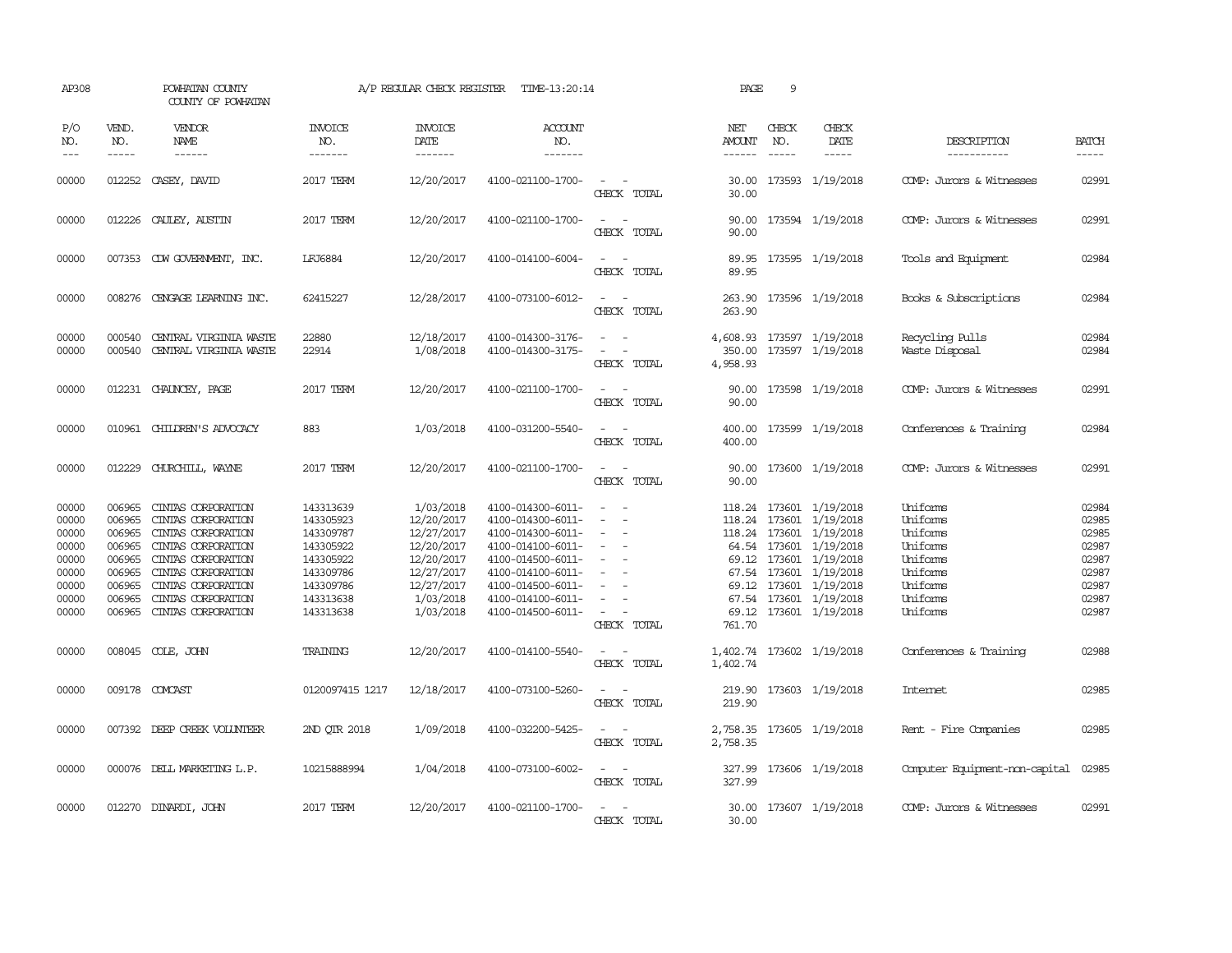| AP308                                                                         |                                                                                        | POWHATAN COUNTY<br>COUNTY OF POWHATAN                                                                                                                                                                                                                    |                                                                                                                                                                         | A/P REGULAR CHECK REGISTER                                                                                        | TIME-13:20:14                                                                                                                                                                             |                                                                                                                                                                                       | PAGE                                                              | 10                                       |                                                                                                                                                                                       |                                                                                                                                     |                                                                               |
|-------------------------------------------------------------------------------|----------------------------------------------------------------------------------------|----------------------------------------------------------------------------------------------------------------------------------------------------------------------------------------------------------------------------------------------------------|-------------------------------------------------------------------------------------------------------------------------------------------------------------------------|-------------------------------------------------------------------------------------------------------------------|-------------------------------------------------------------------------------------------------------------------------------------------------------------------------------------------|---------------------------------------------------------------------------------------------------------------------------------------------------------------------------------------|-------------------------------------------------------------------|------------------------------------------|---------------------------------------------------------------------------------------------------------------------------------------------------------------------------------------|-------------------------------------------------------------------------------------------------------------------------------------|-------------------------------------------------------------------------------|
| P/O<br>NO.                                                                    | VEND.<br>NO.                                                                           | VENDOR<br>NAME                                                                                                                                                                                                                                           | INVOICE<br>NO.                                                                                                                                                          | INVOICE<br>DATE                                                                                                   | ACCOUNT<br>NO.                                                                                                                                                                            |                                                                                                                                                                                       | NET<br>AMOUNT                                                     | CHECK<br>NO.                             | CHECK<br>DATE                                                                                                                                                                         | DESCRIPTION                                                                                                                         | <b>BATCH</b>                                                                  |
| $---$                                                                         | $- - - - -$                                                                            | ------                                                                                                                                                                                                                                                   | -------                                                                                                                                                                 | -------                                                                                                           | -------                                                                                                                                                                                   |                                                                                                                                                                                       | ------                                                            | $- - - - -$                              | -----                                                                                                                                                                                 | -----------                                                                                                                         | -----                                                                         |
| 00000                                                                         |                                                                                        | 012242 DINGUS, WILLIAM                                                                                                                                                                                                                                   | 2017 TERM                                                                                                                                                               | 12/20/2017                                                                                                        | 4100-021100-1700-                                                                                                                                                                         | $\sim$ $-$<br>CHECK TOTAL                                                                                                                                                             | 30.00                                                             |                                          | 30.00 173608 1/19/2018                                                                                                                                                                | COMP: Jurors & Witnesses                                                                                                            | 02991                                                                         |
| 00000<br>00000<br>00000<br>00000                                              | 008750<br>008750<br>008750                                                             | <b>DOMINION ENERGY</b><br>DOMINION ENERGY<br>DOMINION ENERGY<br>008750 DOMINION ENERGY                                                                                                                                                                   | 1365065927 1217<br>7397493300 1217<br>0727298655 1217<br>2579360872 1217                                                                                                | 12/04/2017<br>12/15/2017<br>12/20/2017<br>12/20/2017                                                              | 4100-053910-5642-<br>4100-053910-5642-<br>4100-053910-5642-<br>4100-053910-5643-                                                                                                          | $\overline{\phantom{a}}$<br>$\overline{\phantom{a}}$<br>$\overline{\phantom{a}}$<br>$\sim$ $-$<br>CHECK TOTAL                                                                         | 573.25<br>1,320.98                                                | 219.63 173609<br>173609<br>222.51 173609 | 1/19/2018<br>1/19/2018<br>1/19/2018<br>305.59 173609 1/19/2018                                                                                                                        | PCCAA Services - TANF<br>PCCAA Services - TANF<br>PCCAA Services - TANF<br>PCCAA Services - Federal CSBG                            | 02985<br>02985<br>02987<br>02987                                              |
| 00000<br>00000<br>00000<br>00000<br>00000<br>00000<br>00000<br>00000<br>00000 | 000860<br>000860<br>000860<br>000860<br>000860<br>000860<br>000860<br>000860<br>000860 | DOMINION ENERGY VIRGINIA<br>DOMINION ENERGY VIRGINIA<br>DOMINION ENERGY VIRGINIA<br>DOMINION ENERGY VIRGINIA<br>DOMINION ENERGY VIRGINIA<br>DOMINION ENERGY VIRGINIA<br>DOMINION ENERGY VIRGINIA<br>DOMINION ENERGY VIRGINIA<br>DOMINION ENERGY VIRGINIA | 0432180008 1/18<br>0863807277 1/18<br>1498464559 1/18<br>1982170001 1/18<br>2476067034 1/18<br>3451094936 1/18<br>3507951824 1/18<br>4691491015 1/18<br>4732217502 1/18 | 1/03/2018<br>1/03/2018<br>1/03/2018<br>1/03/2018<br>1/03/2018<br>1/03/2018<br>1/03/2018<br>1/04/2018<br>1/03/2018 | 4100-014600-5110-<br>4100-014600-5110-<br>4100-014600-5110-<br>4100-014100-5110-<br>4100-014100-5110-<br>4100-014600-5110-<br>4100-014600-5110-<br>4100-014600-5110-<br>4100-014600-5110- | $\overline{\phantom{a}}$<br>$\equiv$<br>$\overline{\phantom{a}}$<br>$\sim$<br>$\overline{\phantom{a}}$<br>$\overline{\phantom{a}}$<br>$\equiv$<br>$\equiv$<br>$\equiv$<br>CHECK TOTAL | 6.67<br>6.59<br>358.07<br>6.59<br>6.59<br>6.59<br>29.25<br>470.09 | 173610                                   | 38.27 173610 1/19/2018<br>173610 1/19/2018<br>1/19/2018<br>11.47 173610 1/19/2018<br>173610 1/19/2018<br>173610 1/19/2018<br>173610 1/19/2018<br>173610 1/19/2018<br>173610 1/19/2018 | Electricity<br>Electricity<br>Electricity<br>Electricity<br>Electricity<br>Electricity<br>Electricity<br>Electricity<br>Electricity | 02987<br>02987<br>02987<br>02987<br>02987<br>02987<br>02987<br>02987<br>02987 |
| 00000<br>00000                                                                | 000860<br>000860                                                                       | DOMINION ENERGY VIRGINIA<br>DOMINION ENERGY VIRGINIA                                                                                                                                                                                                     | 6024003557 1/18<br>7765134072 1217                                                                                                                                      | 1/04/2018<br>12/28/2017                                                                                           | 4100-014100-5110-<br>4100-014100-5110-                                                                                                                                                    | $\overline{\phantom{a}}$<br>$\equiv$<br>CHECK TOTAL                                                                                                                                   | 24.75<br>630.16<br>654.91                                         |                                          | 173611 1/19/2018<br>173611 1/19/2018                                                                                                                                                  | Electricity<br>Electricity                                                                                                          | 02987<br>02987                                                                |
| 00000                                                                         | 012269                                                                                 | <b>EDWARDS, DEBORAH</b>                                                                                                                                                                                                                                  | 2017 TERM                                                                                                                                                               | 12/20/2017                                                                                                        | 4100-021100-1700-                                                                                                                                                                         | $\overline{\phantom{a}}$<br>CHECK TOTAL                                                                                                                                               | 30.00<br>30.00                                                    |                                          | 173612 1/19/2018                                                                                                                                                                      | COMP: Jurors & Witnesses                                                                                                            | 02991                                                                         |
| 00000<br>00000<br>00000                                                       | 011224<br>011224<br>011224                                                             | ELECTRONIC SYSTEMS, INC.<br>ELECTRONIC SYSTEMS, INC.<br>ELECTRONIC SYSTEMS, INC.                                                                                                                                                                         | IN856144<br>IN856144<br>IN856144                                                                                                                                        | 12/28/2017<br>12/28/2017<br>12/28/2017                                                                            | 4100-081100-3320-<br>4100-012310-3320-<br>4100-012210-3320-                                                                                                                               | $\equiv$<br>$\equiv$<br>$\overline{\phantom{a}}$                                                                                                                                      | 397.90<br>120.24                                                  |                                          | 173613 1/19/2018<br>173613 1/19/2018<br>.33 173613 1/19/2018                                                                                                                          | Maintenance & Service Contract<br>Maintenance & Service Contract<br>Maintenance/Service Contracts                                   | 02985<br>02985<br>02985                                                       |
| 00000<br>00000                                                                | 011224<br>011224                                                                       | ELECTRONIC SYSTEMS, INC.<br>ELECTRONIC SYSTEMS, INC.                                                                                                                                                                                                     | IN856144<br>IN856144                                                                                                                                                    | 12/28/2017<br>12/28/2017                                                                                          | 4100-012320-6014-<br>4100-034100-3320-                                                                                                                                                    | $\overline{\phantom{a}}$<br>$\overline{\phantom{a}}$                                                                                                                                  | 93.56<br>41.62                                                    |                                          | 173613 1/19/2018<br>173613 1/19/2018                                                                                                                                                  | Other Operating Supplies<br>Maintenance & Service Contract                                                                          | 02985<br>02985                                                                |
| 00000<br>00000<br>00000                                                       | 011224<br>011224<br>011224                                                             | ELECTRONIC SYSTEMS, INC.<br>ELECTRONIC SYSTEMS, INC.<br>ELECTRONIC SYSTEMS, INC.                                                                                                                                                                         | IN856144<br>IN856144<br>IN856144                                                                                                                                        | 12/28/2017<br>12/28/2017<br>12/28/2017                                                                            | 4100-012100-3320-<br>4100-012200-3320-<br>4100-012510-3320-                                                                                                                               | $\overline{\phantom{a}}$<br>$\equiv$<br>$\sim$                                                                                                                                        | 125.68<br>55.68                                                   |                                          | 173613 1/19/2018<br>173613 1/19/2018<br>19.05 173613 1/19/2018                                                                                                                        | Maintenance & Service Contract<br>Maintenance & Service Contract<br>Maintenance & Service Contract                                  | 02985<br>02985<br>02985                                                       |
| 00000<br>00000<br>00000                                                       | 011224<br>011224<br>011224                                                             | ELECTRONIC SYSTEMS, INC.<br>ELECTRONIC SYSTEMS, INC.<br>ELECTRONIC SYSTEMS, INC.                                                                                                                                                                         | IN856144<br>IN856144<br>IN856144                                                                                                                                        | 12/28/2017<br>12/28/2017<br>12/28/2017                                                                            | 4100-012410-3320-<br>4100-031200-3320-<br>4100-035100-3320-                                                                                                                               | $\overline{\phantom{a}}$<br>$\overline{\phantom{a}}$<br>$\sim$                                                                                                                        | .99<br>192.65                                                     |                                          | 173613 1/19/2018<br>173613 1/19/2018<br>8.57 173613 1/19/2018                                                                                                                         | Maintenance & Service Contract<br>Maintenance & Service Contract<br>Landscaping - Animal Control                                    | 02985<br>02985<br>02985                                                       |
| 00000<br>00000<br>00000                                                       | 011224<br>011224<br>011224                                                             | ELECTRONIC SYSTEMS, INC.<br>ELECTRONIC SYSTEMS, INC.<br>ELECTRONIC SYSTEMS, INC.                                                                                                                                                                         | IN856144<br>IN856144<br>IN856144                                                                                                                                        | 12/28/2017<br>12/28/2017<br>12/28/2017                                                                            | 4100-034100-3320-<br>4100-013200-3320-<br>4100-021600-3320-                                                                                                                               | $\overline{\phantom{a}}$<br>$\overline{\phantom{a}}$<br>$\overline{\phantom{a}}$                                                                                                      | 11.57<br>43.02                                                    | 173613                                   | 1/19/2018<br>290.47 173613 1/19/2018<br>173613 1/19/2018                                                                                                                              | Maintenance & Service Contract<br>Maintenance & Service Contract<br>Maintenance & Service Contract                                  | 02985<br>02985<br>02985                                                       |
| 00000<br>00000                                                                | 011224<br>011224                                                                       | ELECTRONIC SYSTEMS, INC.<br>ELECTRONIC SYSTEMS, INC.                                                                                                                                                                                                     | IN856905<br>IN856905                                                                                                                                                    | 12/29/2017<br>12/29/2017                                                                                          | 4100-035100-3320-<br>4100-014300-3320-                                                                                                                                                    | $\overline{\phantom{a}}$<br>$\overline{\phantom{a}}$                                                                                                                                  | 25.83<br>14.00                                                    |                                          | 173613 1/19/2018<br>173613 1/19/2018                                                                                                                                                  | Landscaping - Animal Control<br>Maintenance and Service Contra                                                                      | 02985<br>02985                                                                |
| 00000<br>00000<br>00000                                                       | 011224<br>011224<br>011224                                                             | ELECTRONIC SYSTEMS, INC.<br>ELECTRONIC SYSTEMS, INC.<br>ELECTRONIC SYSTEMS, INC.                                                                                                                                                                         | IN856905<br>IN856905<br>IN856905                                                                                                                                        | 12/29/2017<br>12/29/2017<br>12/29/2017                                                                            | 4100-012100-3320-<br>4100-012310-3320-<br>4100-031210-3320-                                                                                                                               | $\overline{\phantom{a}}$<br>$\sim$<br>$\overline{\phantom{a}}$                                                                                                                        | 14.00<br>65.66                                                    |                                          | 173613 1/19/2018<br>105.49 173613 1/19/2018<br>173613 1/19/2018                                                                                                                       | Maintenance & Service Contract<br>Maintenance & Service Contract<br>Maintenance and Service Contra                                  | 02985<br>02985<br>02985                                                       |
| 00000<br>00000                                                                | 011224<br>011224                                                                       | ELECTRONIC SYSTEMS, INC.<br>ELECTRONIC SYSTEMS, INC.                                                                                                                                                                                                     | IN856905<br>IN856905                                                                                                                                                    | 12/29/2017<br>12/29/2017                                                                                          | 4100-012200-3320-<br>4100-012220-3320-                                                                                                                                                    | $\overline{\phantom{a}}$<br>$\equiv$                                                                                                                                                  | 25.83                                                             |                                          | 25.83 173613 1/19/2018<br>173613 1/19/2018                                                                                                                                            | Maintenance & Service Contract<br>Maintenance and service contra                                                                    | 02985<br>02985                                                                |
| 00000<br>00000<br>00000                                                       | 011224<br>011224<br>011224                                                             | ELECTRONIC SYSTEMS, INC.<br>ELECTRONIC SYSTEMS, INC.<br>ELECTRONIC SYSTEMS, INC.                                                                                                                                                                         | IN856905<br>IN856905<br>IN856905                                                                                                                                        | 12/29/2017<br>12/29/2017<br>12/29/2017                                                                            | 4100-071110-3320-<br>4100-014100-3320-<br>4100-031200-3320-                                                                                                                               | $\sim$<br>$\sim$                                                                                                                                                                      | 14.00                                                             |                                          | 173613 1/19/2018<br>14.00 173613 1/19/2018<br>177.49 173613 1/19/2018                                                                                                                 | General Maintenance<br>Maintenance & Service Contract<br>Maintenance & Service Contract                                             | 02985<br>02985<br>02985                                                       |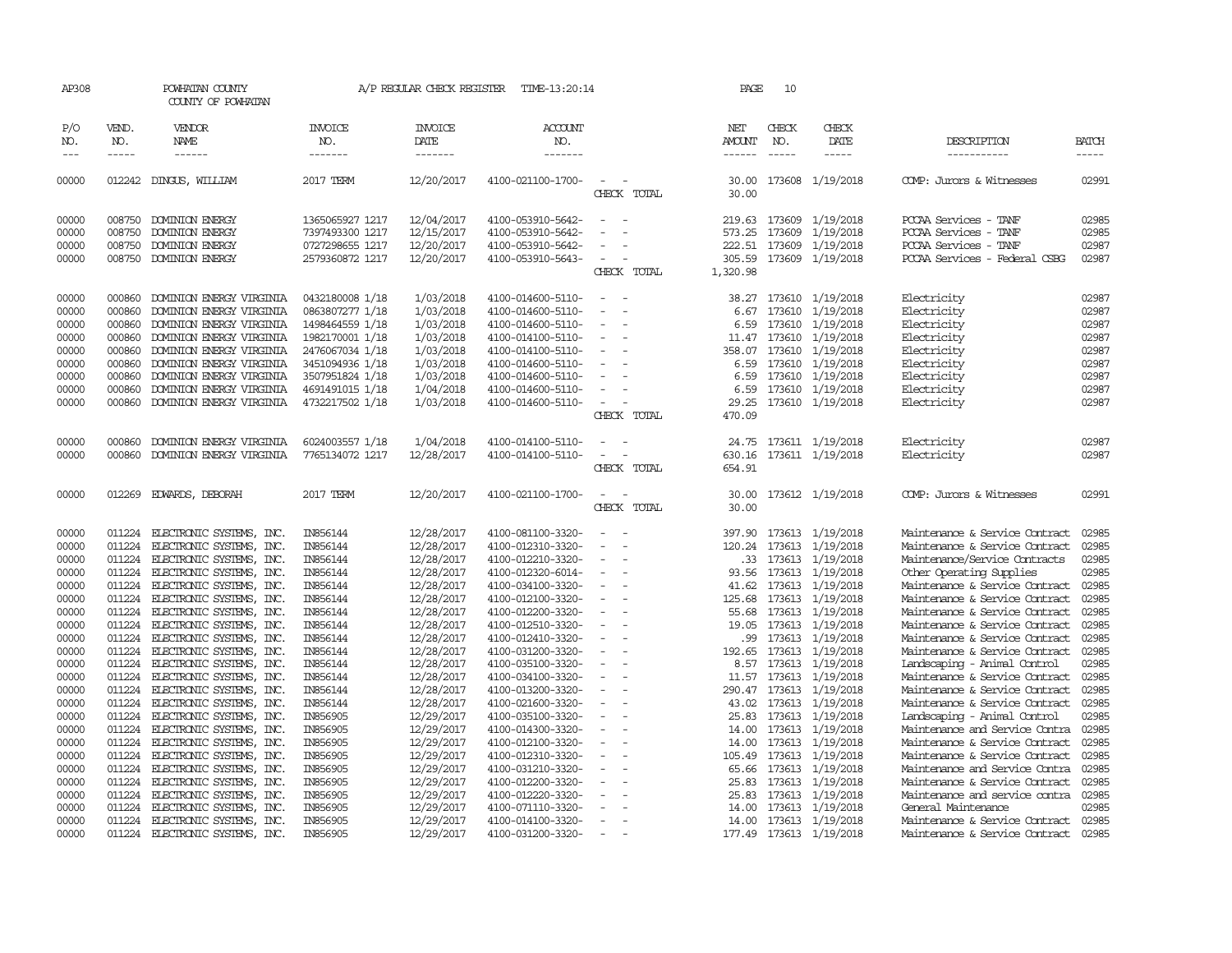| AP308                                                                                  |                                                                                                  | POWHATAN COUNTY<br>COUNTY OF POWHATAN                                                                                                                                                                                                                                                |                                                                                                                      | A/P REGULAR CHECK REGISTER                                                                                                               | TIME-13:20:14                                                                                                                                                                                                  |                                                   | PAGE                                                                              | 11                          |                                                                                                                                                                                                                |                                                                                                                                                                                                                                                                                                                                                |                                                                                        |
|----------------------------------------------------------------------------------------|--------------------------------------------------------------------------------------------------|--------------------------------------------------------------------------------------------------------------------------------------------------------------------------------------------------------------------------------------------------------------------------------------|----------------------------------------------------------------------------------------------------------------------|------------------------------------------------------------------------------------------------------------------------------------------|----------------------------------------------------------------------------------------------------------------------------------------------------------------------------------------------------------------|---------------------------------------------------|-----------------------------------------------------------------------------------|-----------------------------|----------------------------------------------------------------------------------------------------------------------------------------------------------------------------------------------------------------|------------------------------------------------------------------------------------------------------------------------------------------------------------------------------------------------------------------------------------------------------------------------------------------------------------------------------------------------|----------------------------------------------------------------------------------------|
| P/O<br>NO.<br>$\qquad \qquad - -$                                                      | VEND.<br>NO.<br>$- - - - -$                                                                      | VENDOR<br>NAME<br>------                                                                                                                                                                                                                                                             | <b>INVOICE</b><br>NO.<br>-------                                                                                     | <b>INVOICE</b><br>DATE<br>-------                                                                                                        | <b>ACCOUNT</b><br>NO.<br>-------                                                                                                                                                                               |                                                   | NET<br>AMOUNT<br>$- - - - - -$                                                    | CHECK<br>NO.<br>$- - - - -$ | CHECK<br>DATE                                                                                                                                                                                                  | DESCRIPTION<br>-----------                                                                                                                                                                                                                                                                                                                     | BATCH<br>-----                                                                         |
| 00000<br>00000<br>00000<br>00000<br>00000<br>00000<br>00000<br>00000<br>00000<br>00000 | 011224<br>011224<br>011224<br>011224<br>011224<br>011224<br>011224<br>011224<br>011224<br>011224 | ELECTRONIC SYSTEMS, INC.<br>ELECTRONIC SYSTEMS, INC.<br>ELECTRONIC SYSTEMS, INC.<br>ELECTRONIC SYSTEMS, INC.<br>ELECTRONIC SYSTEMS, INC.<br>ELECTRONIC SYSTEMS, INC.<br>ELECTRONIC SYSTEMS, INC.<br>ELECTRONIC SYSTEMS, INC.<br>ELECTRONIC SYSTEMS, INC.<br>ELECTRONIC SYSTEMS, INC. | IN856905<br>IN856905<br>IN856905<br>IN856905<br>IN856905<br>IN856905<br>IN856905<br>IN856905<br>IN856905<br>IN856905 | 12/29/2017<br>12/29/2017<br>12/29/2017<br>12/29/2017<br>12/29/2017<br>12/29/2017<br>12/29/2017<br>12/29/2017<br>12/29/2017<br>12/29/2017 | 4100-012410-3320-<br>4100-012100-3320-<br>4100-012510-3320-<br>4100-035100-3320-<br>4100-012310-3320-<br>4100-012200-3320-<br>4100-031210-3320-<br>4100-031200-3320-<br>4100-012410-3320-<br>4100-012510-3320- | $\overline{\phantom{a}}$<br>CHECK TOTAL           | 217.49<br>24.58<br>25.80<br>53.66<br>65.96<br>46.41<br>88.49<br>22.05<br>2,490.05 |                             | 173613 1/19/2018<br>173613 1/19/2018<br>173613 1/19/2018<br>.79 173613 1/19/2018<br>61.36 173613 1/19/2018<br>173613 1/19/2018<br>173613 1/19/2018<br>173613 1/19/2018<br>173613 1/19/2018<br>173613 1/19/2018 | Maintenance & Service Contract<br>Maintenance & Service Contract<br>Maintenance & Service Contract<br>Landscaping - Animal Control<br>Maintenance & Service Contract<br>Maintenance & Service Contract<br>Maintenance and Service Contra<br>Maintenance & Service Contract<br>Maintenance & Service Contract<br>Maintenance & Service Contract | 02985<br>02985<br>02985<br>02985<br>02985<br>02985<br>02985<br>02985<br>02985<br>02985 |
| 00000<br>00000<br>00000<br>00000<br>00000<br>00000<br>00000                            | 009093<br>009093<br>009093<br>009093<br>009093<br>009093<br>009093                               | FARMVILLE WHOLESALE<br>FARMILLE WHOLESALE<br>FARMVILLE WHOLESALE<br>FARMVILLE WHOLESALE<br>FARMVILLE WHOLESALE<br>FARMVILLE WHOLESALE<br>FARMVILLE WHOLESALE                                                                                                                         | 629185<br>629187<br>629188<br>629189<br>629190<br>629191<br>629192                                                   | 12/15/2017<br>12/15/2017<br>12/15/2017<br>12/15/2017<br>12/15/2017<br>12/15/2017<br>12/15/2017                                           | 4100-032220-3310-<br>4100-035100-3310-<br>4100-014100-3310-<br>4100-014100-3310-<br>4100-014100-3310-<br>4100-014100-3310-<br>4100-014100-3310-                                                                | $\overline{\phantom{a}}$<br>$\sim$<br>CHECK TOTAL | 44.55<br>145.53<br>20.79<br>133.65<br>133.65<br>98.55<br>690.66                   |                             | 113.94 173614 1/19/2018<br>173614 1/19/2018<br>173614 1/19/2018<br>173614 1/19/2018<br>173614 1/19/2018<br>173614 1/19/2018<br>173614 1/19/2018                                                                | Repairs & Maintenance<br>Repairs & Maintenance<br>Repairs & Maintenance<br>Repairs & Maintenance<br>Repairs & Maintenance<br>Repairs & Maintenance<br>Repairs & Maintenance                                                                                                                                                                    | 02987<br>02987<br>02987<br>02987<br>02987<br>02987<br>02987                            |
| 00000                                                                                  |                                                                                                  | 012256 FAYETTE, CAROL                                                                                                                                                                                                                                                                | 2017 TERM                                                                                                            | 12/20/2017                                                                                                                               | 4100-021100-1700-                                                                                                                                                                                              | $\overline{\phantom{a}}$<br>CHECK TOTAL           | 30.00<br>30.00                                                                    |                             | 173615 1/19/2018                                                                                                                                                                                               | COMP: Jurors & Witnesses                                                                                                                                                                                                                                                                                                                       | 02991                                                                                  |
| 00000                                                                                  |                                                                                                  | 008336 FERGUSON ENTERPRISES INC.                                                                                                                                                                                                                                                     | 4738093                                                                                                              | 12/21/2017                                                                                                                               | 4100-014100-3310-                                                                                                                                                                                              | CHECK TOTAL                                       | 292.01<br>292.01                                                                  |                             | 173616 1/19/2018                                                                                                                                                                                               | Repairs & Maintenance                                                                                                                                                                                                                                                                                                                          | 02987                                                                                  |
| 00000                                                                                  |                                                                                                  | 006666 FINE CREEK FIRE DEPT                                                                                                                                                                                                                                                          | 2ND OTR 2018                                                                                                         | 1/09/2018                                                                                                                                | 4100-032200-5425-                                                                                                                                                                                              | CHECK TOTAL                                       | 3,278.00<br>3,278.00                                                              |                             | 173617 1/19/2018                                                                                                                                                                                               | Rent - Fire Companies                                                                                                                                                                                                                                                                                                                          | 02985                                                                                  |
| 00000                                                                                  |                                                                                                  | 006606 FLATROCK GLASS & DOOR INC 18940                                                                                                                                                                                                                                               |                                                                                                                      | 12/21/2017                                                                                                                               | 4100-014100-3310-                                                                                                                                                                                              | CHECK TOTAL                                       | 1,350.00<br>1,350.00                                                              |                             | 173618 1/19/2018                                                                                                                                                                                               | Repairs & Maintenance                                                                                                                                                                                                                                                                                                                          | 02987                                                                                  |
| 00000                                                                                  |                                                                                                  | 012236 FOX, SHELLY                                                                                                                                                                                                                                                                   | 2017 TERM                                                                                                            | 12/20/2017                                                                                                                               | 4100-021100-1700-                                                                                                                                                                                              | CHECK TOTAL                                       | 30.00<br>30.00                                                                    |                             | 173619 1/19/2018                                                                                                                                                                                               | COMP: Jurors & Witnesses                                                                                                                                                                                                                                                                                                                       | 02991                                                                                  |
| 00000                                                                                  | 009280                                                                                           | GOODMAN SPECIALIZED                                                                                                                                                                                                                                                                  | 14529G                                                                                                               | 9/11/2017                                                                                                                                | 4100-032200-6009-                                                                                                                                                                                              | CHECK TOTAL                                       | 208.72                                                                            |                             | 208.72 173620 1/19/2018                                                                                                                                                                                        | Auto Repairs and Parts                                                                                                                                                                                                                                                                                                                         | 02985                                                                                  |
| 00000<br>00000                                                                         |                                                                                                  | 006013 GRAINGER<br>006013 GRAINGER                                                                                                                                                                                                                                                   | 9642497771<br>9649924751                                                                                             | 12/13/2017<br>12/20/2017                                                                                                                 | 4100-014100-3310-<br>4100-014100-6005-                                                                                                                                                                         | CHECK TOTAL                                       | 187.21<br>260.81                                                                  |                             | 73.60 173621 1/19/2018<br>173621 1/19/2018                                                                                                                                                                     | Repairs & Maintenance<br>Cleaning Supplies                                                                                                                                                                                                                                                                                                     | 02988<br>02988                                                                         |
| 00000                                                                                  |                                                                                                  | 012235 GREEN, JUDITH                                                                                                                                                                                                                                                                 | 2017 TERM                                                                                                            | 12/20/2017                                                                                                                               | 4100-021100-1700-                                                                                                                                                                                              | $\sim$<br>CHECK TOTAL                             | 30.00<br>30.00                                                                    |                             | 173622 1/19/2018                                                                                                                                                                                               | COMP: Jurors & Witnesses                                                                                                                                                                                                                                                                                                                       | 02991                                                                                  |
| 00000                                                                                  |                                                                                                  | 012246 HANDY, BETTY                                                                                                                                                                                                                                                                  | 2017 TERM                                                                                                            | 12/20/2017                                                                                                                               | 4100-021100-1700-                                                                                                                                                                                              | CHECK TOTAL                                       | 30.00<br>30.00                                                                    |                             | 173623 1/19/2018                                                                                                                                                                                               | COMP: Jurors & Witnesses                                                                                                                                                                                                                                                                                                                       | 02991                                                                                  |
| 00000                                                                                  |                                                                                                  | 012247 HAZELWOOD, STACEY                                                                                                                                                                                                                                                             | 2017 TERM                                                                                                            | 12/20/2017                                                                                                                               | 4100-021100-1700-                                                                                                                                                                                              | CHECK TOTAL                                       | 30.00<br>30.00                                                                    |                             | 173624 1/19/2018                                                                                                                                                                                               | COMP: Jurors & Witnesses                                                                                                                                                                                                                                                                                                                       | 02991                                                                                  |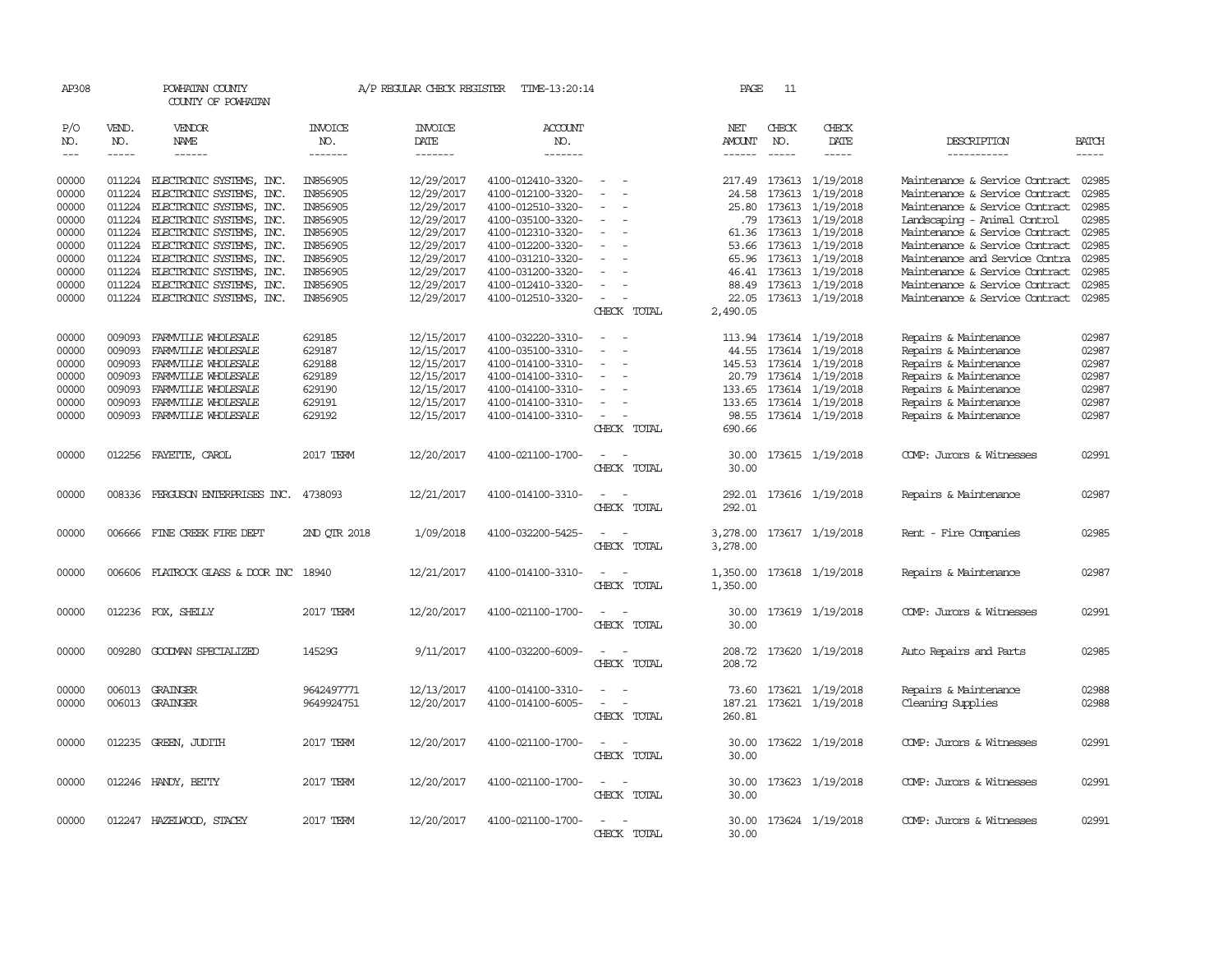| AP308                                                       |                                                | POWHATAN COUNTY<br>COUNTY OF POWHATAN                                                                                                                                       |                                                                         | A/P REGULAR CHECK REGISTER                                                                | TIME-13:20:14                                                                                                                                   |                                                                                                                             | PAGE                                                          | 12                            |                                                                                                                                                            |                                                                                                                                                                                                                              |                                                             |
|-------------------------------------------------------------|------------------------------------------------|-----------------------------------------------------------------------------------------------------------------------------------------------------------------------------|-------------------------------------------------------------------------|-------------------------------------------------------------------------------------------|-------------------------------------------------------------------------------------------------------------------------------------------------|-----------------------------------------------------------------------------------------------------------------------------|---------------------------------------------------------------|-------------------------------|------------------------------------------------------------------------------------------------------------------------------------------------------------|------------------------------------------------------------------------------------------------------------------------------------------------------------------------------------------------------------------------------|-------------------------------------------------------------|
| P/O<br>NO.<br>$---$                                         | VEND.<br>NO.<br>-----                          | VENDOR<br><b>NAME</b><br>$- - - - - -$                                                                                                                                      | <b>INVOICE</b><br>NO.<br>-------                                        | <b>INVOICE</b><br>DATE<br>$- - - - - - -$                                                 | ACCOUNT<br>NO.<br>-------                                                                                                                       |                                                                                                                             | NET<br>AMOUNT                                                 | CHECK<br>NO.<br>$\frac{1}{2}$ | CHECK<br>DATE<br>$- - - - -$                                                                                                                               | DESCRIPTION<br>-----------                                                                                                                                                                                                   | <b>BATCH</b><br>-----                                       |
| 00000                                                       | 012228                                         | HILTUNEN, LISA                                                                                                                                                              | 2017 TERM                                                               | 12/20/2017                                                                                | 4100-021100-1700-                                                                                                                               | CHECK TOTAL                                                                                                                 | 90.00<br>90.00                                                |                               | 173626 1/19/2018                                                                                                                                           | COMP: Jurors & Witnesses                                                                                                                                                                                                     | 02991                                                       |
| 00000                                                       |                                                | 006626 HUGUENOT VOLUNTEER FIRE                                                                                                                                              | <b>ADVANCE AUTO</b>                                                     | 12/30/2017                                                                                | 4100-032200-6009-                                                                                                                               | CHECK TOTAL                                                                                                                 | 99.98<br>99.98                                                |                               | 173627 1/19/2018                                                                                                                                           | Auto Repairs and Parts                                                                                                                                                                                                       | 02985                                                       |
| 00000<br>00000                                              | 010487<br>010487                               | IBM CORPORATION<br>IBM CORPORATION                                                                                                                                          | <b>O5081FY</b><br><b>O5081FY</b>                                        | 1/01/2018<br>1/01/2018                                                                    | 4100-095101-9300-<br>4100-095101-9301-                                                                                                          | $\sim$ $\sim$<br>$\sim$<br>$\overline{\phantom{a}}$<br>CHECK TOTAL                                                          | 816.65<br>37.92<br>854.57                                     |                               | 173628 1/19/2018<br>173628 1/19/2018                                                                                                                       | AS400 Lease - Principal<br>AS400 Lease - Interest                                                                                                                                                                            | 02985<br>02985                                              |
| 00000                                                       |                                                | 010755 INNOVATIVE TURF                                                                                                                                                      | 3671                                                                    | 1/08/2018                                                                                 | 4100-014600-3320-                                                                                                                               | $\sim$<br>$\sim$<br>CHECK TOTAL                                                                                             | 1,580.95                                                      |                               | 1,580.95 173630 1/19/2018                                                                                                                                  | Maintenance/Service Contracts                                                                                                                                                                                                | 02988                                                       |
| 00000<br>00000<br>00000                                     |                                                | 010231 J & K HEAVY TRUCKS &<br>010231 J & K HEAVY TRUCKS &<br>010231 J & K HEAVY TRUCKS &                                                                                   | 10106<br>10148<br>9986                                                  | 12/29/2017<br>1/04/2018<br>12/12/2017                                                     | 4100-032200-6009-<br>4100-032200-6009-<br>4100-031200-6009-                                                                                     | $\overline{\phantom{a}}$<br>CHECK TOTAL                                                                                     | 51.00<br>164.19<br>1,509.58                                   |                               | 173631 1/19/2018<br>173631 1/19/2018<br>1,294.39 173631 1/19/2018                                                                                          | Auto Repairs and Parts<br>Auto Repairs and Parts<br>Auto Parts/Repairs                                                                                                                                                       | 02985<br>02985<br>02985                                     |
| 00000<br>00000<br>00000<br>00000<br>00000<br>00000<br>00000 | 000120<br>000120<br>000120<br>000120<br>000120 | 000120 JAMES RIVER AIR<br><b>JAMES RIVER AIR</b><br><b>JAMES RIVER AIR</b><br>JAMES RIVER AIR<br><b>JAMES RIVER AIR</b><br><b>JAMES RIVER AIR</b><br>000120 JAMES RIVER AIR | C186309<br>C186309<br>C186309<br>C186309<br>C186309<br>S88593<br>S88638 | 1/01/2018<br>1/01/2018<br>1/01/2018<br>1/01/2018<br>1/01/2018<br>12/26/2017<br>12/28/2017 | 4100-014100-3320-<br>4100-032210-3320-<br>4100-035100-3320-<br>4100-032220-3320-<br>4100-014100-3320-<br>4100-014100-3308-<br>4100-014100-3308- | $\sim$<br>$\sim$<br>$\equiv$<br>$\overline{\phantom{a}}$<br>CHECK TOTAL                                                     | 438.00<br>243.00<br>771.00<br>5,237.00<br>430.00<br>13,631.90 |                               | 5,034.50 173632 1/19/2018<br>173632 1/19/2018<br>173632 1/19/2018<br>173632 1/19/2018<br>173632 1/19/2018<br>1,478.40 173632 1/19/2018<br>173632 1/19/2018 | Maintenance & Service Contract<br>Maintenance & Service Contract<br>Landscaping - Animal Control<br>Maintenance & Service Contract<br>Maintenance & Service Contract<br>HVAC Service and Repairs<br>HVAC Service and Repairs | 02988<br>02988<br>02988<br>02988<br>02988<br>02988<br>02988 |
| 00000                                                       | 012255                                         | JEFFERS, JACOUELINE                                                                                                                                                         | 2017 TERM                                                               | 12/20/2017                                                                                | 4100-021100-1700-                                                                                                                               | $\sim$<br>CHECK TOTAL                                                                                                       | 30.00<br>30.00                                                |                               | 173633 1/19/2018                                                                                                                                           | COMP: Jurors & Witnesses                                                                                                                                                                                                     | 02991                                                       |
| 00000                                                       |                                                | 010960 K&K CHEMICALS                                                                                                                                                        | 12799                                                                   | 12/20/2017                                                                                | 4100-035100-6014-                                                                                                                               | $\sim$ $ \sim$<br>CHECK TOTAL                                                                                               | 314.00<br>314.00                                              |                               | 173634 1/19/2018                                                                                                                                           | Other Operating Supplies                                                                                                                                                                                                     | 02985                                                       |
| 00000                                                       |                                                | 012248 KAUZLARICH, PATTI                                                                                                                                                    | 2017 TERM                                                               | 12/20/2017                                                                                | 4100-021100-1700-                                                                                                                               | $\sim$<br>CHECK TOTAL                                                                                                       | 30.00<br>30.00                                                |                               | 173635 1/19/2018                                                                                                                                           | COMP: Jurors & Witnesses                                                                                                                                                                                                     | 02991                                                       |
| 00000                                                       |                                                | 012234 KENNEDY, DANIEL                                                                                                                                                      | 2017 TERM                                                               | 12/20/2017                                                                                | 4100-021100-1700-                                                                                                                               | $\sim$<br>CHECK TOTAL                                                                                                       | 30.00<br>30.00                                                |                               | 173637 1/19/2018                                                                                                                                           | COMP: Jurors & Witnesses                                                                                                                                                                                                     | 02991                                                       |
| 00000                                                       |                                                | 012227 KIFFNER, ROBIN                                                                                                                                                       | 2017 TERM                                                               | 12/20/2017                                                                                | 4100-021100-1700-                                                                                                                               | $\frac{1}{2} \left( \frac{1}{2} \right) \left( \frac{1}{2} \right) = \frac{1}{2} \left( \frac{1}{2} \right)$<br>CHECK TOTAL | 90.00<br>90.00                                                |                               | 173638 1/19/2018                                                                                                                                           | COMP: Jurors & Witnesses                                                                                                                                                                                                     | 02991                                                       |
| 00000                                                       |                                                | 000157 KORMAN SIGNS, INC.                                                                                                                                                   | 314364                                                                  | 1/03/2018                                                                                 | 4100-081100-6021-                                                                                                                               | $\sim$<br>CHECK TOTAL                                                                                                       | 40.81                                                         |                               | 40.81 173639 1/19/2018                                                                                                                                     | Street Signs                                                                                                                                                                                                                 | 02985                                                       |
| 00000                                                       |                                                | 012241 KRUPP, TERRY                                                                                                                                                         | 2017 TERM                                                               | 12/20/2017                                                                                | 4100-021100-1700-                                                                                                                               | CHECK TOTAL                                                                                                                 | 30.00<br>30.00                                                |                               | 173640 1/19/2018                                                                                                                                           | COMP: Jurors & Witnesses                                                                                                                                                                                                     | 02991                                                       |
| 00000                                                       |                                                | 010811 IAND AND COATES, INC                                                                                                                                                 | 3005844                                                                 | 12/29/2017                                                                                | 4100-014100-6004-                                                                                                                               | CHECK TOTAL                                                                                                                 | 58.38<br>58.38                                                |                               | 173641 1/19/2018                                                                                                                                           | Tools and Equipment                                                                                                                                                                                                          | 02988                                                       |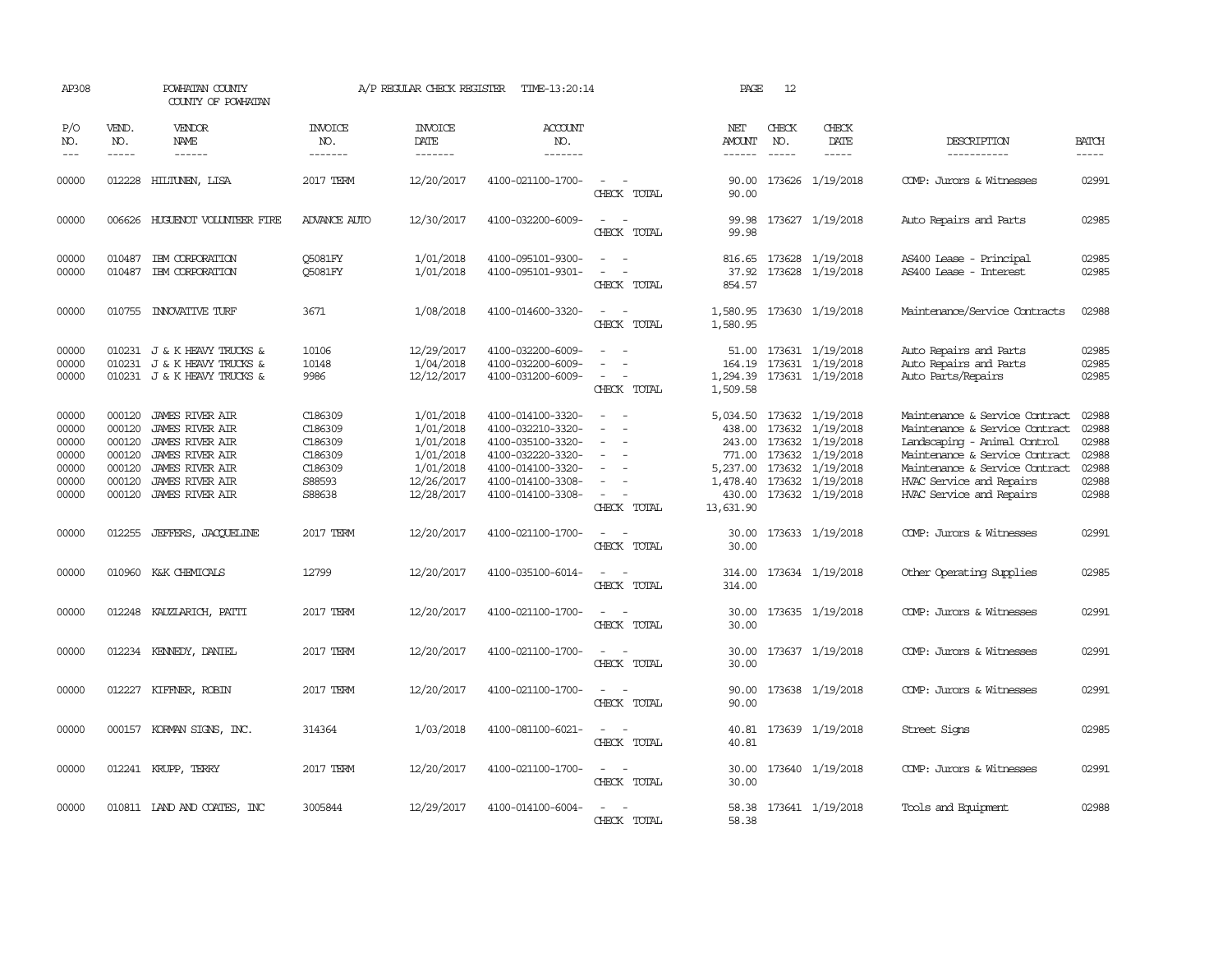| AP308               |                             | POWHATAN COUNTY<br>COUNTY OF POWHATAN        |                                           | A/P REGULAR CHECK REGISTER                | TIME-13:20:14                          |                                                                                                                             | PAGE                      | 13                            |                                            |                                                                |                             |
|---------------------|-----------------------------|----------------------------------------------|-------------------------------------------|-------------------------------------------|----------------------------------------|-----------------------------------------------------------------------------------------------------------------------------|---------------------------|-------------------------------|--------------------------------------------|----------------------------------------------------------------|-----------------------------|
| P/O<br>NO.<br>$---$ | VEND.<br>NO.<br>$- - - - -$ | VENDOR<br>NAME<br>$- - - - - -$              | <b>INVOICE</b><br>NO.<br>-------          | <b>INVOICE</b><br>DATE<br>$- - - - - - -$ | <b>ACCOUNT</b><br>NO.<br>-------       |                                                                                                                             | NET<br>AMOUNT<br>------   | CHECK<br>NO.<br>$\frac{1}{2}$ | CHECK<br>DATE<br>$- - - - -$               | DESCRIPTION<br>-----------                                     | <b>BATCH</b><br>$- - - - -$ |
| 00000               | 012268                      | LAWRENCE, LISA                               | 2017 TERM                                 | 12/20/2017                                | 4100-021100-1700-                      | $\sim$ $ \sim$<br>CHECK TOTAL                                                                                               | 30.00<br>30.00            |                               | 173642 1/19/2018                           | COMP: Jurors & Witnesses                                       | 02991                       |
| 00000               |                             | 009743 LEETE TIRE & AUTO CENTER,             | 1478797                                   | 11/30/2017                                | 4100-031200-6009-                      | $\overline{\phantom{a}}$<br>CHECK TOTAL                                                                                     | 425.52<br>425.52          |                               | 173643 1/19/2018                           | Auto Parts/Repairs                                             | 02985                       |
| 00000               |                             | 012243 LEWIS, THOMAS                         | 2017 TERM                                 | 12/20/2017                                | 4100-021100-1700-                      | $\sim$ $\sim$<br>CHECK TOTAL                                                                                                | 30.00<br>30.00            |                               | 173644 1/19/2018                           | COMP: Jurors & Witnesses                                       | 02991                       |
| 00000               |                             | 000160 LLEWELLYN'S TOWING &                  | 0029543                                   | 1/02/2018                                 | 4100-032200-6009-                      | $\sim$<br>$\sim$<br>CHECK TOTAL                                                                                             | 625.00<br>625.00          |                               | 173645 1/19/2018                           | Auto Repairs and Parts                                         | 02985                       |
| 00000               |                             | 000166 LUCK STONE CORP.                      | IV-100804602                              | 12/15/2017                                | 4100-014500-3321-                      | $\sim$<br>CHECK TOTAL                                                                                                       | 162.36<br>162.36          |                               | 173646 1/19/2018                           | Show Removal                                                   | 02988                       |
| 00000               |                             | 012262 LUNDE, STEVEN                         | 2017 TERM                                 | 12/20/2017                                | 4100-021100-1700-                      | $\overline{\phantom{a}}$<br>CHECK TOTAL                                                                                     | 30.00<br>30.00            |                               | 173647 1/19/2018                           | COMP: Jurors & Witnesses                                       | 02991                       |
| 00000               |                             | 006672 MACON FIRE DEPARTMENT                 | 2ND OTR 2018                              | 1/09/2018                                 | 4100-032200-5425-                      | CHECK TOTAL                                                                                                                 | 2,492.00<br>2,492.00      |                               | 173648 1/19/2018                           | Rent - Fire Companies                                          | 02985                       |
| 00000               |                             | 010702 MANSFIELD OIL                         | SOLCD-379113                              | 1/02/2018                                 | 4100-032200-5120-                      | $\sim$ 100 $\sim$<br>CHECK TOTAL                                                                                            | 410.23<br>410.23          |                               | 173649 1/19/2018                           | Apparatus Fuel                                                 | 02985                       |
| 00000<br>00000      |                             | 008885 MARTIN, PEGGY<br>008885 MARTIN, PEGGY | CALD MTG 1/5/18<br><b>LIBRARY SUPPLYS</b> | 1/05/2018<br>1/08/2018                    | 4100-073100-5510-<br>4100-073100-6001- | $\sim$<br>$\overline{\phantom{a}}$<br>CHECK TOTAL                                                                           | 8.26<br>50.53             |                               | 42.27 173650 1/19/2018<br>173650 1/19/2018 | Travel/Mileage/Parking/Tolls<br>Office Supplies                | 02985<br>02985              |
| 00000               |                             | 011840 MCI COMM SERVICE                      | 2DG98147 12/17                            | 12/17/2017                                | 4100-021100-5230-                      | $\sim$ 100 $\sim$<br>CHECK TOTAL                                                                                            | 33.71                     |                               | 33.71 173651 1/19/2018                     | Telephone Services                                             | 02985                       |
| 00000               |                             | 010290 MCINTOSH, A. CHRISTIAN                | DPOR 01/05/18                             | 1/05/2018                                 | 4100-014100-5810-                      | $\sim$<br>$\sim$<br>CHECK TOTAL                                                                                             | 130.00<br>130.00          |                               | 173652 1/19/2018                           | Dues/Association Memberships                                   | 02985                       |
| 00000               |                             | 012260 MELTON, EMILY                         | 2017 TERM                                 | 12/20/2017                                | 4100-021100-1700-                      | $\sim$<br>$\sim$<br>CHECK TOTAL                                                                                             | 30.00<br>30.00            |                               | 173653 1/19/2018                           | COMP: Jurors & Witnesses                                       | 02991                       |
| 00000               |                             | 012258 MEYERS, WILLIAM                       | 2017 TERM                                 | 12/20/2017                                | 4100-021100-1700-                      | $\overline{\phantom{a}}$<br>$\sim$<br>CHECK TOTAL                                                                           | 30.00<br>30.00            |                               | 173654 1/19/2018                           | COMP: Jurors & Witnesses                                       | 02991                       |
| 00000<br>00000      |                             | 010924 MITCHELL PEST<br>010924 MITCHELL PEST | 104623<br>104634                          | 12/20/2017<br>12/20/2017                  | 4100-035100-3320-<br>4100-014100-3320- | $\equiv$<br>CHECK TOTAL                                                                                                     | 65.00<br>150.00<br>215.00 |                               | 173655 1/19/2018<br>173655 1/19/2018       | Landscaping - Animal Control<br>Maintenance & Service Contract | 02988<br>02988              |
| 00000               |                             | 006610 MO-JOHNS SANITATION                   | 106363                                    | 1/03/2018                                 | 4100-014600-3311-                      | $\frac{1}{2} \left( \frac{1}{2} \right) \left( \frac{1}{2} \right) = \frac{1}{2} \left( \frac{1}{2} \right)$<br>CHECK TOTAL | 125.00<br>125.00          |                               | 173656 1/19/2018                           | Portable Bathrooms                                             | 02988                       |
| 00000               |                             | 000750 MONOCAN SOIL & WATER                  | 2018 ALLOCATION                           | 1/08/2018                                 | 4100-081200-0050-                      | $\frac{1}{2} \left( \frac{1}{2} \right) \left( \frac{1}{2} \right) = \frac{1}{2} \left( \frac{1}{2} \right)$<br>CHECK TOTAL | 21,000.00<br>21,000.00    |                               | 173657 1/19/2018                           | MSWCD:Agricultural Support Ser                                 | 02985                       |
| 00000               |                             | 012240 NEWMAN, SHELIA                        | 2017 TERM                                 | 12/20/2017                                | 4100-021100-1700-                      | $\sim$<br>CHECK TOTAL                                                                                                       | 30.00<br>30.00            |                               | 173659 1/19/2018                           | COMP: Jurors & Witnesses                                       | 02991                       |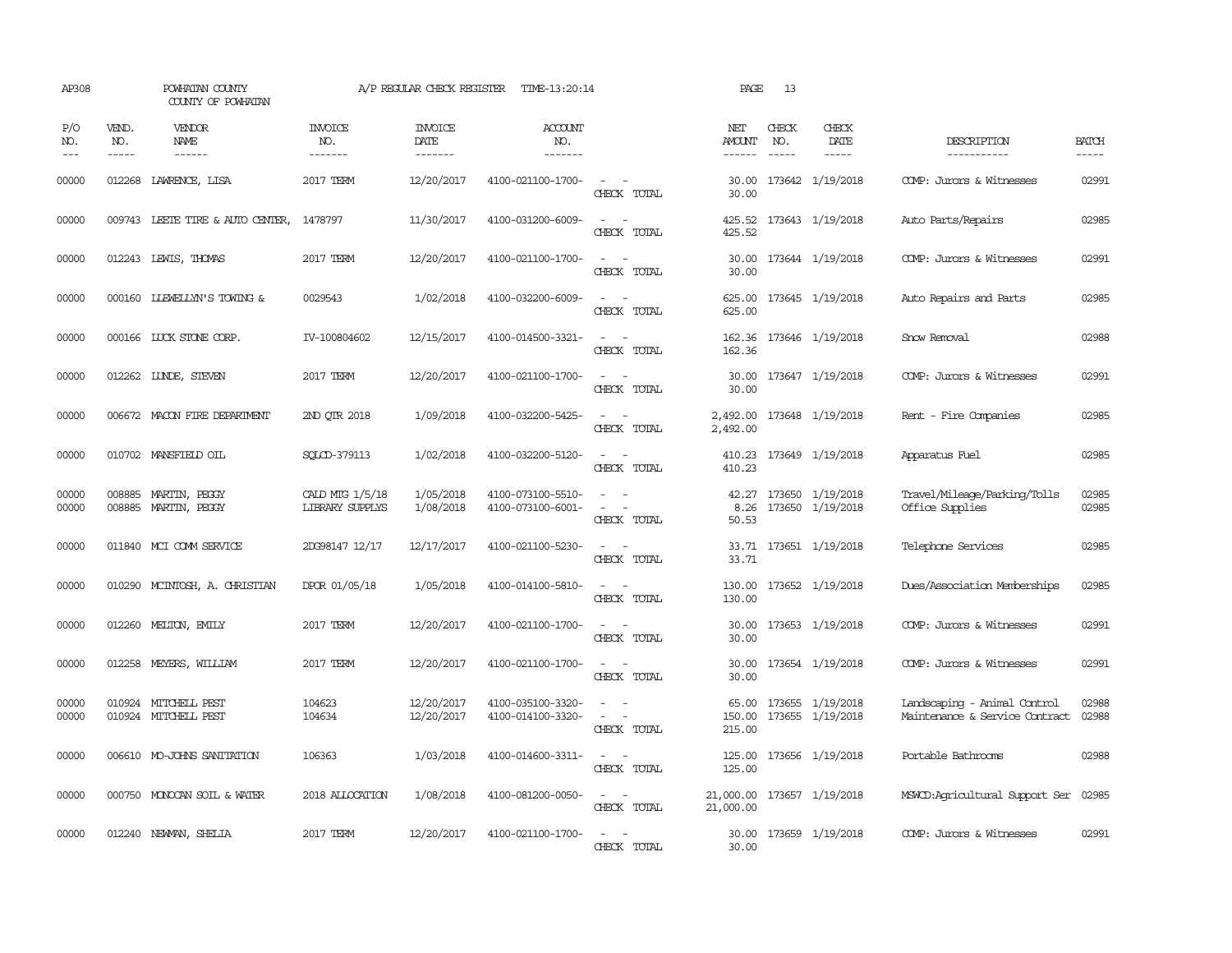| AP308                                                       |                                                                                                                                                                                                                                                                                                                                                                                                                                                                                                     | POWHATAN COUNTY<br>COUNTY OF POWHATAN                                                                                                                                                             |                                                                              | A/P REGULAR CHECK REGISTER                                                                    | TIME-13:20:14                                                                                                                                   |                                                   | PAGE                                            | 14                                                                                                                                                                                                                                                                                                                                                                                                                                                                                         |                                                                                                                                                       |                                                                                                                                            |                                                             |
|-------------------------------------------------------------|-----------------------------------------------------------------------------------------------------------------------------------------------------------------------------------------------------------------------------------------------------------------------------------------------------------------------------------------------------------------------------------------------------------------------------------------------------------------------------------------------------|---------------------------------------------------------------------------------------------------------------------------------------------------------------------------------------------------|------------------------------------------------------------------------------|-----------------------------------------------------------------------------------------------|-------------------------------------------------------------------------------------------------------------------------------------------------|---------------------------------------------------|-------------------------------------------------|--------------------------------------------------------------------------------------------------------------------------------------------------------------------------------------------------------------------------------------------------------------------------------------------------------------------------------------------------------------------------------------------------------------------------------------------------------------------------------------------|-------------------------------------------------------------------------------------------------------------------------------------------------------|--------------------------------------------------------------------------------------------------------------------------------------------|-------------------------------------------------------------|
| P/O<br>NO.<br>$\qquad \qquad - -$                           | VEND.<br>NO.<br>$\begin{tabular}{ccccc} \multicolumn{2}{c}{} & \multicolumn{2}{c}{} & \multicolumn{2}{c}{} & \multicolumn{2}{c}{} & \multicolumn{2}{c}{} & \multicolumn{2}{c}{} & \multicolumn{2}{c}{} & \multicolumn{2}{c}{} & \multicolumn{2}{c}{} & \multicolumn{2}{c}{} & \multicolumn{2}{c}{} & \multicolumn{2}{c}{} & \multicolumn{2}{c}{} & \multicolumn{2}{c}{} & \multicolumn{2}{c}{} & \multicolumn{2}{c}{} & \multicolumn{2}{c}{} & \multicolumn{2}{c}{} & \multicolumn{2}{c}{} & \mult$ | VENDOR<br>NAME<br>------                                                                                                                                                                          | <b>INVOICE</b><br>NO.<br>-------                                             | <b>INVOICE</b><br>DATE<br>-------                                                             | <b>ACCOUNT</b><br>NO.<br>-------                                                                                                                |                                                   | NET<br><b>AMOUNT</b>                            | CHECK<br>NO.<br>$\frac{1}{2} \left( \frac{1}{2} \right) \left( \frac{1}{2} \right) \left( \frac{1}{2} \right) \left( \frac{1}{2} \right) \left( \frac{1}{2} \right) \left( \frac{1}{2} \right) \left( \frac{1}{2} \right) \left( \frac{1}{2} \right) \left( \frac{1}{2} \right) \left( \frac{1}{2} \right) \left( \frac{1}{2} \right) \left( \frac{1}{2} \right) \left( \frac{1}{2} \right) \left( \frac{1}{2} \right) \left( \frac{1}{2} \right) \left( \frac{1}{2} \right) \left( \frac$ | CHECK<br>DATE<br>-----                                                                                                                                | DESCRIPTION<br>-----------                                                                                                                 | <b>BATCH</b><br>-----                                       |
| 00000                                                       |                                                                                                                                                                                                                                                                                                                                                                                                                                                                                                     | 012166 NORCON COMMUNICATIONS, INC 70677                                                                                                                                                           |                                                                              | 12/12/2017                                                                                    | 4100-014100-3310-                                                                                                                               | CHECK TOTAL                                       | 214.38                                          |                                                                                                                                                                                                                                                                                                                                                                                                                                                                                            | 214.38 173660 1/19/2018                                                                                                                               | Repairs & Maintenance                                                                                                                      | 02988                                                       |
| 00000                                                       |                                                                                                                                                                                                                                                                                                                                                                                                                                                                                                     | 012244 OLIVER, BRENDA                                                                                                                                                                             | 2017 TERM                                                                    | 12/20/2017                                                                                    | 4100-021100-1700-                                                                                                                               | $\sim$ $\sim$<br>CHECK TOTAL                      | 30.00<br>30.00                                  |                                                                                                                                                                                                                                                                                                                                                                                                                                                                                            | 173661 1/19/2018                                                                                                                                      | COMP: Jurors & Witnesses                                                                                                                   | 02991                                                       |
| 00000                                                       | 012237                                                                                                                                                                                                                                                                                                                                                                                                                                                                                              | PERKINS, JARAD                                                                                                                                                                                    | 2017 TERM                                                                    | 12/20/2017                                                                                    | 4100-021100-1700-                                                                                                                               | $\sim$<br>CHECK TOTAL                             | 30.00<br>30.00                                  |                                                                                                                                                                                                                                                                                                                                                                                                                                                                                            | 173663 1/19/2018                                                                                                                                      | COMP: Jurors & Witnesses                                                                                                                   | 02991                                                       |
| 00000                                                       | 008404                                                                                                                                                                                                                                                                                                                                                                                                                                                                                              | PEST MASTERS, INC.                                                                                                                                                                                | 358664                                                                       | 12/26/2017                                                                                    | 4100-032220-3320-                                                                                                                               | CHECK TOTAL                                       | 120.00<br>120.00                                |                                                                                                                                                                                                                                                                                                                                                                                                                                                                                            | 173664 1/19/2018                                                                                                                                      | Maintenance & Service Contract                                                                                                             | 02988                                                       |
| 00000                                                       | 012233                                                                                                                                                                                                                                                                                                                                                                                                                                                                                              | PFEIFFER, MARGARET                                                                                                                                                                                | 2017 TERM                                                                    | 12/20/2017                                                                                    | 4100-021100-1700-                                                                                                                               | CHECK TOTAL                                       | 90.00<br>90.00                                  |                                                                                                                                                                                                                                                                                                                                                                                                                                                                                            | 173665 1/19/2018                                                                                                                                      | COMP: Jurors & Witnesses                                                                                                                   | 02991                                                       |
| 00000                                                       | 012263                                                                                                                                                                                                                                                                                                                                                                                                                                                                                              | PHILLIPS, JESSICA                                                                                                                                                                                 | 2017 TERM                                                                    | 12/20/2017                                                                                    | 4100-021100-1700-                                                                                                                               | CHECK TOTAL                                       | 30.00<br>30.00                                  |                                                                                                                                                                                                                                                                                                                                                                                                                                                                                            | 173666 1/19/2018                                                                                                                                      | COMP: Jurors & Witnesses                                                                                                                   | 02991                                                       |
| 00000                                                       | 009153                                                                                                                                                                                                                                                                                                                                                                                                                                                                                              | PITNEY BOWES GLOBAL                                                                                                                                                                               | 3305193502                                                                   | 12/26/2017                                                                                    | 4100-012410-3320-                                                                                                                               | CHECK TOTAL                                       | 594.00<br>594.00                                |                                                                                                                                                                                                                                                                                                                                                                                                                                                                                            | 173668 1/19/2018                                                                                                                                      | Maintenance & Service Contract                                                                                                             | 02986                                                       |
| 00000<br>00000                                              | 001250<br>001250                                                                                                                                                                                                                                                                                                                                                                                                                                                                                    | POWHATAN AUTO & TRACTOR<br>POWHATAN AUTO & TRACTOR                                                                                                                                                | 480244<br>478139                                                             | 12/28/2017<br>12/08/2017                                                                      | 4100-031200-6009-<br>4100-014500-6009-                                                                                                          | $\overline{\phantom{a}}$<br>$\sim$<br>CHECK TOTAL | 252.33                                          |                                                                                                                                                                                                                                                                                                                                                                                                                                                                                            | 131.39 173669 1/19/2018<br>120.94 173669 1/19/2018                                                                                                    | Auto Parts/Repairs<br>Auto Parts & Repairs                                                                                                 | 02986<br>02988                                              |
| 00000<br>00000<br>00000                                     | 006914<br>006914<br>006914                                                                                                                                                                                                                                                                                                                                                                                                                                                                          | POWHATAN AUTO REPAIR<br>POWHATAN AUTO REPAIR<br>POWHATAN AUTO REPAIR                                                                                                                              | 908<br>935<br>936                                                            | 9/14/2017<br>12/20/2017<br>12/27/2017                                                         | 4100-031200-6009-<br>4100-031200-6009-<br>4100-031200-6009-                                                                                     | $\sim$<br>CHECK TOTAL                             | 19.95<br>153.70<br>42.95<br>216.60              |                                                                                                                                                                                                                                                                                                                                                                                                                                                                                            | 173670 1/19/2018<br>173670 1/19/2018<br>173670 1/19/2018                                                                                              | Auto Parts/Repairs<br>Auto Parts/Repairs<br>Auto Parts/Repairs                                                                             | 02986<br>02986<br>02986                                     |
| 00000<br>00000<br>00000<br>00000                            | 006928<br>006928<br>006928<br>006928                                                                                                                                                                                                                                                                                                                                                                                                                                                                | POWHATAN COUNTY DEPT. OF<br>POWHATAN COUNTY DEPT. OF<br>POWHATAN COUNTY DEPT. OF<br>POWHATAN COUNTY DEPT. OF                                                                                      | MY18-2440<br>1143500<br>2018 VOLUNICONF<br>GIFTSCARDS/FOOD                   | 11/30/2017<br>12/13/2017<br>1/03/2018<br>1/11/2018                                            | 4100-053910-5643-<br>4100-033300-6001-<br>4100-053910-5643-<br>4100-053910-5643-                                                                | $\equiv$<br>CHECK TOTAL                           | 455.82<br>1,513.75                              |                                                                                                                                                                                                                                                                                                                                                                                                                                                                                            | 625.00 173671 1/19/2018<br>173671 1/19/2018<br>140.00 173671 1/19/2018<br>292.93 173671 1/19/2018                                                     | PCCAA Services - Federal CSBG<br>Office Supplies<br>PCCAA Services - Federal CSBG<br>PCCAA Services - Federal CSBG                         | 02986<br>02986<br>02986<br>02988                            |
| 00000                                                       | 005050                                                                                                                                                                                                                                                                                                                                                                                                                                                                                              | POWHATAN LOCK SERVICES                                                                                                                                                                            | 1408                                                                         | 12/18/2017                                                                                    | 4100-014100-3310-                                                                                                                               | $\sim$<br>$\overline{\phantom{a}}$<br>CHECK TOTAL | 91.90<br>91.90                                  |                                                                                                                                                                                                                                                                                                                                                                                                                                                                                            | 173672 1/19/2018                                                                                                                                      | Repairs & Maintenance                                                                                                                      | 02988                                                       |
| 00000                                                       | 006765                                                                                                                                                                                                                                                                                                                                                                                                                                                                                              | POWHATAN VOLUNTEER RESCUE                                                                                                                                                                         | 2ND OTR 2018                                                                 | 1/16/2018                                                                                     | 4100-032200-5425-                                                                                                                               | CHECK TOTAL                                       | 4,300.50<br>4,300.50                            |                                                                                                                                                                                                                                                                                                                                                                                                                                                                                            | 173673 1/19/2018                                                                                                                                      | Rent - Fire Companies                                                                                                                      | 02985                                                       |
| 00000<br>00000<br>00000<br>00000<br>00000<br>00000<br>00000 | 006474<br>006474<br>006474<br>006474<br>006474                                                                                                                                                                                                                                                                                                                                                                                                                                                      | PROGRESSIVE AUTO WORKS<br>PROGRESSIVE AUTO WORKS<br>PROGRESSIVE AUTO WORKS<br>PROGRESSIVE AUTO WORKS<br>PROGRESSIVE AUTO WORKS<br>006474 PROGRESSIVE AUTO WORKS<br><b>OUARLES PETROLEUM, INC.</b> | 0035711<br>0035718<br>0035728<br>0035730<br>0035750<br>0035803<br>CT-0943579 | 12/21/2017<br>12/21/2017<br>12/27/2017<br>12/27/2017<br>12/28/2017<br>1/03/2018<br>12/31/2017 | 4100-031200-6008-<br>4100-031200-6009-<br>4100-031200-6009-<br>4100-031200-6009-<br>4100-035100-6009-<br>4100-031200-6008-<br>4100-031200-6008- | $\overline{\phantom{a}}$<br>$\sim$<br>CHECK TOTAL | 55.86<br>575.72<br>252.59<br>105.70<br>1,361.18 |                                                                                                                                                                                                                                                                                                                                                                                                                                                                                            | 173674 1/19/2018<br>319.65 173674 1/19/2018<br>173674 1/19/2018<br>173674 1/19/2018<br>173674 1/19/2018<br>51.66 173674 1/19/2018<br>173675 1/19/2018 | Gas/Grease/Oil<br>Auto Parts/Repairs<br>Auto Parts/Repairs<br>Auto Parts/Repairs<br>Auto Parts/Repairs<br>Gas/Grease/Oil<br>Gas/Grease/Oil | 02986<br>02986<br>02986<br>02986<br>02986<br>02986<br>02986 |
|                                                             | 009518                                                                                                                                                                                                                                                                                                                                                                                                                                                                                              |                                                                                                                                                                                                   |                                                                              |                                                                                               |                                                                                                                                                 | CHECK TOTAL                                       | 416.16<br>416.16                                |                                                                                                                                                                                                                                                                                                                                                                                                                                                                                            |                                                                                                                                                       |                                                                                                                                            |                                                             |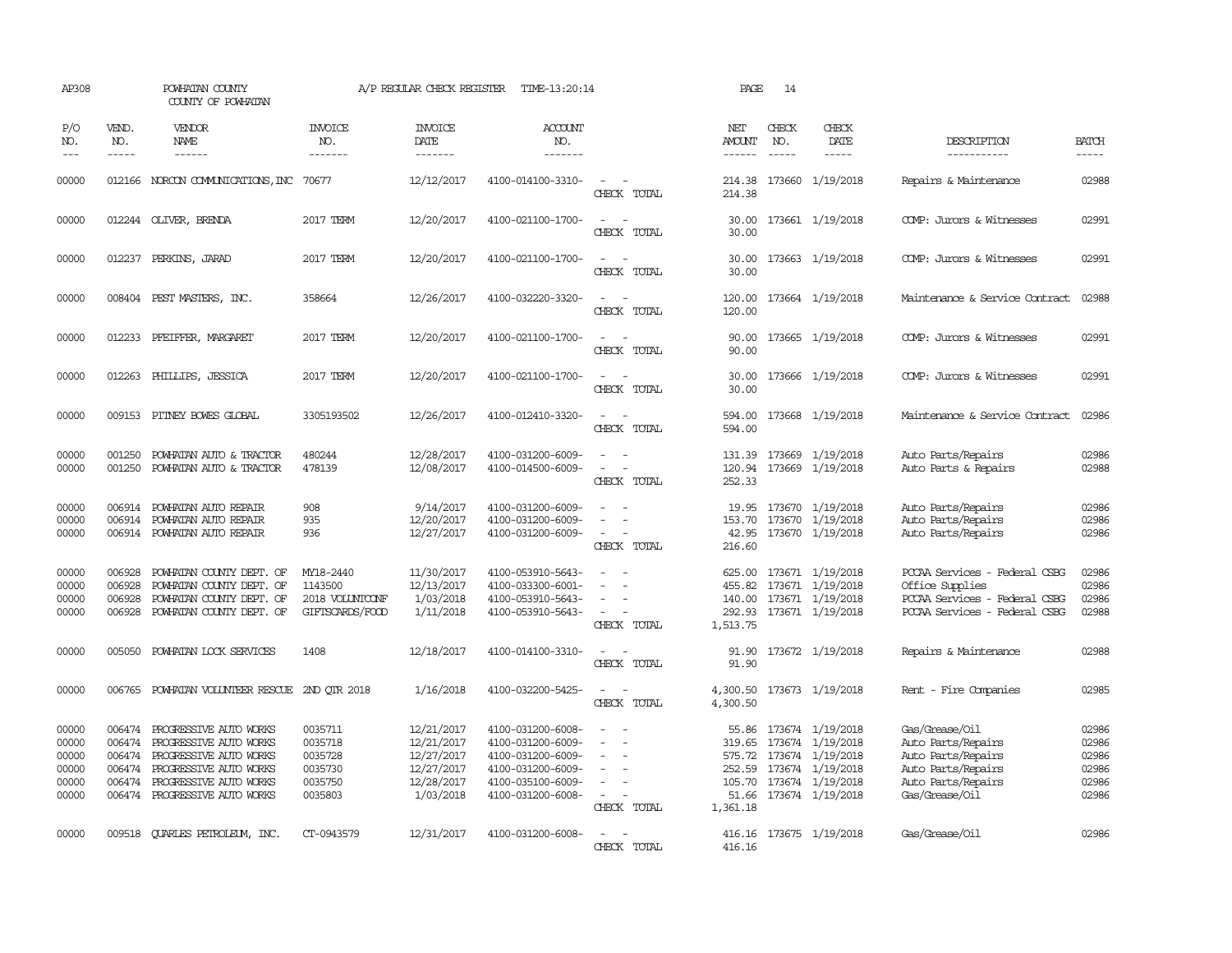| AP308               |                             | POWHATAN COUNTY<br>COUNTY OF POWHATAN    |                                  | A/P REGULAR CHECK REGISTER                | TIME-13:20:14                    |                                         | PAGE                                  | 15                            |                              |                                |                             |
|---------------------|-----------------------------|------------------------------------------|----------------------------------|-------------------------------------------|----------------------------------|-----------------------------------------|---------------------------------------|-------------------------------|------------------------------|--------------------------------|-----------------------------|
| P/O<br>NO.<br>$---$ | VEND.<br>NO.<br>$- - - - -$ | VENDOR<br><b>NAME</b><br>$- - - - - -$   | <b>INVOICE</b><br>NO.<br>------- | <b>INVOICE</b><br>DATE<br>$- - - - - - -$ | <b>ACCOUNT</b><br>NO.<br>------- |                                         | NET<br><b>AMOUNT</b><br>$- - - - - -$ | CHECK<br>NO.<br>$\frac{1}{2}$ | CHECK<br>DATE<br>$- - - - -$ | DESCRIPTION<br>-----------     | <b>BATCH</b><br>$- - - - -$ |
| 00000               |                             | 000780 CUILL CORPORATION                 | 3245183                          | 12/13/2017                                | 4100-031200-6001-                | CHECK TOTAL                             | 40.22                                 |                               | 40.22 173676 1/19/2018       | Office Supplies                | 02986                       |
| 00000               |                             | 000620 R. C. GOODWYN & SONS, INC         | 793907                           | 12/05/2017                                | 4100-014100-3310-                | $\overline{a}$                          |                                       |                               | 9.50 173678 1/19/2018        | Repairs & Maintenance          | 02989                       |
| 00000               |                             | 000620 R.C. GOODWYN & SONS, INC          | 793952                           | 12/05/2017                                | 4100-014100-3310-                |                                         |                                       | 18.99 173678                  | 1/19/2018                    | Repairs & Maintenance          | 02989                       |
| 00000               |                             | 000620 R. C. GOODWYN & SONS, INC         | 794474                           | 12/08/2017                                | 4100-014100-3310-                | $\sim$<br>$\overline{\phantom{a}}$      |                                       |                               | 6.43 173678 1/19/2018        | Repairs & Maintenance          | 02989                       |
| 00000               |                             | 000620 R. C. GOODWYN & SONS, INC         | 794889                           | 12/13/2017                                | 4100-014100-3310-                | $\overline{\phantom{a}}$                | 4.78                                  | 173678                        | 1/19/2018                    | Repairs & Maintenance          | 02989                       |
| 00000               |                             | 000620 R. C. GOODWIN & SONS, INC         | 795487                           | 12/18/2017                                | 4100-014100-3310-                |                                         | 7.25                                  | 173678                        | 1/19/2018                    | Repairs & Maintenance          | 02989                       |
| 00000               |                             | 000620 R. C. GOODWYN & SONS, INC         | 795537                           | 12/18/2017                                | 4100-014100-6004-                | $\overline{\phantom{a}}$                | 3.49                                  |                               | 173678 1/19/2018             | Tools and Equipment            | 02989                       |
| 00000               |                             | 000620 R.C. GOODWYN & SONS, INC          | 795537                           | 12/18/2017                                | 4100-014600-3310-                | $\sim$                                  | 7.32                                  |                               | 173678 1/19/2018             | Repairs and Maintenance        | 02989                       |
|                     |                             |                                          |                                  |                                           |                                  | CHECK TOTAL                             | 57.76                                 |                               |                              |                                |                             |
| 00000               |                             | 012230 RANSONE, JILL                     | 2017 TERM                        | 12/20/2017                                | 4100-021100-1700-                | $\sim$<br>$\sim$<br>CHECK TOTAL         | 90.00<br>90.00                        |                               | 173679 1/19/2018             | COMP: Jurors & Witnesses       | 02991                       |
| 00000               |                             | 009047 RED WING SHOES                    | 484133384                        | 1/02/2018                                 |                                  | $\sim$<br>$\sim$                        |                                       |                               |                              |                                | 02989                       |
|                     |                             |                                          |                                  |                                           | 4100-014100-6100-                |                                         |                                       | 290.24 173680                 | 1/19/2018                    | Personal Protective Equipment  |                             |
| 00000               |                             | 009047 RED WING SHOES                    | 484133384                        | 1/02/2018                                 | 4100-014500-6100-                | $\sim$<br>$\sim$                        |                                       |                               | 267.73 173680 1/19/2018      | Personal Protective Equipment  | 02989                       |
|                     |                             |                                          |                                  |                                           |                                  | CHECK TOTAL                             | 557.97                                |                               |                              |                                |                             |
| 00000               |                             | 007975 REMOVAL SERVICES OF VA            | DIV117142664                     | 12/01/2017                                | 4100-035300-3110-                | $\overline{\phantom{a}}$                | 79.00                                 |                               | 173681 1/19/2018             | Professional Health Services   | 02986                       |
|                     |                             |                                          |                                  |                                           |                                  | CHECK TOTAL                             | 79.00                                 |                               |                              |                                |                             |
| 00000               |                             | 011222 RESPONSIBLE FAIHERS AND           | JANUARY 2018                     | 1/08/2018                                 | 4100-053910-5643-                | $\overline{\phantom{a}}$<br>CHECK TOTAL | 2,940.00<br>2,940.00                  |                               | 173683 1/19/2018             | PCCAA Services - Federal CSBG  | 02986                       |
| 00000               |                             | 009037 REYNOLDS LIGHTING SUPPLY          | 126413                           | 12/22/2017                                | 4100-014100-3310-                | $\overline{\phantom{a}}$<br>CHECK TOTAL | 74.50<br>74.50                        |                               | 173684 1/19/2018             | Repairs & Maintenance          | 02989                       |
| 00000               | 006579                      | RICHMOND ALARM                           | 226060                           | 1/01/2018                                 | 4100-014100-3320-                | $\sim$<br>$\sim$<br>CHECK TOTAL         | 364.00<br>364.00                      |                               | 173685 1/19/2018             | Maintenance & Service Contract | 02989                       |
| 00000               |                             | 007942 RICHMOND SUBURBAN                 | 100006523111129                  | 11/29/2017                                | 4100-081100-3600-                | $\sim$ $\sim$<br>CHECK TOTAL            | 234.00<br>234.00                      |                               | 173686 1/19/2018             | Advertising                    | 02986                       |
| 00000               |                             | 008819 ROSERUSH SERVICES, LLC            | 2018-1-23139                     | 1/02/2018                                 | 4100-035100-3321-                | $\sim$<br>$\sim$<br>CHECK TOTAL         | 295.00<br>295.00                      |                               | 173687 1/19/2018             | Maintenance/Service Contracts  | 02986                       |
| 00000               | 007062                      | RUTHERFORD JANITOR SUPPLY                | 1010179                          | 11/08/2017                                | 4100-032210-6005-                | $\sim$<br>$\sim$                        |                                       | 201.69 173688                 | 1/19/2018                    | Cleaning Supplies              | 02989                       |
| 00000               |                             | 007062 RUIHERFORD JANITOR SUPPLY         | 1010179CM                        | 11/20/2017                                | 4100-032210-6005-                | $\overline{\phantom{a}}$                |                                       | 14.00-173688                  | 1/19/2018                    | Cleaning Supplies              | 02989                       |
| 00000               |                             | 007062 RUIHERFORD JANITOR SUPPLY 1015844 |                                  | 12/20/2017                                | 4100-032210-6005-                | $\sim$<br>$\sim$                        |                                       |                               | 33.95 173688 1/19/2018       | Cleaning Supplies              | 02989                       |
|                     |                             |                                          |                                  |                                           |                                  | CHECK TOTAL                             | 221.64                                |                               |                              |                                |                             |
| 00000               |                             | 006253 SALISBURY TIRE & SERVICE          | 0100280                          | 12/28/2017                                | 4100-035100-6009-                | $\sim$ $-$<br>CHECK TOTAL               | 16.00                                 |                               | 16.00 173689 1/19/2018       | Auto Parts/Repairs             | 02986                       |
| 00000               |                             | 012259 SAUNDERS, ROBERT                  | 2017 TERM                        | 12/20/2017                                | 4100-021100-1700-                | $\sim$ $ \sim$<br>CHECK TOTAL           | 30.00                                 |                               | 30.00 173690 1/19/2018       | COMP: Jurors & Witnesses       | 02991                       |
| 00000               |                             | 010435 SCITEST/SANAIR                    | 00000077                         | 1/01/2018                                 | 4100-012220-3141-                |                                         |                                       |                               | 35.00 173691 1/19/2018       | Drug Testing                   | 02986                       |
|                     |                             |                                          |                                  |                                           |                                  | CHECK TOTAL                             | 35.00                                 |                               |                              |                                |                             |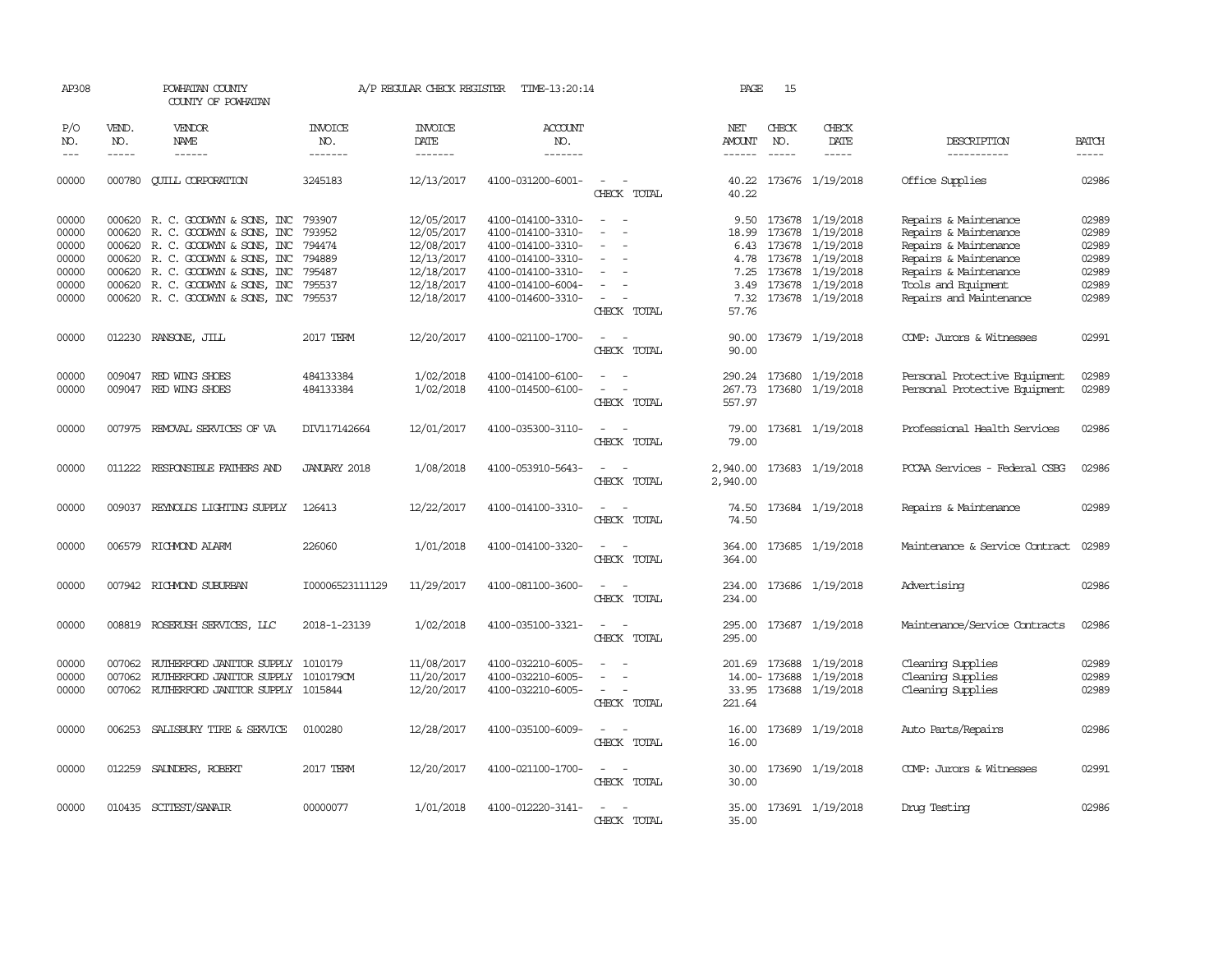| AP308                                                                                                             |                                                                                                                      | POWHATAN COUNTY<br>COUNTY OF POWHATAN                                                                                                                                                                                                                                                                                       |                                                                                                                                                                                     | A/P REGULAR CHECK REGISTER                                                                                                                                                         | TIME-13:20:14                                                                                                                                                                                                                                                                 |                                                                                                 | PAGE                                                                                                  | 16                          |                                                                                                                                                                                                                                                                       |                                                                                                                                                                                                                                                     |                                                                                                                   |
|-------------------------------------------------------------------------------------------------------------------|----------------------------------------------------------------------------------------------------------------------|-----------------------------------------------------------------------------------------------------------------------------------------------------------------------------------------------------------------------------------------------------------------------------------------------------------------------------|-------------------------------------------------------------------------------------------------------------------------------------------------------------------------------------|------------------------------------------------------------------------------------------------------------------------------------------------------------------------------------|-------------------------------------------------------------------------------------------------------------------------------------------------------------------------------------------------------------------------------------------------------------------------------|-------------------------------------------------------------------------------------------------|-------------------------------------------------------------------------------------------------------|-----------------------------|-----------------------------------------------------------------------------------------------------------------------------------------------------------------------------------------------------------------------------------------------------------------------|-----------------------------------------------------------------------------------------------------------------------------------------------------------------------------------------------------------------------------------------------------|-------------------------------------------------------------------------------------------------------------------|
| P/O<br>NO.<br>$---$                                                                                               | VEND.<br>NO.<br>$- - - - -$                                                                                          | VENDOR<br>NAME<br>$- - - - - -$                                                                                                                                                                                                                                                                                             | <b>INVOICE</b><br>NO.<br>-------                                                                                                                                                    | <b>INVOICE</b><br><b>DATE</b><br>--------                                                                                                                                          | <b>ACCOUNT</b><br>NO.<br>-------                                                                                                                                                                                                                                              |                                                                                                 | NET<br>AMOUNT<br>------                                                                               | CHECK<br>NO.<br>$- - - - -$ | CHECK<br>DATE<br>$- - - - -$                                                                                                                                                                                                                                          | DESCRIPTION<br>-----------                                                                                                                                                                                                                          | <b>BATCH</b><br>-----                                                                                             |
| 00000                                                                                                             | 006921                                                                                                               | SEA-CLEAR AQUARIUM                                                                                                                                                                                                                                                                                                          | 5287                                                                                                                                                                                | 12/15/2017                                                                                                                                                                         | 4100-073100-3320-                                                                                                                                                                                                                                                             | $\overline{\phantom{a}}$<br>CHECK TOTAL                                                         | 80.00<br>80.00                                                                                        |                             | 173692 1/19/2018                                                                                                                                                                                                                                                      | Maintenance & Service Contract                                                                                                                                                                                                                      | 02986                                                                                                             |
| 00000                                                                                                             |                                                                                                                      | 008654 SEAY'S TOWING                                                                                                                                                                                                                                                                                                        | PAINT PASI                                                                                                                                                                          | 12/27/2017                                                                                                                                                                         | 4100-031200-6009-                                                                                                                                                                                                                                                             | $\equiv$<br>CHECK TOTAL                                                                         | 150.00<br>150.00                                                                                      |                             | 173694 1/19/2018                                                                                                                                                                                                                                                      | Auto Parts/Repairs                                                                                                                                                                                                                                  | 02986                                                                                                             |
| 00000                                                                                                             |                                                                                                                      | 006593 SHEEHY FORD                                                                                                                                                                                                                                                                                                          | NOHB145015                                                                                                                                                                          | 1/02/2018                                                                                                                                                                          | 4100-031200-6009-                                                                                                                                                                                                                                                             | $\equiv$<br>CHECK TOTAL                                                                         | 888.36<br>888.36                                                                                      |                             | 173695 1/19/2018                                                                                                                                                                                                                                                      | Auto Parts/Repairs                                                                                                                                                                                                                                  | 02986                                                                                                             |
| 00000                                                                                                             |                                                                                                                      | 012232 SILAKOWSKI, MARK                                                                                                                                                                                                                                                                                                     | 2017 TERM                                                                                                                                                                           | 12/20/2017                                                                                                                                                                         | 4100-021100-1700-                                                                                                                                                                                                                                                             | $\sim$ 100 $\sim$ 100 $\sim$<br>CHECK TOTAL                                                     | 90.00<br>90.00                                                                                        |                             | 173696 1/19/2018                                                                                                                                                                                                                                                      | COMP: Jurors & Witnesses                                                                                                                                                                                                                            | 02991                                                                                                             |
| 00000                                                                                                             |                                                                                                                      | 012245 SINGER, BRENNA                                                                                                                                                                                                                                                                                                       | 2017 TERM                                                                                                                                                                           | 12/20/2017                                                                                                                                                                         | 4100-021100-1700-                                                                                                                                                                                                                                                             | $\equiv$<br>CHECK TOTAL                                                                         | 30.00<br>30.00                                                                                        |                             | 173697 1/19/2018                                                                                                                                                                                                                                                      | COMP: Jurors & Witnesses                                                                                                                                                                                                                            | 02991                                                                                                             |
| 00000<br>00000<br>00000                                                                                           | 001320<br>001320<br>001320                                                                                           | SOUTHERN POLICE<br>SOUTHERN POLICE<br>SOUTHERN POLICE                                                                                                                                                                                                                                                                       | 193481<br>193629<br>193845                                                                                                                                                          | 12/04/2017<br>12/13/2017<br>1/08/2018                                                                                                                                              | 4100-031200-6011-<br>4100-031200-6011-<br>4100-031200-6011-                                                                                                                                                                                                                   | $\overline{\phantom{a}}$<br>$\equiv$<br>CHECK TOTAL                                             | 342.10<br>35.45<br>305.93<br>683.48                                                                   |                             | 173699 1/19/2018<br>173699 1/19/2018<br>173699 1/19/2018                                                                                                                                                                                                              | Uniforms<br>Uniforms<br>Uniforms                                                                                                                                                                                                                    | 02986<br>02986<br>02986                                                                                           |
| 00000<br>00000<br>00000<br>00000<br>00000<br>00000                                                                | 006594<br>006594<br>006594<br>006594<br>006594<br>006594                                                             | SOUTHSIDE ELECTRIC COOP<br>SOUTHSIDE ELECTRIC COOP<br>SOUTHSIDE ELECTRIC COOP<br>SOUTHSIDE ELECTRIC COOP<br>SOUTHSIDE ELECTRIC COOP<br>SOUTHSIDE ELECTRIC COOP                                                                                                                                                              | BELL 534396001<br>63504006 12/17<br>63504008 12/17<br>63504009 12/17<br>63504010 12/17<br>63504011 12/17                                                                            | 12/29/2017<br>12/18/2017<br>12/18/2017<br>12/18/2017<br>12/18/2017<br>12/18/2017                                                                                                   | 4100-053910-5642-<br>4100-014600-5110-<br>4100-014600-5110-<br>4100-014600-5110-<br>4100-014600-5110-<br>4100-014100-5110-                                                                                                                                                    | $\sim$<br>$\equiv$<br>$\sim$<br>$\equiv$<br>$\equiv$<br>$\equiv$<br>CHECK TOTAL                 | 275.22<br>190.15<br>1,735.36<br>125.06<br>2,632.38                                                    | 173700                      | 270.47 173700 1/19/2018<br>1/19/2018<br>173700 1/19/2018<br>173700 1/19/2018<br>36.12 173700 1/19/2018<br>173700 1/19/2018                                                                                                                                            | PCCAA Services - TANF<br>Electricity<br>Electricity<br>Electricity<br>Electricity<br>Electricity                                                                                                                                                    | 02989<br>02989<br>02989<br>02989<br>02989<br>02989                                                                |
| 00000                                                                                                             | 012249                                                                                                               | SPROUSE, SCOTT                                                                                                                                                                                                                                                                                                              | 2017 TERM                                                                                                                                                                           | 12/20/2017                                                                                                                                                                         | 4100-021100-1700-                                                                                                                                                                                                                                                             | $\sim$<br>CHECK TOTAL                                                                           | 30.00<br>30.00                                                                                        |                             | 173702 1/19/2018                                                                                                                                                                                                                                                      | COMP: Jurors & Witnesses                                                                                                                                                                                                                            | 02991                                                                                                             |
| 00000<br>00000<br>00000<br>00000                                                                                  | 001940<br>001940<br>001940                                                                                           | STANDBY SYSTEMS, INC.<br>STANDBY SYSTEMS, INC.<br>STANDBY SYSTEMS, INC.<br>001940 STANDBY SYSTEMS, INC.                                                                                                                                                                                                                     | 12172676<br>12172722<br>12172723<br>12172740                                                                                                                                        | 12/18/2017<br>12/21/2017<br>12/21/2017<br>12/22/2017                                                                                                                               | 4100-031210-3310-<br>4100-031210-3310-<br>4100-031210-3310-<br>4100-032210-3310-                                                                                                                                                                                              | $\equiv$<br>$\sim$<br>CHECK TOTAL                                                               | 91.80<br>1,952.21<br>2,656.40                                                                         | 173703                      | 173703 1/19/2018<br>1/19/2018<br>354.66 173703 1/19/2018<br>257.73 173703 1/19/2018                                                                                                                                                                                   | Repairs and Maintenance<br>Repairs and Maintenance<br>Repairs and Maintenance<br>Repairs & Maintenance                                                                                                                                              | 02989<br>02989<br>02989<br>02989                                                                                  |
| 00000<br>00000<br>00000<br>00000<br>00000<br>00000<br>00000<br>00000<br>00000<br>00000<br>00000<br>00000<br>00000 | 008578<br>008578<br>008578<br>008578<br>008578<br>008578<br>008578<br>008578<br>008578<br>008578<br>008578<br>008578 | STAPLES BUSINESS AD-<br>STAPLES BUSINESS AD-<br>STAPLES BUSINESS AD-<br>STAPLES BUSINESS AD-<br>STAPLES BUSINESS AD-<br>STAPLES BUSINESS AD-<br>STAPLES BUSINESS AD-<br>STAPLES BUSINESS AD-<br>STAPLES BUSINESS AD-<br>STAPLES BUSINESS AD-<br>STAPLES BUSINESS AD-<br>STAPLES BUSINESS AD-<br>008578 STAPLES BUSINESS AD- | 3362324197<br>3362324197<br>3362324197A<br>3362324198<br>3362403587<br>3362403587<br>3362403587<br>3362905067<br>3362905068<br>3363019620<br>3363019621<br>3363019622<br>3363261492 | 12/13/2017<br>12/13/2017<br>12/13/2017<br>12/13/2017<br>12/14/2017<br>12/14/2017<br>12/14/2017<br>12/19/2017<br>12/19/2017<br>12/21/2017<br>12/21/2017<br>12/21/2017<br>12/23/2017 | 4100-012100-6001-<br>4100-012510-6001-<br>4100-034100-6001-<br>4100-012510-6001-<br>4100-012100-6001-<br>4100-012200-6001-<br>4100-012310-6001-<br>4100-034100-6001-<br>4100-034100-6001-<br>4100-012510-6001-<br>4100-031200-6001-<br>4100-081100-6001-<br>4100-031200-6001- | $\equiv$<br>$\overline{\phantom{a}}$<br>$\equiv$<br>$\sim$<br>$\equiv$<br>$\sim$<br>CHECK TOTAL | 7.09<br>52.98<br>10.63<br>16.29<br>20.80<br>4.99<br>2.67<br>29.79<br>56.89<br>36.83<br>7.95<br>303.24 | 173704                      | 173704 1/19/2018<br>173704 1/19/2018<br>173704 1/19/2018<br>173704 1/19/2018<br>14.36 173704 1/19/2018<br>173704 1/19/2018<br>173704 1/19/2018<br>173704 1/19/2018<br>173704 1/19/2018<br>1/19/2018<br>173704 1/19/2018<br>173704 1/19/2018<br>41.97 173704 1/19/2018 | Office Supplies<br>Office Supplies<br>Office Supplies<br>Office Supplies<br>Office Supplies<br>Office Supplies<br>Office Supplies<br>Office Supplies<br>Office Supplies<br>Office Supplies<br>Office Supplies<br>Office Supplies<br>Office Supplies | 02986<br>02986<br>02986<br>02986<br>02986<br>02986<br>02986<br>02986<br>02986<br>02986<br>02986<br>02986<br>02986 |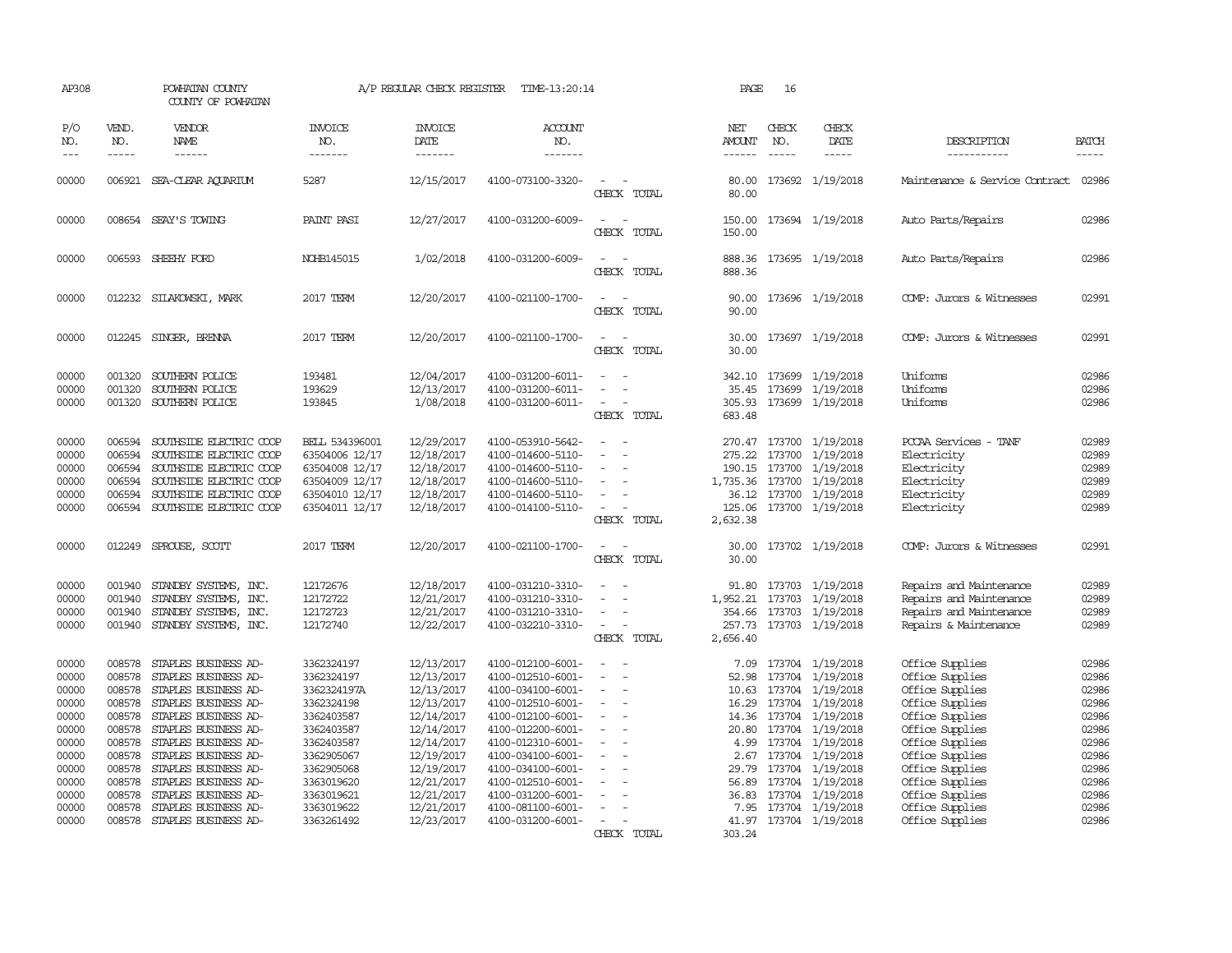| AP308               |                  | POWHATAN COUNTY<br>COUNTY OF POWHATAN        |                                  | A/P REGULAR CHECK REGISTER        | TIME-13:20:14                            |                                                                                                                             | PAGE                           | 17                          |                                               |                                                            |                             |
|---------------------|------------------|----------------------------------------------|----------------------------------|-----------------------------------|------------------------------------------|-----------------------------------------------------------------------------------------------------------------------------|--------------------------------|-----------------------------|-----------------------------------------------|------------------------------------------------------------|-----------------------------|
| P/O<br>NO.<br>$---$ | VEND.<br>NO.     | VENDOR<br><b>NAME</b><br>$- - - - - -$       | <b>INVOICE</b><br>NO.<br>------- | <b>INVOICE</b><br>DATE<br>------- | <b>ACCOUNT</b><br>NO.<br>$- - - - - - -$ |                                                                                                                             | NET<br><b>AMOUNT</b><br>------ | CHECK<br>NO.<br>$- - - - -$ | CHECK<br>DATE                                 | DESCRIPTION<br>-----------                                 | <b>BATCH</b><br>$- - - - -$ |
| 00000<br>00000      | 008578<br>008578 | STAPLES BUSINESS AD-<br>STAPLES BUSINESS AD- | 3363627666<br>3363627666A        | 12/29/2017<br>12/29/2017          | 4100-034100-6001-<br>4100-081100-6001-   | $\sim$ 100 $\mu$<br>CHECK TOTAL                                                                                             | 28.19<br>44.02                 |                             | 15.83 173705 1/19/2018<br>173705 1/19/2018    | Office Supplies<br>Office Supplies                         | 02986<br>02986              |
| 00000               |                  | 012265 STEWART, RONALD                       | 2017 TERM                        | 12/20/2017                        | 4100-021100-1700-                        | $\frac{1}{2} \left( \frac{1}{2} \right) \left( \frac{1}{2} \right) = \frac{1}{2} \left( \frac{1}{2} \right)$<br>CHECK TOTAL | 30.00<br>30.00                 |                             | 173706 1/19/2018                              | COMP: Jurors & Witnesses                                   | 02991                       |
| 00000               |                  | 012264 SUBIC, JANET                          | 2017 TERM                        | 12/20/2017                        | 4100-021100-1700-                        | $\frac{1}{2} \left( \frac{1}{2} \right) \left( \frac{1}{2} \right) = \frac{1}{2} \left( \frac{1}{2} \right)$<br>CHECK TOTAL | 30.00<br>30.00                 |                             | 173707 1/19/2018                              | COMP: Jurors & Witnesses                                   | 02991                       |
| 00000               |                  | 012261 THOMSON, BOBBI                        | 2017 TERM                        | 12/20/2017                        | 4100-021100-1700-                        | $\sim$ $\sim$<br>CHECK TOTAL                                                                                                | 30.00<br>30.00                 |                             | 173710 1/19/2018                              | COMP: Jurors & Witnesses                                   | 02991                       |
| 00000               |                  | 006506 THYSSENKRUPP ELEVATOR                 | 3003618926                       | 1/01/2018                         | 4100-014100-3320-                        | $\frac{1}{2} \left( \frac{1}{2} \right) \left( \frac{1}{2} \right) = \frac{1}{2} \left( \frac{1}{2} \right)$<br>CHECK TOTAL | 1,545.34                       |                             | 1,545.34 173711 1/19/2018                     | Maintenance & Service Contract                             | 02989                       |
| 00000               |                  | 012250 TINCHER, RICHARD                      | 2017 ERM                         | 12/20/2017                        | 4100-021100-1700-                        | $\sim$<br>CHECK TOTAL                                                                                                       | 30.00<br>30.00                 |                             | 173712 1/19/2018                              | COMP: Jurors & Witnesses                                   | 02991                       |
| 00000               |                  | 012253 TOMAN, ROBIN                          | 2017 TERM                        | 12/20/2017                        | 4100-021100-1700-                        | $\overline{\phantom{a}}$<br>. —<br>CHECK TOTAL                                                                              | 30.00<br>30.00                 |                             | 173713 1/19/2018                              | COMP: Jurors & Witnesses                                   | 02991                       |
| 00000               | 000845           | TOWN POLICE SUPPLY OF                        | 9384                             | 1/08/2017                         | 4100-031200-6011-                        | $\sim$<br>$\overline{\phantom{a}}$<br>CHECK TOTAL                                                                           | 16.00<br>16.00                 |                             | 173714 1/19/2018                              | Uniforms                                                   | 02986                       |
| 00000               |                  | 012251 TUCKER, DANIEL                        | 2017 TERM                        | 12/31/2017                        | 4100-021100-1700-                        | $\overline{\phantom{a}}$<br>$\sim$<br>CHECK TOTAL                                                                           | 30.00<br>30.00                 |                             | 173716 1/19/2018                              | COMP: Jurors & Witnesses                                   | 02991                       |
| 00000               |                  | 012266 TYREE, JEFFREY                        | 2017 TERM                        | 12/20/2017                        | 4100-021100-1700-                        | $\frac{1}{2} \left( \frac{1}{2} \right) \left( \frac{1}{2} \right) = \frac{1}{2} \left( \frac{1}{2} \right)$<br>CHECK TOTAL | 30.00<br>30.00                 |                             | 173717 1/19/2018                              | COMP: Jurors & Witnesses                                   | 02991                       |
| 00000<br>00000      |                  | 008125 U.S. BANK<br>008125 U.S. BANK         | 4857304<br>4858494               | 12/22/2017<br>12/22/2017          | 4100-095101-9150-<br>4100-095101-9150-   | CHECK TOTAL                                                                                                                 | 550.00<br>700.00<br>1,250.00   |                             | 173718 1/19/2018<br>173718 1/19/2018          | Bond Trustee Fees/Arbitrage<br>Bond Trustee Fees/Arbitrage | 02986<br>02986              |
| 00000               |                  | 009574 UNIQUE MANAGEMENT                     | 455638                           | 1/01/2018                         | 4100-073100-6012-                        | CHECK TOTAL                                                                                                                 | 99.50                          |                             | 99.50 173719 1/19/2018                        | Books & Subscriptions                                      | 02986                       |
| 00000               | 007336 VEDA      |                                              | 300002415                        | 12/19/2017                        | 4100-081100-5810-                        | CHECK TOTAL                                                                                                                 | 250.00<br>250.00               |                             | 173720 1/19/2018                              | Dues/Association Memberships                               | 02986                       |
| 00000<br>00000      |                  | 008126 VERIZON<br>008126 VERIZON             | 9798700174<br>9799090268         | 12/23/2017<br>1/01/2018           | 4100-032200-5260-<br>4100-031200-5250-   | $\sim$ $\sim$<br>CHECK TOTAL                                                                                                | 400.10<br>3,741.45             |                             | 173721 1/19/2018<br>3,341.35 173721 1/19/2018 | Internet<br>Cell Phones                                    | 02986<br>02986              |
| 00000               |                  | 011169 VERIZON                               | 804378091512/17                  | 12/25/2017                        | 4100-032220-5230-                        | $\frac{1}{2} \left( \frac{1}{2} \right) \left( \frac{1}{2} \right) = \frac{1}{2} \left( \frac{1}{2} \right)$<br>CHECK TOTAL | 99.76                          |                             | 99.76 173722 1/19/2018                        | Telephone System                                           | 02986                       |
| 00000               |                  | 008710 VIRGINIA BUSINESS SYSTEMS 21879546    |                                  | 12/27/2017                        | 4100-012100-3320-                        | CHECK TOTAL                                                                                                                 | 182.80                         |                             | 182.80 173723 1/19/2018                       | Maintenance & Service Contract 02986                       |                             |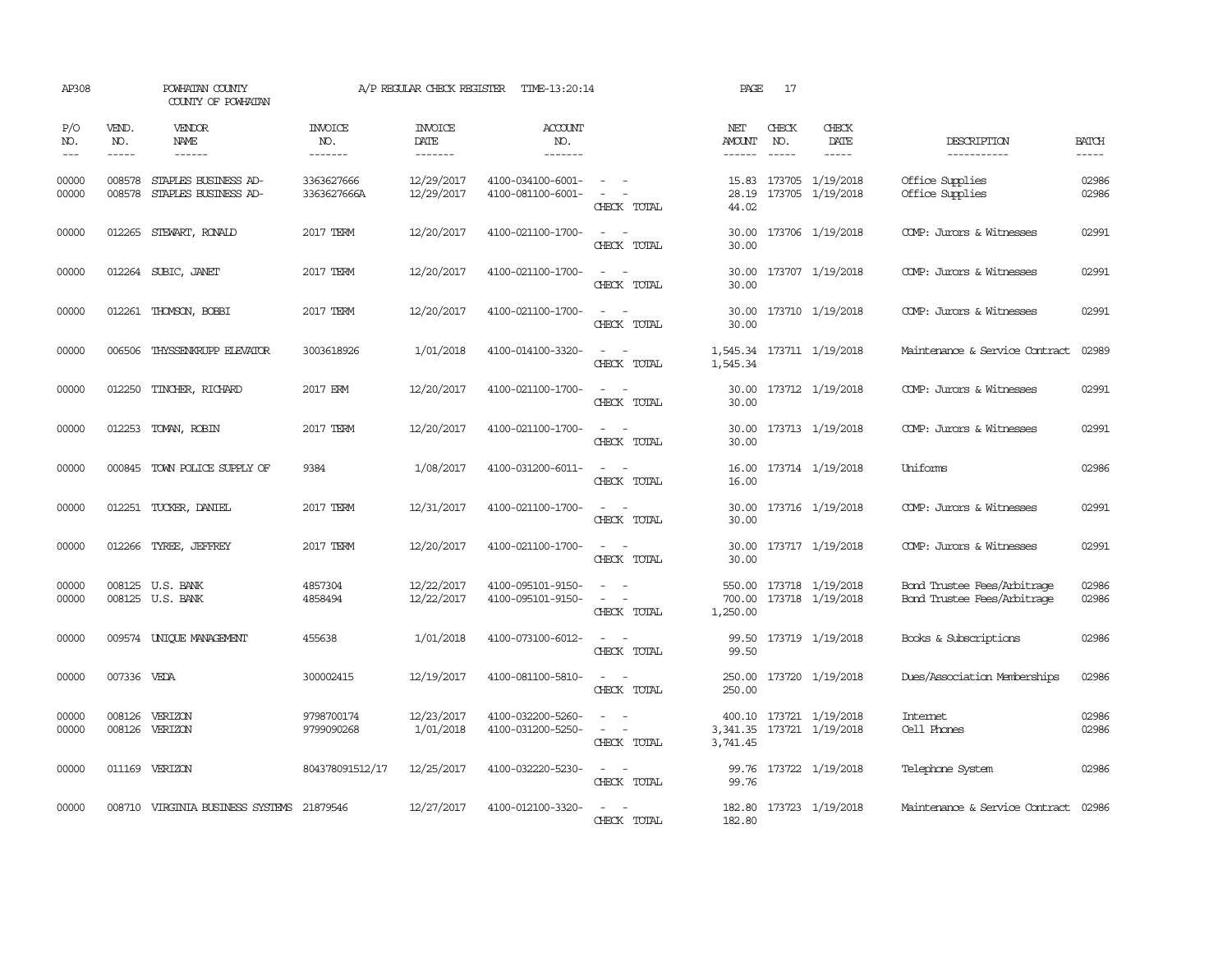| AP308                                                                                                                                                 |                                                                                                                                                    | POWHATAN COUNTY<br>COUNTY OF POWHATAN                                                                                                                                                                                                                                                                                                                                                                                                               |                                                                                                                                                                                                                                            | A/P REGULAR CHECK REGISTER                                                                                                                                                                                                                 | TIME-13:20:14                                                                                                                                                                                                                                                                                                                                                     |                                                                                                                       | PAGE                                                                                        | 18           |                                                                                                                                                                                                                                                                                                                                                                                                       |                                                                                                                                                                                                                                                                                                                                                                                                                                                                                                                                            |                                                                                                                                                       |
|-------------------------------------------------------------------------------------------------------------------------------------------------------|----------------------------------------------------------------------------------------------------------------------------------------------------|-----------------------------------------------------------------------------------------------------------------------------------------------------------------------------------------------------------------------------------------------------------------------------------------------------------------------------------------------------------------------------------------------------------------------------------------------------|--------------------------------------------------------------------------------------------------------------------------------------------------------------------------------------------------------------------------------------------|--------------------------------------------------------------------------------------------------------------------------------------------------------------------------------------------------------------------------------------------|-------------------------------------------------------------------------------------------------------------------------------------------------------------------------------------------------------------------------------------------------------------------------------------------------------------------------------------------------------------------|-----------------------------------------------------------------------------------------------------------------------|---------------------------------------------------------------------------------------------|--------------|-------------------------------------------------------------------------------------------------------------------------------------------------------------------------------------------------------------------------------------------------------------------------------------------------------------------------------------------------------------------------------------------------------|--------------------------------------------------------------------------------------------------------------------------------------------------------------------------------------------------------------------------------------------------------------------------------------------------------------------------------------------------------------------------------------------------------------------------------------------------------------------------------------------------------------------------------------------|-------------------------------------------------------------------------------------------------------------------------------------------------------|
| P/O<br>NO.<br>$---$                                                                                                                                   | VEND.<br>NO.<br>$- - - - -$                                                                                                                        | VENDOR<br>NAME<br>$- - - - - -$                                                                                                                                                                                                                                                                                                                                                                                                                     | <b>INVOICE</b><br>NO.<br>-------                                                                                                                                                                                                           | <b>INVOICE</b><br><b>DATE</b><br>--------                                                                                                                                                                                                  | <b>ACCOUNT</b><br>NO.<br>-------                                                                                                                                                                                                                                                                                                                                  |                                                                                                                       | NET<br><b>AMOUNT</b><br>------                                                              | CHECK<br>NO. | CHECK<br>DATE<br>$- - - - -$                                                                                                                                                                                                                                                                                                                                                                          | DESCRIPTION<br>-----------                                                                                                                                                                                                                                                                                                                                                                                                                                                                                                                 | <b>BATCH</b><br>-----                                                                                                                                 |
| 00000                                                                                                                                                 | 012163                                                                                                                                             | VIRGINIA DEPT OF                                                                                                                                                                                                                                                                                                                                                                                                                                    | 291529                                                                                                                                                                                                                                     | 12/28/2017                                                                                                                                                                                                                                 | 4100-035100-6024-                                                                                                                                                                                                                                                                                                                                                 | $\overline{\phantom{a}}$<br>CHECK TOTAL                                                                               | 50.00<br>50.00                                                                              |              | 173724 1/19/2018                                                                                                                                                                                                                                                                                                                                                                                      | Dangerous Dog Registry                                                                                                                                                                                                                                                                                                                                                                                                                                                                                                                     | 02986                                                                                                                                                 |
| 00000                                                                                                                                                 | 006870                                                                                                                                             | VIRGINIA LAWYERS WEEKLY                                                                                                                                                                                                                                                                                                                                                                                                                             | 0614766 REN2                                                                                                                                                                                                                               | 11/22/2017                                                                                                                                                                                                                                 | 4100-012210-6012-                                                                                                                                                                                                                                                                                                                                                 | $\equiv$<br>CHECK TOTAL                                                                                               | 389.00                                                                                      |              | 389.00 173725 1/19/2018                                                                                                                                                                                                                                                                                                                                                                               | Books & Subscriptions                                                                                                                                                                                                                                                                                                                                                                                                                                                                                                                      | 02986                                                                                                                                                 |
| 00000                                                                                                                                                 |                                                                                                                                                    | 010158 VIRGINIA LIBRARY                                                                                                                                                                                                                                                                                                                                                                                                                             | 2018/70                                                                                                                                                                                                                                    | 1/08/2018                                                                                                                                                                                                                                  | 4100-073100-5810-                                                                                                                                                                                                                                                                                                                                                 | $\equiv$<br>CHECK TOTAL                                                                                               | 311.00<br>311.00                                                                            |              | 173726 1/19/2018                                                                                                                                                                                                                                                                                                                                                                                      | Dues/Association Memberships                                                                                                                                                                                                                                                                                                                                                                                                                                                                                                               | 02986                                                                                                                                                 |
| 00000                                                                                                                                                 | 010690 VRAV                                                                                                                                        |                                                                                                                                                                                                                                                                                                                                                                                                                                                     | 2018VRAV DUES                                                                                                                                                                                                                              | 1/05/2018                                                                                                                                                                                                                                  | 4100-013200-5810-                                                                                                                                                                                                                                                                                                                                                 | $\equiv$<br>CHECK TOTAL                                                                                               | 170.00<br>170.00                                                                            |              | 173728 1/19/2018                                                                                                                                                                                                                                                                                                                                                                                      | Dues/Association Memberships                                                                                                                                                                                                                                                                                                                                                                                                                                                                                                               | 02986                                                                                                                                                 |
| 00000                                                                                                                                                 |                                                                                                                                                    | 012254 WASSEM, RACHEL                                                                                                                                                                                                                                                                                                                                                                                                                               | 2017 TERM                                                                                                                                                                                                                                  | 12/20/2017                                                                                                                                                                                                                                 | 4100-021100-1700-                                                                                                                                                                                                                                                                                                                                                 | CHECK TOTAL                                                                                                           | 30.00<br>30.00                                                                              |              | 173729 1/19/2018                                                                                                                                                                                                                                                                                                                                                                                      | COMP: Jurors & Witnesses                                                                                                                                                                                                                                                                                                                                                                                                                                                                                                                   | 02991                                                                                                                                                 |
| 00000                                                                                                                                                 | 001680                                                                                                                                             | WASTE MANAGEMENT OF                                                                                                                                                                                                                                                                                                                                                                                                                                 | 3246618-2424-7                                                                                                                                                                                                                             | 1/03/2018                                                                                                                                                                                                                                  | 4100-014300-3175-                                                                                                                                                                                                                                                                                                                                                 | $\overline{\phantom{a}}$<br>CHECK TOTAL                                                                               | 294.81                                                                                      |              | 294.81 173730 1/19/2018                                                                                                                                                                                                                                                                                                                                                                               | Waste Disposal                                                                                                                                                                                                                                                                                                                                                                                                                                                                                                                             | 02986                                                                                                                                                 |
| 00000                                                                                                                                                 | 012239                                                                                                                                             | WATSON, DAVID                                                                                                                                                                                                                                                                                                                                                                                                                                       | 2017 TERM                                                                                                                                                                                                                                  | 12/20/2017                                                                                                                                                                                                                                 | 4100-021100-1700-                                                                                                                                                                                                                                                                                                                                                 | $\equiv$<br>CHECK TOTAL                                                                                               | 30.00<br>30.00                                                                              |              | 173731 1/19/2018                                                                                                                                                                                                                                                                                                                                                                                      | COMP: Jurors & Witnesses                                                                                                                                                                                                                                                                                                                                                                                                                                                                                                                   | 02991                                                                                                                                                 |
| 00000<br>00000<br>00000<br>00000<br>00000<br>00000<br>00000<br>00000<br>00000<br>00000<br>00000<br>00000<br>00000<br>00000<br>00000<br>00000<br>00000 | 011181<br>011181<br>011181<br>011181<br>011181<br>011181<br>011181<br>011181<br>011181<br>011181<br>011181<br>011181<br>011181<br>011181<br>011181 | WELLS FARGO FINANCIAL<br>WEILS FARGO FINANCIAL<br>WELLS FARGO FINANCIAL<br>WELLS FARGO FINANCIAL<br>WELLS FARGO FINANCIAL<br>WELLS FARGO FINANCIAL<br>WEILS FARGO FINANCIAL<br>WELLS FARGO FINANCIAL<br>011181 WELLS FARGO FINANCIAL<br>WELLS FARGO FINANCIAL<br>WELLS FARGO FINANCIAL<br>WELLS FARGO FINANCIAL<br>WEILS FARGO FINANCIAL<br>WELLS FARGO FINANCIAL<br>WELLS FARGO FINANCIAL<br>WELLS FARGO FINANCIAL<br>011181 WELLS FARGO FINANCIAL | 5004476410<br>5004476410<br>5004476410<br>5004476410<br>5004476410<br>5004476410<br>5004476410<br>5004476410<br>5004476410<br>5004476410<br>5004476410<br>5004476410<br>5004476410<br>5004476410<br>5004476410<br>5004476410<br>5004476410 | 12/22/2017<br>12/22/2017<br>12/22/2017<br>12/22/2017<br>12/22/2017<br>12/22/2017<br>12/22/2017<br>12/22/2017<br>12/22/2017<br>12/22/2017<br>12/22/2017<br>12/22/2017<br>12/22/2017<br>12/22/2017<br>12/22/2017<br>12/22/2017<br>12/22/2017 | 4100-012100-3320-<br>4100-012200-3320-<br>4100-012310-3320-<br>4100-012320-3500-<br>4100-012410-3320-<br>4100-012210-3320-<br>4100-012510-3320-<br>4100-013200-3320-<br>4100-021600-8002-<br>4100-021600-8002-<br>4100-022100-3320-<br>4100-031200-3320-<br>4100-031200-3320-<br>4100-034100-3320-<br>4100-035100-3320-<br>4100-081100-3320-<br>4100-021200-8002- | $\equiv$<br>$\equiv$<br>$\equiv$<br>$\equiv$<br>$\equiv$<br>$\equiv$<br>$\equiv$<br>$\sim$<br>$\equiv$<br>CHECK TOTAL | 74.58<br>126.74<br>185.20<br>5.90<br>1.18<br>19.59<br>143.19<br>92.69<br>225.93<br>2,029.87 |              | 173732 1/19/2018<br>173732 1/19/2018<br>173732 1/19/2018<br>8.97 173732 1/19/2018<br>173732 1/19/2018<br>173732 1/19/2018<br>173732 1/19/2018<br>173732 1/19/2018<br>186.70 173732 1/19/2018<br>105.24 173732 1/19/2018<br>175.54 173732 1/19/2018<br>175.54 173732 1/19/2018<br>234.37 173732 1/19/2018<br>78.59 173732 1/19/2018<br>173732 1/19/2018<br>189.92 173732 1/19/2018<br>173732 1/19/2018 | Maintenance & Service Contract<br>Maintenance & Service Contract<br>Maintenance & Service Contract<br>Printing & Binding<br>Maintenance & Service Contract<br>Maintenance/Service Contracts<br>Maintenance & Service Contract<br>Maintenance & Service Contract<br>Copier Lease<br>Copier Lease<br>Maintenance & Service Contract<br>Maintenance & Service Contract<br>Maintenance & Service Contract<br>Maintenance & Service Contract<br>Landscaping - Animal Control<br>Maintenance & Service Contract<br><b>Copier Lease Agreement</b> | 02986<br>02986<br>02986<br>02986<br>02986<br>02986<br>02986<br>02986<br>02986<br>02986<br>02986<br>02986<br>02986<br>02986<br>02986<br>02986<br>02986 |
| 00000                                                                                                                                                 | 012267                                                                                                                                             | WERTZ, PATRICIA                                                                                                                                                                                                                                                                                                                                                                                                                                     | 2017 TERM                                                                                                                                                                                                                                  | 12/20/2017                                                                                                                                                                                                                                 | 4100-021100-1700-                                                                                                                                                                                                                                                                                                                                                 | $\sim$ 100 $\mu$<br>CHECK TOTAL                                                                                       | 30.00<br>30.00                                                                              |              | 173733 1/19/2018                                                                                                                                                                                                                                                                                                                                                                                      | COMP: Jurors & Witnesses                                                                                                                                                                                                                                                                                                                                                                                                                                                                                                                   | 02991                                                                                                                                                 |
| 00000                                                                                                                                                 | 011698                                                                                                                                             | WESTWOOD PHARMACY                                                                                                                                                                                                                                                                                                                                                                                                                                   | 19485                                                                                                                                                                                                                                      | 12/20/2017                                                                                                                                                                                                                                 | 4100-033400-3845-                                                                                                                                                                                                                                                                                                                                                 | $\equiv$<br>CHECK TOTAL                                                                                               | 590.89<br>590.89                                                                            |              | 173734 1/19/2018                                                                                                                                                                                                                                                                                                                                                                                      | Detention of Adults - Health C                                                                                                                                                                                                                                                                                                                                                                                                                                                                                                             | 02986                                                                                                                                                 |
| 00000                                                                                                                                                 |                                                                                                                                                    | 012238 WILLIAMS, IV, WILLIAM                                                                                                                                                                                                                                                                                                                                                                                                                        | 2017 TERM                                                                                                                                                                                                                                  | 12/20/2017                                                                                                                                                                                                                                 | 4100-021100-1700-                                                                                                                                                                                                                                                                                                                                                 | $\equiv$<br>CHECK TOTAL                                                                                               | 30.00<br>30.00                                                                              |              | 173735 1/19/2018                                                                                                                                                                                                                                                                                                                                                                                      | COMP: Jurors & Witnesses                                                                                                                                                                                                                                                                                                                                                                                                                                                                                                                   | 02991                                                                                                                                                 |
| 00000                                                                                                                                                 |                                                                                                                                                    | 012063 WINDSTREAM                                                                                                                                                                                                                                                                                                                                                                                                                                   | 012272474 12/17                                                                                                                                                                                                                            | 12/28/2017                                                                                                                                                                                                                                 | 4100-012510-5230-                                                                                                                                                                                                                                                                                                                                                 | $\sim$<br>CHECK TOTAL                                                                                                 | 735.96                                                                                      |              | 735.96 173736 1/19/2018                                                                                                                                                                                                                                                                                                                                                                               | Telephone Services                                                                                                                                                                                                                                                                                                                                                                                                                                                                                                                         | 02986                                                                                                                                                 |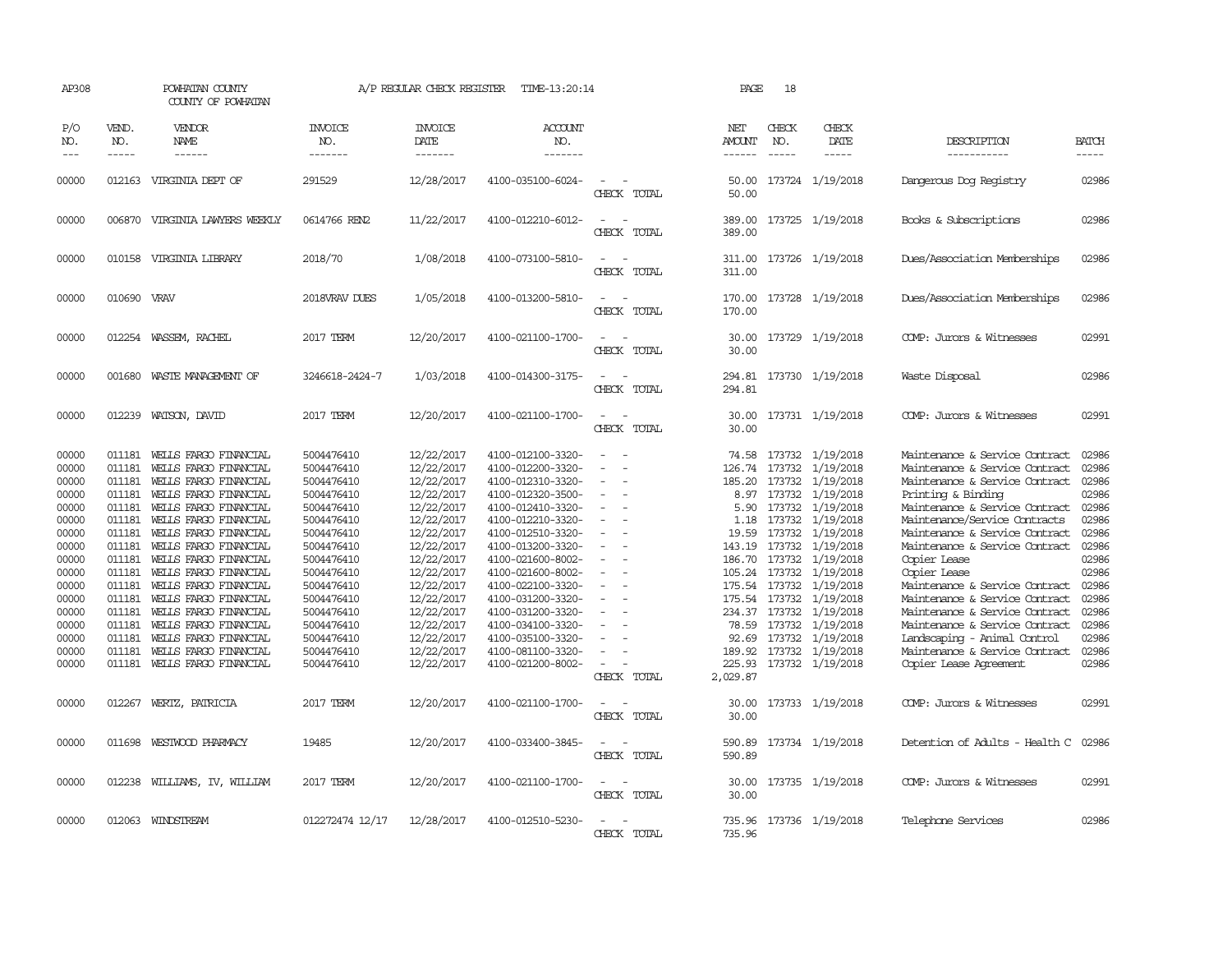| AP308                                                                                                                               |                       | POWHATAN COUNTY<br>COUNTY OF POWHATAN                                                                                                                                                                                                                                                                                                                                                                                                                          |                                                                                                                                                                                                                                                | A/P REGULAR CHECK REGISTER                                                                                                                                                                      | TIME-13:20:14                                                                                                                                                                                                                                                                                                           |                                                                                                                                                                                        | PAGE                           | 19                            |                                                                                                                                                                                                                                                                                                                                                                                                 |                                                                                                                                                                                                                                       |                                                                                                                                     |
|-------------------------------------------------------------------------------------------------------------------------------------|-----------------------|----------------------------------------------------------------------------------------------------------------------------------------------------------------------------------------------------------------------------------------------------------------------------------------------------------------------------------------------------------------------------------------------------------------------------------------------------------------|------------------------------------------------------------------------------------------------------------------------------------------------------------------------------------------------------------------------------------------------|-------------------------------------------------------------------------------------------------------------------------------------------------------------------------------------------------|-------------------------------------------------------------------------------------------------------------------------------------------------------------------------------------------------------------------------------------------------------------------------------------------------------------------------|----------------------------------------------------------------------------------------------------------------------------------------------------------------------------------------|--------------------------------|-------------------------------|-------------------------------------------------------------------------------------------------------------------------------------------------------------------------------------------------------------------------------------------------------------------------------------------------------------------------------------------------------------------------------------------------|---------------------------------------------------------------------------------------------------------------------------------------------------------------------------------------------------------------------------------------|-------------------------------------------------------------------------------------------------------------------------------------|
| P/O<br>NO.<br>$\frac{1}{2}$                                                                                                         | VEND.<br>NO.<br>----- | VENDOR<br>NAME<br>$- - - - - -$                                                                                                                                                                                                                                                                                                                                                                                                                                | <b>INVOICE</b><br>NO.<br>-------                                                                                                                                                                                                               | <b>INVOICE</b><br>DATE<br>$- - - - - - -$                                                                                                                                                       | <b>ACCOUNT</b><br>NO.<br>$- - - - - - -$                                                                                                                                                                                                                                                                                |                                                                                                                                                                                        | NET<br>AMOUNT<br>$- - - - - -$ | CHECK<br>NO.<br>$\frac{1}{2}$ | CHECK<br>DATE<br>-----                                                                                                                                                                                                                                                                                                                                                                          | DESCRIPTION<br>-----------                                                                                                                                                                                                            | <b>BATCH</b>                                                                                                                        |
| 00000<br>00000                                                                                                                      |                       | 010688 A&B CLEANING SERVICE, INC. 12171<br>010688 A&B CLEANING SERVICE, INC. 12171                                                                                                                                                                                                                                                                                                                                                                             |                                                                                                                                                                                                                                                | 1/15/2018<br>1/15/2018                                                                                                                                                                          | 4100-014100-3180-<br>4100-032220-3180-                                                                                                                                                                                                                                                                                  | $\sim$ $ -$<br>$\sim$<br>$\sim$<br>CHECK TOTAL                                                                                                                                         | 246.15<br>5,687.53             |                               | 5,441.38 173738 1/25/2018<br>173738 1/25/2018                                                                                                                                                                                                                                                                                                                                                   | Cleaning Service<br>Cleaning Service                                                                                                                                                                                                  | 02998<br>02998                                                                                                                      |
| 00000<br>00000                                                                                                                      |                       | 007812 ABS TECHNOLOGY ARCHITECTS<br>007812 ABS TECHNOLOGY ARCHITECTS                                                                                                                                                                                                                                                                                                                                                                                           | INV0029290<br>INV0029705                                                                                                                                                                                                                       | 11/30/2017<br>12/31/2017                                                                                                                                                                        | 4100-012510-6014-<br>4100-012510-6014-                                                                                                                                                                                                                                                                                  | $\sim$ 100 $\mu$<br>$\overline{\phantom{a}}$<br>CHECK TOTAL                                                                                                                            | 1,426.80<br>1,726.80           |                               | 173739 1/25/2018<br>300.00 173739 1/25/2018                                                                                                                                                                                                                                                                                                                                                     | Other Operating Supplies<br>Other Operating Supplies                                                                                                                                                                                  | 02999<br>02999                                                                                                                      |
| 00000<br>00000                                                                                                                      |                       | 006175 ADAMS OIL COMPANY, INC.<br>006175 ADAMS OIL COMPANY, INC.                                                                                                                                                                                                                                                                                                                                                                                               | 00596 12/28/17<br>16510                                                                                                                                                                                                                        | 12/28/2017<br>12/07/2017                                                                                                                                                                        | 4100-014500-6008-<br>4100-032200-5120-                                                                                                                                                                                                                                                                                  | $\sim$ $ \sim$<br>CHECK TOTAL                                                                                                                                                          | 298.47                         |                               | 44.80 173740 1/25/2018<br>253.67 173740 1/25/2018                                                                                                                                                                                                                                                                                                                                               | Gas/Grease/Oil<br>Apparatus Fuel                                                                                                                                                                                                      | 02998<br>02999                                                                                                                      |
| 00000                                                                                                                               |                       | 007758 ADVANCE AUTO PARTS                                                                                                                                                                                                                                                                                                                                                                                                                                      | 6819736288399                                                                                                                                                                                                                                  | 12/28/2017                                                                                                                                                                                      | 4100-032200-6009-                                                                                                                                                                                                                                                                                                       | $\overline{\phantom{a}}$<br>$\sim$<br>CHECK TOTAL                                                                                                                                      | 475.98                         |                               | 475.98 173741 1/25/2018                                                                                                                                                                                                                                                                                                                                                                         | Auto Repairs and Parts                                                                                                                                                                                                                | 02999                                                                                                                               |
| 00000                                                                                                                               |                       | 006382 AMOS & AMOS, PLLC                                                                                                                                                                                                                                                                                                                                                                                                                                       | 006587485                                                                                                                                                                                                                                      | 1/09/2018                                                                                                                                                                                       | 4100-021200-3150-                                                                                                                                                                                                                                                                                                       | $\frac{1}{2} \left( \frac{1}{2} \right) \left( \frac{1}{2} \right) = \frac{1}{2} \left( \frac{1}{2} \right)$<br>CHECK TOTAL                                                            | 120.00                         |                               | 120.00 173744 1/25/2018                                                                                                                                                                                                                                                                                                                                                                         | Outside Counsel                                                                                                                                                                                                                       | 02999                                                                                                                               |
| 00000<br>00000<br>00000<br>00000<br>00000<br>00000<br>00000<br>00000<br>00000<br>00000<br>00000<br>00000<br>00000<br>00000<br>00000 |                       | 007436 AQUA VIRGINIA, INC.<br>007436 AQUA VIRGINIA, INC.<br>007436 AQUA VIRGINIA, INC.<br>007436 AQUA VIRGINIA, INC.<br>007436 AOUA VIRGINIA, INC.<br>007436 AQUA VIRGINIA, INC.<br>007436 AQUA VIRGINIA, INC.<br>007436 AQUA VIRGINIA, INC.<br>007436 AQUA VIRGINIA, INC.<br>007436 AQUA VIRGINIA, INC.<br>007436 AQUA VIRGINIA, INC.<br>007436 AQUA VIRGINIA, INC.<br>007436 AOUA VIRGINIA, INC.<br>007436 AQUA VIRGINIA, INC.<br>007436 AQUA VIRGINIA, INC. | 0559913 1/18<br>0574622 1/18<br>0575072 1/18<br>0575528 1/18<br>0620830 1/18<br>0620830 1/18<br>0621132 1/18<br>0621730 1/18<br>0621781 1/18<br>0621784 1/18<br>0621788 1/18<br>0621880 1/18<br>1100656 1/18<br>1100657 1/18<br>1401897 1/9/18 | 1/09/2018<br>1/09/2018<br>1/09/2018<br>1/09/2018<br>1/09/2018<br>1/09/2018<br>1/09/2018<br>1/09/2018<br>1/09/2018<br>1/09/2018<br>1/09/2018<br>1/09/2018<br>1/09/2018<br>1/09/2018<br>1/09/2018 | 4100-014100-5130-<br>4100-014100-5130-<br>4100-014100-5130-<br>4100-032210-5130-<br>4100-014100-5130-<br>4100-031200-5130-<br>4100-014600-5130-<br>4100-014100-5130-<br>4100-014100-5130-<br>4100-014600-5130-<br>4100-073100-5130-<br>4100-014600-5130-<br>4100-014600-5130-<br>4100-014100-5130-<br>4100-014600-5130- | $\sim$<br>$\overline{\phantom{a}}$<br>$\overline{\phantom{a}}$<br>$\sim$<br>$\sim$<br>CHECK TOTAL<br>$\equiv$<br>$\sim$<br>$\sim$<br>$\overline{\phantom{a}}$<br>$\sim$<br>CHECK TOTAL | 655.71<br>17.90<br>328.95      |                               | 20.99 173745 1/25/2018<br>54.43 173745 1/25/2018<br>65.58 173745 1/25/2018<br>61.02 173745 1/25/2018<br>87.59 173745 1/25/2018<br>87.59 173745 1/25/2018<br>78.43 173745 1/25/2018<br>144.76 173745 1/25/2018<br>21.17 173745 1/25/2018<br>34.15 173745 1/25/2018<br>55.95 173746 1/25/2018<br>17.62 173746 1/25/2018<br>115.25 173746 1/25/2018<br>122.23 173746 1/25/2018<br>173746 1/25/2018 | Water<br>Water<br>Water<br>Water<br>Water<br>Water<br>Water<br>- Field Irrigation<br>Water<br>Water<br>Water - Field Irrigation<br>Water<br>Water - Field Irrigation<br>Water - Field Irrigation<br>Water<br>Water - Field Irrigation | 02999<br>02999<br>02999<br>02999<br>02999<br>02999<br>02999<br>02999<br>02999<br>02999<br>02998<br>02999<br>02999<br>02999<br>02999 |
| 00000                                                                                                                               |                       | 009206 ATLANTIC EMERGENCY                                                                                                                                                                                                                                                                                                                                                                                                                                      | 3756RIC                                                                                                                                                                                                                                        | 1/08/2018                                                                                                                                                                                       | 4100-032200-6009-                                                                                                                                                                                                                                                                                                       | CHECK TOTAL                                                                                                                                                                            | 4,423.50                       |                               | 4,423.50 173748 1/25/2018                                                                                                                                                                                                                                                                                                                                                                       | Auto Repairs and Parts                                                                                                                                                                                                                | 02999                                                                                                                               |
| 00000                                                                                                                               |                       | 011479 ATLANTIC EMERGENCY                                                                                                                                                                                                                                                                                                                                                                                                                                      | 11589RIC                                                                                                                                                                                                                                       | 1/08/2018                                                                                                                                                                                       | 4100-032200-6009-                                                                                                                                                                                                                                                                                                       | $\sim$<br>CHECK TOTAL                                                                                                                                                                  | 874.64                         |                               | 874.64 173749 1/25/2018                                                                                                                                                                                                                                                                                                                                                                         | Auto Repairs and Parts                                                                                                                                                                                                                | 02999                                                                                                                               |
| 00000<br>00000<br>00000                                                                                                             |                       | 007941 BAKER & TAYLOR<br>007941 BAKER & TAYLOR<br>007941 BAKER & TAYLOR                                                                                                                                                                                                                                                                                                                                                                                        | 5014844211<br>Q14062290<br>0003050413                                                                                                                                                                                                          | 1/17/2018<br>1/16/2018<br>1/05/2018                                                                                                                                                             | 4100-073100-6012-<br>4100-073100-6012-<br>4100-073100-6012-                                                                                                                                                                                                                                                             | $\sim$<br>$\overline{\phantom{a}}$<br>$\sim$<br>CHECK TOTAL                                                                                                                            | 984.57                         |                               | 980.47 173750 1/25/2018<br>15.85 173750 1/25/2018<br>11.75-173750 1/25/2018                                                                                                                                                                                                                                                                                                                     | Books & Subscriptions<br>Books & Subscriptions<br>Books & Subscriptions                                                                                                                                                               | 02998<br>02999<br>02999                                                                                                             |
| 00000<br>00000                                                                                                                      | 006655                | BLOSSMAN GAS COMPANIES,<br>006655 BLOSSMAN GAS COMPANIES,                                                                                                                                                                                                                                                                                                                                                                                                      | 2604423<br>2604863                                                                                                                                                                                                                             | 12/19/2017<br>12/20/2017                                                                                                                                                                        | 4100-032210-5120-<br>4100-032220-5120-                                                                                                                                                                                                                                                                                  | $\sim$<br>CHECK TOTAL                                                                                                                                                                  | 1,332.90                       |                               | 756.22 173752 1/25/2018<br>576.68 173752 1/25/2018                                                                                                                                                                                                                                                                                                                                              | Fuel<br>Fuel                                                                                                                                                                                                                          | 02998<br>02998                                                                                                                      |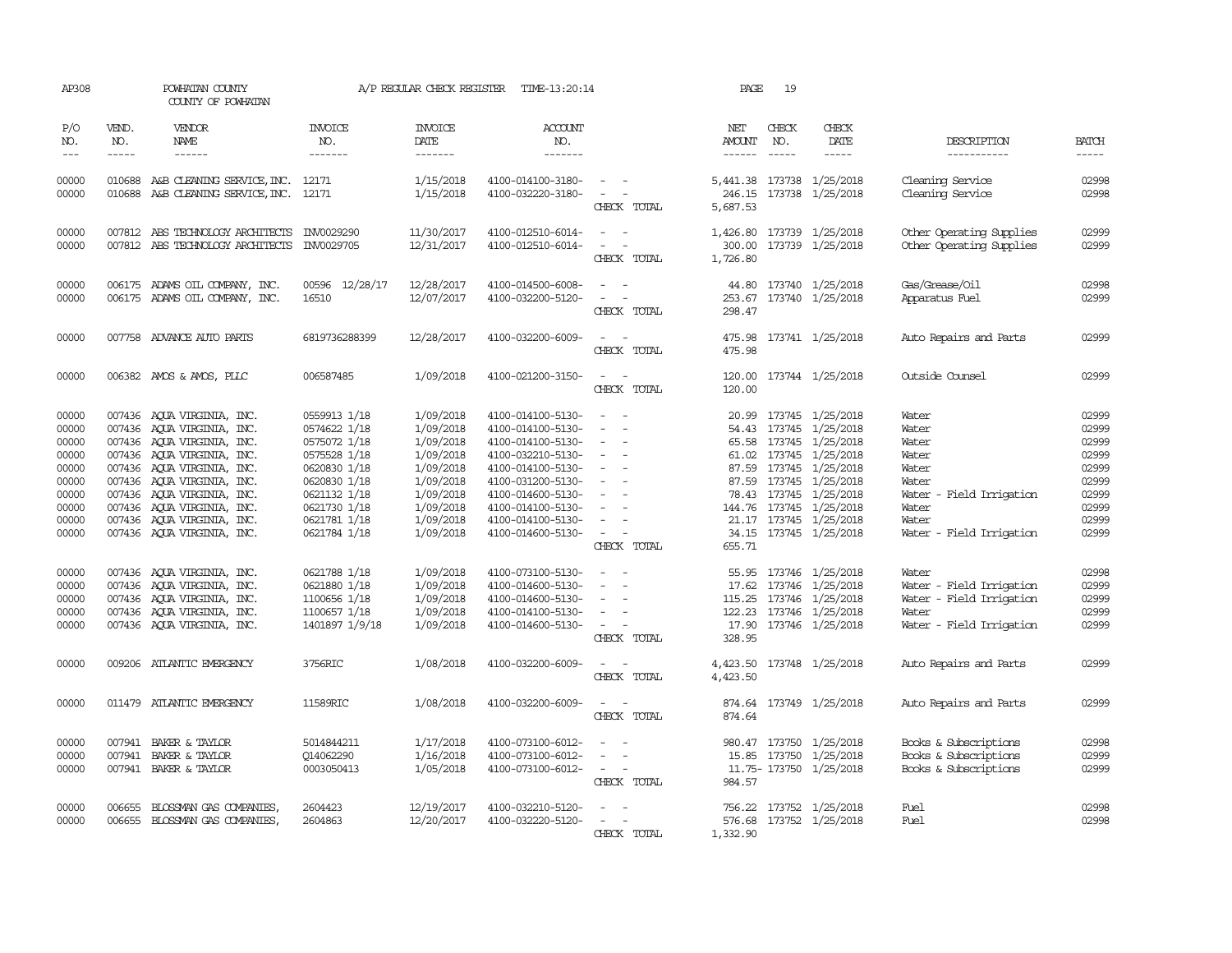| AP308                                                       |                                                                                                                                                                                                                                                                                                                                                                                                                                                                         | POWHATAN COUNTY<br>COUNTY OF POWHATAN                                                                                                                                                                                                                                                                            |                                                                                                                                   | A/P REGULAR CHECK REGISTER                                                                 | TIME-13:20:14                                                                                                                                   |                                                                                                                                    | PAGE                    | 20                                                                                                                                                                                                                                                                                                                                                                                                           |                                                                                                                                                                                             |                                                                                                                         |                                                             |
|-------------------------------------------------------------|-------------------------------------------------------------------------------------------------------------------------------------------------------------------------------------------------------------------------------------------------------------------------------------------------------------------------------------------------------------------------------------------------------------------------------------------------------------------------|------------------------------------------------------------------------------------------------------------------------------------------------------------------------------------------------------------------------------------------------------------------------------------------------------------------|-----------------------------------------------------------------------------------------------------------------------------------|--------------------------------------------------------------------------------------------|-------------------------------------------------------------------------------------------------------------------------------------------------|------------------------------------------------------------------------------------------------------------------------------------|-------------------------|--------------------------------------------------------------------------------------------------------------------------------------------------------------------------------------------------------------------------------------------------------------------------------------------------------------------------------------------------------------------------------------------------------------|---------------------------------------------------------------------------------------------------------------------------------------------------------------------------------------------|-------------------------------------------------------------------------------------------------------------------------|-------------------------------------------------------------|
| P/O<br>NO.<br>$---$                                         | VEND.<br>NO.<br>$\begin{tabular}{ccccc} \multicolumn{2}{c }{\multicolumn{2}{c }{\multicolumn{2}{c }{\multicolumn{2}{c}}{\hspace{-2.2cm}}}} \multicolumn{2}{c }{\multicolumn{2}{c }{\hspace{-2.2cm}}\hline} \multicolumn{2}{c }{\hspace{-2.2cm}}\hline \multicolumn{2}{c }{\hspace{-2.2cm}}\hline \multicolumn{2}{c }{\hspace{-2.2cm}}\hline \multicolumn{2}{c }{\hspace{-2.2cm}}\hline \multicolumn{2}{c }{\hspace{-2.2cm}}\hline \multicolumn{2}{c }{\hspace{-2.2cm}}$ | VENDOR<br>NAME                                                                                                                                                                                                                                                                                                   | <b>INVOICE</b><br>NO.<br>-------                                                                                                  | <b>INVOICE</b><br>DATE<br>-------                                                          | ACCOUNT<br>NO.<br>-------                                                                                                                       |                                                                                                                                    | NET<br>AMOUNT<br>------ | CHECK<br>NO.<br>$\frac{1}{2} \frac{1}{2} \frac{1}{2} \frac{1}{2} \frac{1}{2} \frac{1}{2} \frac{1}{2} \frac{1}{2} \frac{1}{2} \frac{1}{2} \frac{1}{2} \frac{1}{2} \frac{1}{2} \frac{1}{2} \frac{1}{2} \frac{1}{2} \frac{1}{2} \frac{1}{2} \frac{1}{2} \frac{1}{2} \frac{1}{2} \frac{1}{2} \frac{1}{2} \frac{1}{2} \frac{1}{2} \frac{1}{2} \frac{1}{2} \frac{1}{2} \frac{1}{2} \frac{1}{2} \frac{1}{2} \frac{$ | CHECK<br>DATE                                                                                                                                                                               | DESCRIPTION<br>-----------                                                                                              | <b>BATCH</b><br>-----                                       |
| 00000                                                       |                                                                                                                                                                                                                                                                                                                                                                                                                                                                         | 008713 BLUE RIDGE RESCUE                                                                                                                                                                                                                                                                                         | 42851                                                                                                                             | 1/02/2018                                                                                  | 4100-032200-6011-                                                                                                                               | $\sim$ $\sim$<br>CHECK TOTAL                                                                                                       | 125.00                  |                                                                                                                                                                                                                                                                                                                                                                                                              | 125.00 173753 1/25/2018                                                                                                                                                                     | Protective Gear/Uniforms                                                                                                | 02999                                                       |
| 00000<br>00000                                              |                                                                                                                                                                                                                                                                                                                                                                                                                                                                         | 011067 BOB & KATHY'S SMALL<br>011067 BOB & KATHY'S SMALL                                                                                                                                                                                                                                                         | SERVICE 1-11-18<br>SERVICE 1-16-18                                                                                                | 1/11/2018<br>1/16/2018                                                                     | 4100-014500-3319-<br>4100-014500-3319-                                                                                                          | $\sim$ $ -$<br>$\sim$ 100 $\sim$<br>CHECK TOTAL                                                                                    | 255.11                  |                                                                                                                                                                                                                                                                                                                                                                                                              | 147.00 173754 1/25/2018<br>108.11 173754 1/25/2018                                                                                                                                          | Equipment Repairs and Maintena 02998<br>Equipment Repairs and Maintena 02998                                            |                                                             |
| 00000                                                       |                                                                                                                                                                                                                                                                                                                                                                                                                                                                         | 008686 C.W. WILLIAMS & CO., INC. 607706                                                                                                                                                                                                                                                                          |                                                                                                                                   | 12/18/2017                                                                                 | 4100-032200-6009-                                                                                                                               | $\sim$ $ \sim$<br>CHECK TOTAL                                                                                                      | 164.54                  |                                                                                                                                                                                                                                                                                                                                                                                                              | 164.54 173755 1/25/2018                                                                                                                                                                     | Auto Repairs and Parts                                                                                                  | 02999                                                       |
| 00000                                                       |                                                                                                                                                                                                                                                                                                                                                                                                                                                                         | 012272 CASTEEL, MARK                                                                                                                                                                                                                                                                                             | BOE TRNG MTG                                                                                                                      | 1/16/2018                                                                                  | 4100-012320-6014-                                                                                                                               | $\frac{1}{2} \left( \frac{1}{2} \right) \left( \frac{1}{2} \right) = \frac{1}{2} \left( \frac{1}{2} \right)$<br>CHECK TOTAL        | 35.05                   |                                                                                                                                                                                                                                                                                                                                                                                                              | 35.05 173756 1/25/2018                                                                                                                                                                      | Other Operating Supplies                                                                                                | 02998                                                       |
| 00000                                                       |                                                                                                                                                                                                                                                                                                                                                                                                                                                                         | 000540 CENTRAL VIRGINIA WASTE                                                                                                                                                                                                                                                                                    | 22921                                                                                                                             | 1/09/2018                                                                                  | 4100-014300-3175-                                                                                                                               | $\sim$ $ \sim$<br>CHECK TOTAL                                                                                                      | 17,234.48               |                                                                                                                                                                                                                                                                                                                                                                                                              | 17, 234.48 173757 1/25/2018                                                                                                                                                                 | Waste Disposal                                                                                                          | 02998                                                       |
| 00000<br>00000<br>00000                                     | 006965<br>006965                                                                                                                                                                                                                                                                                                                                                                                                                                                        | CINIAS CORPORATION<br>CINIAS CORPORATION<br>006965 CINIAS CORPORATION                                                                                                                                                                                                                                            | 143317431<br>143317430<br>143317430                                                                                               | 1/10/2018<br>1/10/2018<br>1/10/2018                                                        | 4100-014300-6011-<br>4100-014100-6011-<br>4100-014500-6011-                                                                                     | $\sim$<br>$\overline{\phantom{a}}$<br>$\sim$ $ \sim$ $-$<br>CHECK TOTAL                                                            | 254.90                  |                                                                                                                                                                                                                                                                                                                                                                                                              | 118.24 173758 1/25/2018<br>67.54 173758 1/25/2018<br>69.12 173758 1/25/2018                                                                                                                 | Uniforms<br>Uniforms<br>Uniforms                                                                                        | 02998<br>02999<br>02999                                     |
| 00000<br>00000                                              |                                                                                                                                                                                                                                                                                                                                                                                                                                                                         | 007282 COBB TECHNOLOGIES, INC.<br>007282 COBB TECHNOLOGIES, INC.                                                                                                                                                                                                                                                 | 916291<br>923824                                                                                                                  | 12/11/2017<br>1/10/2018                                                                    | 4100-032200-3320-<br>4100-032200-3320-                                                                                                          | $\sim$<br>$\sim$ $ \sim$<br>CHECK TOTAL                                                                                            | 451.46                  |                                                                                                                                                                                                                                                                                                                                                                                                              | 225.73 173759 1/25/2018<br>225.73 173759 1/25/2018                                                                                                                                          | Maintenance & Service Contract<br>Maintenance & Service Contract                                                        | 02999<br>02999                                              |
| 00000                                                       |                                                                                                                                                                                                                                                                                                                                                                                                                                                                         | 009178 COMCAST                                                                                                                                                                                                                                                                                                   | 1200898859 1/18                                                                                                                   | 1/07/2018                                                                                  | 4100-014300-5260-                                                                                                                               | CHECK TOTAL                                                                                                                        | 96.41                   |                                                                                                                                                                                                                                                                                                                                                                                                              | 96.41 173760 1/25/2018                                                                                                                                                                      | <b>Internet</b>                                                                                                         | 02998                                                       |
| 00000                                                       |                                                                                                                                                                                                                                                                                                                                                                                                                                                                         | 007294 CUMBERLAND FARM & AUTO                                                                                                                                                                                                                                                                                    | 959737                                                                                                                            | 12/07/2017                                                                                 | 4100-032200-6009-                                                                                                                               | $\sim$<br>CHECK TOTAL                                                                                                              | 319.66                  |                                                                                                                                                                                                                                                                                                                                                                                                              | 319.66 173764 1/25/2018                                                                                                                                                                     | Auto Repairs and Parts                                                                                                  | 02999                                                       |
| 00000<br>00000<br>00000<br>00000<br>00000<br>00000<br>00000 |                                                                                                                                                                                                                                                                                                                                                                                                                                                                         | 006240 DIAMOND SPRINGS WATER, INC 1206070091<br>006240 DIAMOND SPRINGS WATER, INC 1206070110<br>006240 DIAMOND SPRINGS WATER, INC 1220070091<br>006240 DIAMOND SPRINGS WATER, INC 3048629<br>006240 DIAMOND SPRINGS WATER, INC<br>006240 DIAMOND SPRINGS WATER, INC<br>006240 DIAMOND SPRINGS WATER, INC 3048860 | 3048637<br>3048656                                                                                                                | 12/06/2017<br>12/06/2017<br>12/20/2017<br>1/05/2018<br>1/05/2018<br>1/05/2018<br>1/05/2018 | 4100-014100-5130-<br>4100-014100-5130-<br>4100-014100-5130-<br>4100-014100-5130-<br>4100-014100-5130-<br>4100-014100-5130-<br>4100-014300-5130- | $\sim$ $ -$<br>$\sim$<br>$\sim$<br>$\sim$<br>$\overline{\phantom{a}}$<br>$\overline{\phantom{a}}$<br>$\sim$ $ \sim$<br>CHECK TOTAL | 63.03                   |                                                                                                                                                                                                                                                                                                                                                                                                              | 6.99 173765 1/25/2018<br>6.25 173765 1/25/2018<br>13.98 173765 1/25/2018<br>8.95 173765 1/25/2018<br>9.95 173765 1/25/2018<br>11.95 173765 1/25/2018<br>4.96 173765 1/25/2018               | Water<br>Water<br>Water<br>Water<br>Water<br>Water<br>Water                                                             | 02998<br>02998<br>02998<br>02998<br>02998<br>02998<br>02998 |
| 00000                                                       |                                                                                                                                                                                                                                                                                                                                                                                                                                                                         | 008750 DOMINION ENERGY                                                                                                                                                                                                                                                                                           | 1317676318 1/18                                                                                                                   | 1/23/2018                                                                                  | 4100-053910-5642-                                                                                                                               | $\sim$ $ \sim$<br>CHECK TOTAL                                                                                                      | 398.31                  |                                                                                                                                                                                                                                                                                                                                                                                                              | 398.31 173766 1/25/2018                                                                                                                                                                     | PCCAA Services - TANF                                                                                                   | 02998                                                       |
| 00000<br>00000<br>00000<br>00000<br>00000<br>00000<br>00000 | 000860<br>000860<br>000860<br>000860<br>000860<br>000860                                                                                                                                                                                                                                                                                                                                                                                                                | DOMINION ENERGY VIRGINIA<br>DOMINION ENERGY VIRGINIA<br>DOMINION ENERGY VIRGINIA<br>DOMINION ENERGY VIRGINIA<br>DOMINION ENERGY VIRGINIA<br>DOMINION ENERGY VIRGINIA<br>000860 DOMINION ENERGY VIRGINIA                                                                                                          | 1223507334 1/18<br>1221667833 1/18<br>2142337506 1/18<br>2312285006 1/18<br>2346327501 1/18<br>2346327501 1/18<br>2352270009 1/18 | 1/03/2018<br>1/03/2018<br>1/03/2018<br>1/03/2018<br>1/03/2018<br>1/03/2018<br>1/03/2018    | 4100-014300-5110-<br>4100-031210-5110-<br>4100-014600-5110-<br>4100-014100-5110-<br>4100-014100-5110-<br>4100-031200-5110-<br>4100-014100-5110- | $\sim$<br>$\sim$<br>$\overline{\phantom{a}}$<br>$\sim$<br>$\sim$ $ \sim$<br>$\sim$<br>$\sim$<br>$\sim$ $-$                         |                         |                                                                                                                                                                                                                                                                                                                                                                                                              | 383.27 173767 1/25/2018<br>202.49 173767 1/25/2018<br>7.49 173767 1/25/2018<br>318.78 173767 1/25/2018<br>1,659.86 173767 1/25/2018<br>1,659.85 173767 1/25/2018<br>449.80 173767 1/25/2018 | Electricity<br>Electricity - Comunications H<br>Electricity<br>Electricity<br>Electricity<br>Electricity<br>Electricity | 02998<br>03000<br>03000<br>03000<br>03000<br>03000<br>03000 |
| 00000                                                       |                                                                                                                                                                                                                                                                                                                                                                                                                                                                         | 000860 DOMINION ENERGY VIRGINIA                                                                                                                                                                                                                                                                                  | 2442170003 1/18                                                                                                                   | 1/03/2018                                                                                  | 4100-014100-5110-                                                                                                                               | $\sim 100$ m $^{-1}$                                                                                                               |                         |                                                                                                                                                                                                                                                                                                                                                                                                              | 2,656.69 173767 1/25/2018                                                                                                                                                                   | Electricity                                                                                                             | 03000                                                       |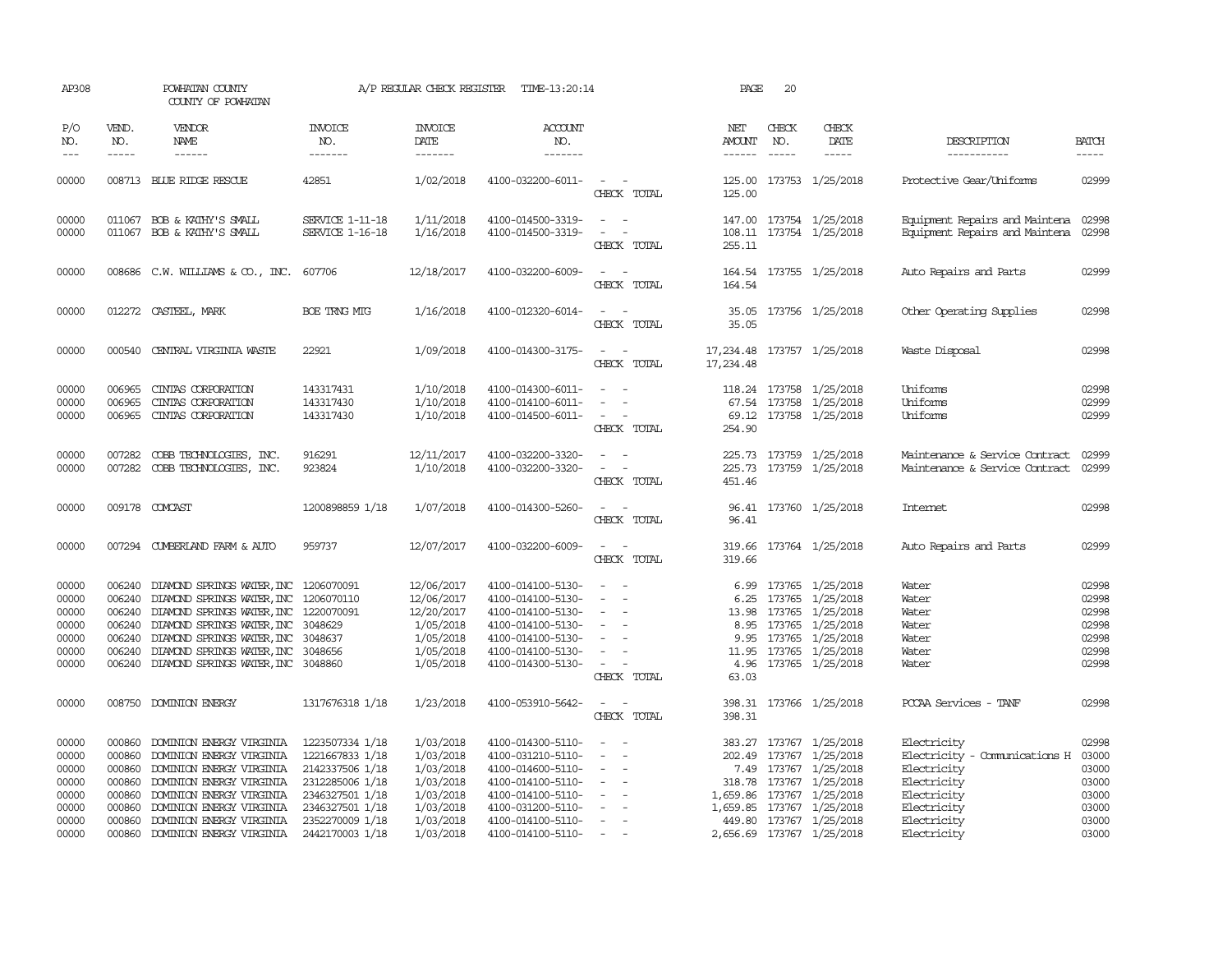| AP308               |                             | POWHATAN COUNTY<br>COUNTY OF POWHATAN      |                           | A/P REGULAR CHECK REGISTER        | TIME-13:20:14                          |                                                                                                              | PAGE                           | 21                          |                                             |                                     |                             |
|---------------------|-----------------------------|--------------------------------------------|---------------------------|-----------------------------------|----------------------------------------|--------------------------------------------------------------------------------------------------------------|--------------------------------|-----------------------------|---------------------------------------------|-------------------------------------|-----------------------------|
| P/O<br>NO.<br>$---$ | VEND.<br>NO.<br>$- - - - -$ | VENDOR<br><b>NAME</b><br>$- - - - - -$     | INVOICE<br>NO.<br>------- | <b>INVOICE</b><br>DATE<br>------- | ACCOUNT<br>NO.<br>-------              |                                                                                                              | NET<br>AMOUNT<br>$- - - - - -$ | CHECK<br>NO.<br>$- - - - -$ | CHECK<br>DATE<br>$- - - - -$                | DESCRIPTION<br>-----------          | <b>BATCH</b><br>$- - - - -$ |
| 00000               |                             | 000860 DOMINION ENERGY VIRGINIA            | 2462222502 1/18           | 1/03/2018                         | 4100-014100-5110-                      | $\sim$ $\sim$                                                                                                |                                |                             | 4,360.91 173767 1/25/2018                   | Electricity                         | 03000                       |
|                     |                             |                                            |                           |                                   |                                        | CHECK TOTAL                                                                                                  | 11,699.14                      |                             |                                             |                                     |                             |
| 00000               | 000860                      | DOMINION ENERGY VIRGINIA                   | 8971069334 1/18           | 1/03/2018                         | 4100-014300-5110-                      | $\sim$<br>$\overline{\phantom{a}}$                                                                           |                                |                             | 86.55 173768 1/25/2018                      | Electricity                         | 02998                       |
| 00000               | 000860                      | DOMINION ENERGY VIRGINIA                   | 2912605595 1/18           | 1/03/2018                         | 4100-014100-5110-                      | $\sim$<br>$\overline{\phantom{a}}$                                                                           | 157.26                         |                             | 173768 1/25/2018                            | Electricity                         | 03000                       |
| 00000               | 000860                      | DOMINION ENERGY VIRGINIA                   | 2972120006 1/18           | 1/03/2018                         | 4100-014100-5110-                      | $\overline{\phantom{a}}$                                                                                     | 2,011.01                       |                             | 173768 1/25/2018                            | Electricity                         | 03000                       |
| 00000               | 000860                      | DOMINION ENERGY VIRGINIA                   | 3496131156 1/18           | 1/03/2018                         | 4100-014100-5110-                      |                                                                                                              |                                |                             | 8.90 173768 1/25/2018                       | Electricity                         | 03000                       |
| 00000               | 000860                      | DOMINION ENERGY VIRGINIA                   | 4062035391 1/18           | 1/03/2018                         | 4100-031210-5110-                      | $\overline{\phantom{a}}$                                                                                     | 154.38                         |                             | 173768 1/25/2018                            | Electricity - Comunications H       | 03000                       |
| 00000               | 000860                      | DOMINION ENERGY VIRGINIA                   | 4165680929 1/18           | 1/04/2018                         | 4100-031210-5110-                      |                                                                                                              | 147.26                         |                             | 173768 1/25/2018                            | Electricity - Comunications H       | 03000                       |
| 00000               | 000860                      | DOMINION ENERGY VIRGINIA                   | 5652237503 1/18           | 1/03/2018                         | 4100-014600-5110-                      |                                                                                                              | 16.94                          |                             | 173768 1/25/2018                            | Electricity                         | 03000                       |
| 00000               | 000860                      | DOMINION ENERGY VIRGINIA                   | 6211789810 1/18           | 1/03/2018                         | 4100-031210-5110-                      | $\overline{\phantom{a}}$                                                                                     |                                |                             | 117.04 173768 1/25/2018                     | Electricity - Comunications H       | 03000                       |
| 00000               |                             | 000860 DOMINION ENERGY VIRGINIA            | 8009370571 1/18           | 1/04/2018                         | 4100-031210-5110-                      | $\sim$                                                                                                       |                                |                             | 27.86 173768 1/25/2018                      | Electricity - Comunications H 03000 |                             |
|                     |                             |                                            |                           |                                   |                                        | CHECK TOTAL                                                                                                  | 2,727.20                       |                             |                                             |                                     |                             |
| 00000               |                             | 001910 DUNN GAS COMPANY                    | 68897                     | 1/13/2018                         | 4100-014100-5120-                      | $\frac{1}{2} \left( \frac{1}{2} \right) \left( \frac{1}{2} \right) = \frac{1}{2} \left( \frac{1}{2} \right)$ |                                |                             | 2,436.05 173771 1/25/2018                   | Fuel                                | 02998                       |
|                     |                             |                                            |                           |                                   |                                        | CHECK TOTAL                                                                                                  | 2,436.05                       |                             |                                             |                                     |                             |
| 00000               |                             | 009763 ENGLISBY, MARK E. PC                | 8290895                   | 1/16/2018                         | 4100-021200-3150-                      | $\sim$                                                                                                       |                                |                             | 120.00 173774 1/25/2018                     | Outside Counsel                     | 03000                       |
|                     |                             |                                            |                           |                                   |                                        | CHECK TOTAL                                                                                                  | 120.00                         |                             |                                             |                                     |                             |
| 00000               |                             | 000570 GOOCHLAND-POWHATAN                  | OCT, NOV, DEC '17         | 1/05/2018                         | 4100-014100-3180-                      |                                                                                                              |                                |                             | 825.00 173777 1/25/2018                     | Cleaning Service                    | 02998                       |
|                     |                             |                                            |                           |                                   |                                        | CHECK TOTAL                                                                                                  | 825.00                         |                             |                                             |                                     |                             |
|                     |                             |                                            |                           |                                   |                                        |                                                                                                              |                                |                             |                                             |                                     |                             |
| 00000<br>00000      | 009280<br>009280            | GOODMAN SPECIALIZED<br>GOODMAN SPECIALIZED | 14695G<br>14747G          | 12/22/2017<br>1/08/2018           | 4100-032200-6009-<br>4100-032200-6009- |                                                                                                              | 1,345.98                       |                             | 173779 1/25/2018<br>475.16 173779 1/25/2018 | Auto Repairs and Parts              | 03000<br>03000              |
|                     |                             |                                            |                           |                                   |                                        | CHECK TOTAL                                                                                                  | 1,821.14                       |                             |                                             | Auto Repairs and Parts              |                             |
|                     |                             |                                            |                           |                                   |                                        |                                                                                                              |                                |                             |                                             |                                     |                             |
| 00000               |                             | 010231 J & K HEAVY TRUCKS &                | 10033                     | 12/11/2017                        | 4100-032200-6009-                      |                                                                                                              |                                |                             | 284.05 173783 1/25/2018                     | Auto Repairs and Parts              | 03000                       |
| 00000               |                             | 010231 J & K HEAVY TRUCKS &                | 10050                     | 12/13/2017                        | 4100-032200-6009-                      |                                                                                                              |                                |                             | 125.81 173783 1/25/2018                     | Auto Repairs and Parts              | 03000                       |
| 00000               |                             | 010231 J & K HEAVY TRUCKS &                | 10135                     | 1/08/2018                         | 4100-032200-6009-                      | $\overline{\phantom{a}}$                                                                                     |                                |                             | 295.69 173783 1/25/2018                     | Auto Repairs and Parts              | 03000                       |
|                     |                             |                                            |                           |                                   |                                        | CHECK TOTAL                                                                                                  | 705.55                         |                             |                                             |                                     |                             |
| 00000               |                             | 006943 LIBRARY CORPORATION, THE            | 2018040142                | 1/15/2018                         | 4100-073100-3320-                      |                                                                                                              | 3,528.00                       |                             | 173785 1/25/2018                            | Maintenance & Service Contract      | 02998                       |
|                     |                             |                                            |                           |                                   |                                        | CHECK TOTAL                                                                                                  | 3,528.00                       |                             |                                             |                                     |                             |
| 00000               |                             | 011220 LOCAL GOVERNMENT                    | 2018 MEMBERSHIP           | 1/22/2018                         | 4100-012210-5810-                      | $\overline{\phantom{a}}$                                                                                     | 35.00                          |                             | 173786 1/25/2018                            | Dues/Association Memberships        | 03000                       |
|                     |                             |                                            |                           |                                   |                                        | CHECK TOTAL                                                                                                  | 35.00                          |                             |                                             |                                     |                             |
| 00000               |                             | 011354 MATTHEW BENDER & CO, INC.           | 98188364                  | 12/04/2017                        | 4100-022100-6012-                      |                                                                                                              | 178.10                         |                             | 173787 1/25/2018                            | Books & Subscriptions               | 03000                       |
|                     |                             |                                            |                           |                                   |                                        | CHECK TOTAL                                                                                                  | 178.10                         |                             |                                             |                                     |                             |
|                     |                             |                                            |                           |                                   |                                        |                                                                                                              |                                |                             |                                             |                                     |                             |
| 00000               |                             | 009276 MCCREIGHT, FRAN                     | MILEAGE 1/22/18           | 1/22/2018                         | 4100-073100-5510-                      | CHECK TOTAL                                                                                                  | 142.60<br>142.60               |                             | 173788 1/25/2018                            | Travel/Mileage/Parking/Tolls        | 02998                       |
|                     |                             |                                            |                           |                                   |                                        |                                                                                                              |                                |                             |                                             |                                     |                             |
| 00000               |                             | 010086 MEDPROUS                            | MC32901                   | 1/01/2018                         | 4100-032200-3320-                      | $\overline{\phantom{a}}$                                                                                     | 395.83                         |                             | 173789 1/25/2018                            | Maintenance & Service Contract      | 03000                       |
|                     |                             |                                            |                           |                                   |                                        | CHECK TOTAL                                                                                                  | 395.83                         |                             |                                             |                                     |                             |
| 00000               |                             | 009666 MID-ATLANTIC CONTROLS               | 22803                     | 1/03/2018                         | 4100-032220-3320-                      | $\sim$                                                                                                       | 900.00                         |                             | 173790 1/25/2018                            | Maintenance & Service Contract      | 02998                       |
|                     |                             |                                            |                           |                                   |                                        | CHECK TOTAL                                                                                                  | 900.00                         |                             |                                             |                                     |                             |
| 00000               |                             | 012274 MITEL CLOUD SERVICES, INC 28302414  |                           | 12/05/2017                        | 4100-012510-5260-                      | $\equiv$<br>$\sim$                                                                                           |                                |                             | 71.96 173791 1/25/2018                      | Internet Usage                      | 03000                       |
|                     |                             |                                            |                           |                                   |                                        | CHECK TOTAL                                                                                                  | 71.96                          |                             |                                             |                                     |                             |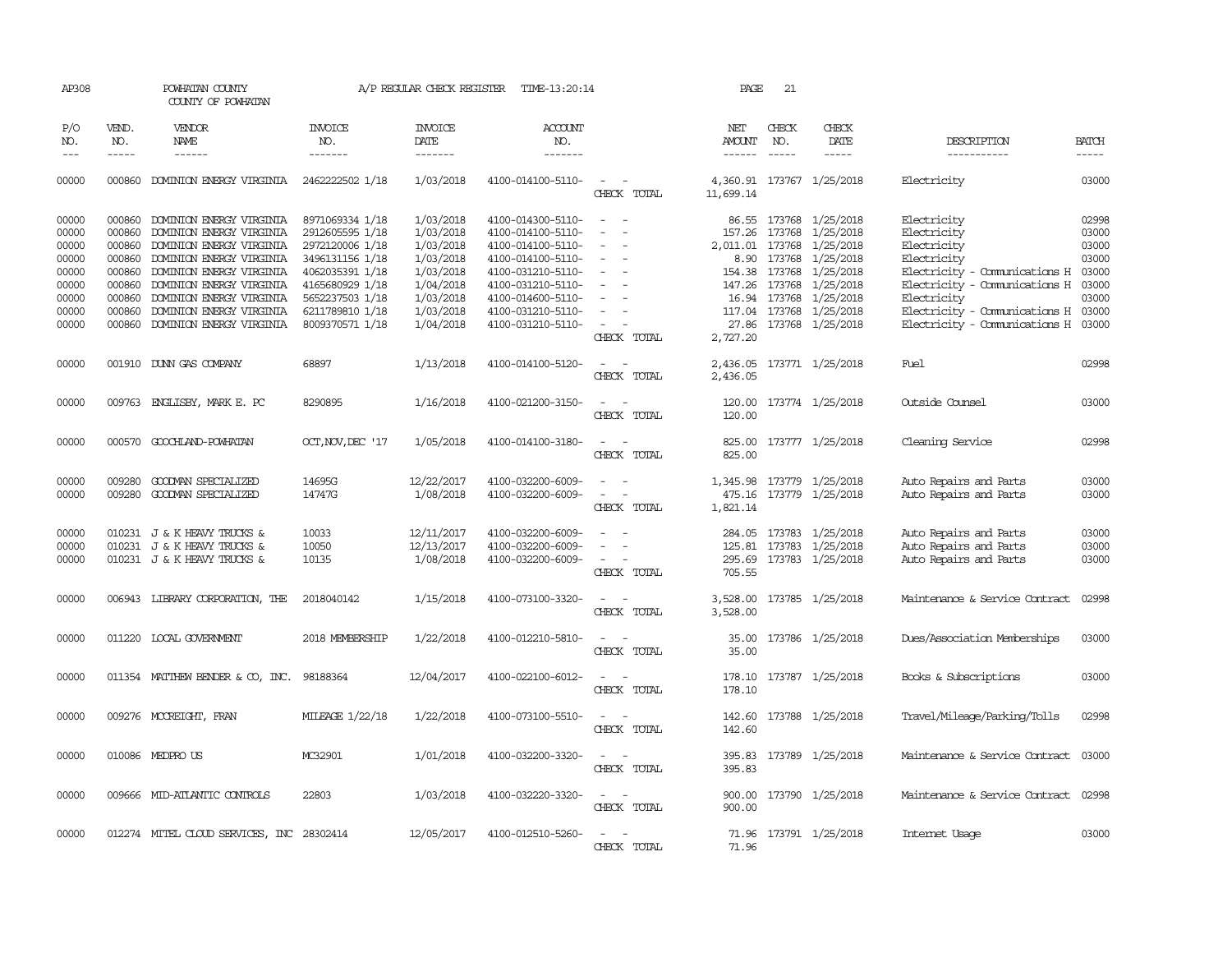| AP308                                                       |                                                          | POWHATAN COUNTY<br>COUNTY OF POWHATAN                                                                                                                                                            |                                                                    | A/P REGULAR CHECK REGISTER                                                                     | TIME-13:20:14                                                                                                                                   |                                                                                                 | PAGE                                                  | 22                            |                                                                                                                                                                  |                                                                                                                                                                    |                                                             |
|-------------------------------------------------------------|----------------------------------------------------------|--------------------------------------------------------------------------------------------------------------------------------------------------------------------------------------------------|--------------------------------------------------------------------|------------------------------------------------------------------------------------------------|-------------------------------------------------------------------------------------------------------------------------------------------------|-------------------------------------------------------------------------------------------------|-------------------------------------------------------|-------------------------------|------------------------------------------------------------------------------------------------------------------------------------------------------------------|--------------------------------------------------------------------------------------------------------------------------------------------------------------------|-------------------------------------------------------------|
| P/O<br>NO.<br>$---$                                         | VEND.<br>NO.<br>$\frac{1}{2}$                            | <b>VENDOR</b><br>NAME<br>$- - - - - -$                                                                                                                                                           | <b>INVOICE</b><br>NO.<br>-------                                   | <b>INVOICE</b><br>DATE<br>-------                                                              | ACCOUNT<br>NO.<br>-------                                                                                                                       |                                                                                                 | NET<br><b>AMOUNT</b>                                  | CHECK<br>NO.<br>$\frac{1}{2}$ | CHECK<br>DATE<br>$- - - - -$                                                                                                                                     | DESCRIPTION<br>-----------                                                                                                                                         | <b>BATCH</b><br>$- - - - -$                                 |
| 00000                                                       |                                                          | 007136 MOORE, JASON                                                                                                                                                                              | 006587670                                                          | 1/09/2018                                                                                      | 4100-021200-3150-                                                                                                                               | $\sim$<br>CHECK TOTAL                                                                           | 136.00<br>136.00                                      |                               | 173792 1/25/2018                                                                                                                                                 | Outside Counsel                                                                                                                                                    | 03000                                                       |
| 00000<br>00000<br>00000<br>00000<br>00000<br>00000<br>00000 | 001250<br>001250<br>001250<br>001250<br>001250<br>001250 | POWHATAN AUTO & TRACTOR<br>POWHATAN AUTO & TRACTOR<br>POWHATAN AUTO & TRACTOR<br>POWHATAN AUTO & TRACTOR<br>POWHATAN AUTO & TRACTOR<br>POWHATAN AUTO & TRACTOR<br>001250 POWHATAN AUTO & TRACTOR | 473173<br>477951<br>477113<br>477790<br>478223<br>479524<br>479581 | 11/01/2017<br>12/07/2017<br>12/01/2017<br>12/06/2017<br>12/09/2017<br>12/20/2017<br>12/20/2017 | 4100-014300-6008-<br>4100-014500-6008-<br>4100-032200-6009-<br>4100-032200-6009-<br>4100-032200-6009-<br>4100-032200-6009-<br>4100-032200-6009- | $\sim$<br>$\overline{\phantom{a}}$<br>$\sim$<br>CHECK TOTAL                                     | 32.02<br>133.99<br>68.36<br>364.56                    |                               | 35.98 173794 1/25/2018<br>173794 1/25/2018<br>173794 1/25/2018<br>40.47 173794 1/25/2018<br>43.45 173794 1/25/2018<br>173794 1/25/2018<br>10.29 173794 1/25/2018 | Gas/Grease/Oil<br>Gas/Grease/Oil<br>Auto Repairs and Parts<br>Auto Repairs and Parts<br>Auto Repairs and Parts<br>Auto Repairs and Parts<br>Auto Repairs and Parts | 02998<br>02998<br>03000<br>03000<br>03000<br>03000<br>03000 |
| 00000                                                       | 006928                                                   | POWHATAN COUNTY DEPT. OF                                                                                                                                                                         | VACAP MIG                                                          | 1/18/2018                                                                                      | 4100-053910-5643-                                                                                                                               | $\overline{a}$<br>$\sim$<br>CHECK TOTAL                                                         | 37.20                                                 |                               | 37.20 173795 1/25/2018                                                                                                                                           | PCCAA Services - Federal CSBG                                                                                                                                      | 02998                                                       |
| 00000                                                       |                                                          | 010777 PRESEARCH BACKGROUND                                                                                                                                                                      | 59406-85                                                           | 1/01/2018                                                                                      | 4100-083500-7002-                                                                                                                               | $\overline{\phantom{a}}$<br>CHECK TOTAL                                                         | 119.50                                                |                               | 119.50 173796 1/25/2018                                                                                                                                          | Criminal History/Background Ch 03001                                                                                                                               |                                                             |
| 00000                                                       |                                                          | 000620 R. C. GOODWYN & SONS, INC                                                                                                                                                                 | 0793960                                                            | 12/05/2017                                                                                     | 4100-032200-6009-                                                                                                                               | $\overline{a}$<br>$\sim$<br>CHECK TOTAL                                                         | 19.62<br>19.62                                        |                               | 173797 1/25/2018                                                                                                                                                 | Auto Repairs and Parts                                                                                                                                             | 03001                                                       |
| 00000                                                       |                                                          | 007851 R.S. THOMAS HAULING, INC. WI000005                                                                                                                                                        |                                                                    | 12/12/2017                                                                                     | 4100-032200-6009-                                                                                                                               | CHECK TOTAL                                                                                     | 154.16<br>154.16                                      |                               | 173798 1/25/2018                                                                                                                                                 | Auto Repairs and Parts                                                                                                                                             | 03001                                                       |
| 00000                                                       |                                                          | 007325 RICHMOND OXYGEN CO.                                                                                                                                                                       | 272178                                                             | 12/31/2017                                                                                     | 4100-032200-3320-                                                                                                                               | $\sim$<br>. —<br>CHECK TOTAL                                                                    | 255.00<br>255.00                                      |                               | 173800 1/25/2018                                                                                                                                                 | Maintenance & Service Contract                                                                                                                                     | 03001                                                       |
| 00000<br>00000                                              |                                                          | 007942 RICHMOND SUBURBAN<br>007942 RICHMOND SUBURBAN                                                                                                                                             | I00006609201206<br>I00006609201213                                 | 12/06/2017<br>12/13/2017                                                                       | 4100-011010-3600-<br>4100-011010-3600-                                                                                                          | $\overline{\phantom{a}}$<br>$\overline{\phantom{a}}$<br>$\overline{\phantom{a}}$<br>CHECK TOTAL | 175.50<br>175.50<br>351.00                            |                               | 173801 1/25/2018<br>173801 1/25/2018                                                                                                                             | Advertising<br>Advertising                                                                                                                                         | 03001<br>03001                                              |
| 00000<br>00000                                              |                                                          | 007062 RUIHERFORD JANITOR SUPPLY 1017774<br>007062 RUIHERFORD JANITOR SUPPLY 1017775                                                                                                             |                                                                    | 1/10/2018<br>1/10/2018                                                                         | 4100-032220-6005-<br>4100-032210-6005-                                                                                                          | $\overline{\phantom{a}}$<br>CHECK TOTAL                                                         | 387.04<br>432.65                                      |                               | 45.61 173802 1/25/2018<br>173802 1/25/2018                                                                                                                       | Cleaning Supplies<br>Cleaning Supplies                                                                                                                             | 02998<br>02998                                              |
| 00000                                                       | 006253                                                   | SALISBURY TIRE & SERVICE                                                                                                                                                                         | 0100519                                                            | 1/16/2018                                                                                      | 4100-014500-6009-                                                                                                                               | $\sim$<br>$\sim$<br>CHECK TOTAL                                                                 | 307.70<br>307.70                                      |                               | 173803 1/25/2018                                                                                                                                                 | Auto Parts & Repairs                                                                                                                                               | 02998                                                       |
| 00000<br>00000<br>00000                                     | 006594<br>006594                                         | SOUTHSIDE ELECTRIC COOP<br>SOUTHSIDE ELECTRIC COOP<br>006594 SOUTHSIDE ELECTRIC COOP                                                                                                             | 530202003 12/17<br>63504001 1/18<br>63504005 1/18                  | 12/29/2017<br>1/11/2018<br>1/05/2018                                                           | 4100-053910-5642-<br>4100-073100-5110-<br>4100-031210-5110-                                                                                     | $\overline{\phantom{a}}$<br>CHECK TOTAL                                                         | 800.00<br>4,008.94<br>4,915.53                        | 173806<br>173806              | 1/25/2018<br>1/25/2018<br>106.59 173806 1/25/2018                                                                                                                | PCCAA Services - TANF<br>Electricity<br>Electricity - Comunications H                                                                                              | 02998<br>03001<br>03001                                     |
| 00000<br>00000                                              | 001930<br>001930                                         | TREASURER, VIRGINIA TECH<br>TREASURER, VIRGINIA TECH                                                                                                                                             | FY2018 2ND QTR<br>FY2018 2ND OTR                                   | 1/04/2018<br>1/04/2018                                                                         | 4100-083500-3140-<br>4100-083500-3140-                                                                                                          | $\overline{\phantom{a}}$<br>CHECK TOTAL                                                         | 13,778.73  173814  1/25/2018<br>4,857.00<br>18,635.73 |                               | 173814 1/25/2018                                                                                                                                                 | Professional Services<br>Professional Services                                                                                                                     | 03001<br>03001                                              |
| 00000                                                       | 012273                                                   | VALECO                                                                                                                                                                                           | MEETING JAN18                                                      | 1/22/2018                                                                                      | 4100-012310-5540-                                                                                                                               | $\sim$ $-$<br>CHECK TOTAL                                                                       | 25.00<br>25.00                                        |                               | 173816 1/25/2018                                                                                                                                                 | Conferences & Training                                                                                                                                             | 02998                                                       |
| 00000                                                       |                                                          | 008126 VERIZON                                                                                                                                                                                   | 9798689229                                                         | 12/23/2017                                                                                     | 4100-032200-5260-                                                                                                                               | $\sim$                                                                                          |                                                       |                               | 50.24 173817 1/25/2018                                                                                                                                           | Internet                                                                                                                                                           | 03001                                                       |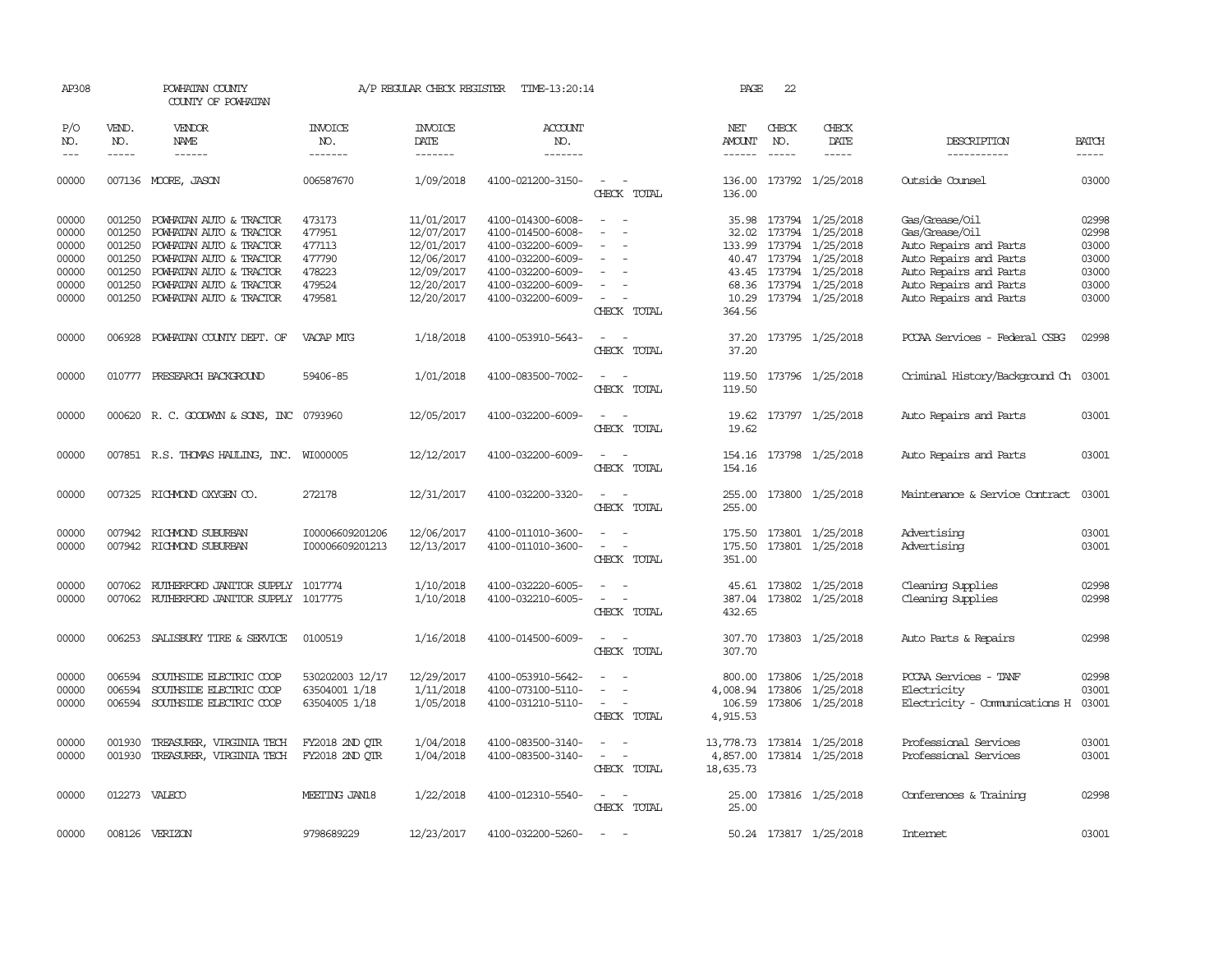| AP308                                              |                                                          | POWHATAN COUNTY<br>COUNTY OF POWHATAN                                                                                                        |                                                                        | A/P REGULAR CHECK REGISTER                                                     | TIME-13:20:14                                                                                                              |                                                                                                                                                                                                                                                                                                                                                                                                                                                                                                                                                                                                                                                                                                                                       | PAGE                                                        | 23                          |                                                                                                                            |                                                                                                                                      |                                                    |
|----------------------------------------------------|----------------------------------------------------------|----------------------------------------------------------------------------------------------------------------------------------------------|------------------------------------------------------------------------|--------------------------------------------------------------------------------|----------------------------------------------------------------------------------------------------------------------------|---------------------------------------------------------------------------------------------------------------------------------------------------------------------------------------------------------------------------------------------------------------------------------------------------------------------------------------------------------------------------------------------------------------------------------------------------------------------------------------------------------------------------------------------------------------------------------------------------------------------------------------------------------------------------------------------------------------------------------------|-------------------------------------------------------------|-----------------------------|----------------------------------------------------------------------------------------------------------------------------|--------------------------------------------------------------------------------------------------------------------------------------|----------------------------------------------------|
| P/O<br>NO.<br>$\qquad \qquad - -$                  | VEND.<br>NO.<br>-----                                    | VENDOR<br><b>NAME</b><br>------                                                                                                              | <b>INVOICE</b><br>NO.<br>-------                                       | <b>INVOICE</b><br>DATE<br>-------                                              | <b>ACCOUNT</b><br>NO.<br>-------                                                                                           |                                                                                                                                                                                                                                                                                                                                                                                                                                                                                                                                                                                                                                                                                                                                       | NET<br><b>AMOUNT</b><br>------                              | CHECK<br>NO.<br>$- - - - -$ | CHECK<br>DATE<br>$- - - - -$                                                                                               | DESCRIPTION<br>-----------                                                                                                           | <b>BATCH</b><br>-----                              |
| 00000                                              | 008126                                                   | VERIZON                                                                                                                                      | 9798998825                                                             | 1/01/2018                                                                      | 4100-032200-5250-                                                                                                          | $\frac{1}{2} \left( \frac{1}{2} \right) \left( \frac{1}{2} \right) \left( \frac{1}{2} \right) \left( \frac{1}{2} \right)$<br>CHECK TOTAL                                                                                                                                                                                                                                                                                                                                                                                                                                                                                                                                                                                              | 240.80<br>291.04                                            | 173817                      | 1/25/2018                                                                                                                  | Cell Phones                                                                                                                          | 03001                                              |
| 00000                                              | 011169                                                   | VERIZON                                                                                                                                      | 8045987939 1217                                                        | 12/28/2017                                                                     | 4100-022100-5230-                                                                                                          | CHECK TOTAL                                                                                                                                                                                                                                                                                                                                                                                                                                                                                                                                                                                                                                                                                                                           | 48.88<br>48.88                                              |                             | 173818 1/25/2018                                                                                                           | Telephone Services                                                                                                                   | 03001                                              |
| 00000                                              | 011960                                                   | VIRGINIA LOGOS                                                                                                                               | 801431                                                                 | 1/01/2018                                                                      | 4100-014100-3320-                                                                                                          | $\frac{1}{2} \left( \frac{1}{2} \right) \left( \frac{1}{2} \right) = \frac{1}{2} \left( \frac{1}{2} \right)$<br>CHECK TOTAL                                                                                                                                                                                                                                                                                                                                                                                                                                                                                                                                                                                                           | 675.00<br>675.00                                            |                             | 173819 1/25/2018                                                                                                           | Maintenance & Service Contract                                                                                                       | 02998                                              |
| 00000<br>00000<br>00000<br>00000<br>00000<br>00000 | 007755<br>007755<br>007755<br>007755<br>007755<br>007755 | WITMER PUBLIC SAFETY<br>WITMER PUBLIC SAFETY<br>WITMER PUBLIC SAFETY<br>WITMER PUBLIC SAFETY<br>WITMER PUBLIC SAFETY<br>WITMER PUBLIC SAFETY | T1826722<br>1817854<br>1817854.001<br>1806654A<br>1809161A<br>1815856A | 1/09/2018<br>12/29/2017<br>12/29/2017<br>1/17/2018<br>11/17/2017<br>11/20/2017 | 4100-032200-6011-<br>4100-032200-6011-<br>4100-032200-6011-<br>4100-032200-6011-<br>4100-031200-6011-<br>4100-031200-6011- | $\frac{1}{2} \left( \frac{1}{2} \right) \left( \frac{1}{2} \right) = \frac{1}{2} \left( \frac{1}{2} \right)$<br>$\frac{1}{2} \left( \frac{1}{2} \right) \left( \frac{1}{2} \right) = \frac{1}{2} \left( \frac{1}{2} \right)$<br>$\frac{1}{2} \left( \frac{1}{2} \right) \left( \frac{1}{2} \right) \left( \frac{1}{2} \right) \left( \frac{1}{2} \right)$<br>$\frac{1}{2} \left( \frac{1}{2} \right) \left( \frac{1}{2} \right) = \frac{1}{2} \left( \frac{1}{2} \right)$<br>$\frac{1}{2} \left( \frac{1}{2} \right) \left( \frac{1}{2} \right) \left( \frac{1}{2} \right) \left( \frac{1}{2} \right)$<br>$\frac{1}{2} \left( \frac{1}{2} \right) \left( \frac{1}{2} \right) = \frac{1}{2} \left( \frac{1}{2} \right)$<br>CHECK TOTAL | 355.59<br>305.00<br>1,202.20<br>45.00<br>254.00<br>2,125.79 |                             | 173820 1/25/2018<br>173820 1/25/2018<br>173820 1/25/2018<br>36.00-173820 1/25/2018<br>173820 1/25/2018<br>173820 1/25/2018 | Protective Gear/Uniforms<br>Protective Gear/Uniforms<br>Protective Gear/Uniforms<br>Protective Gear/Uniforms<br>Uniforms<br>Uniforms | 03001<br>03001<br>03001<br>03002<br>03002<br>03002 |
| 00000<br>00000                                     | 009332<br>009332                                         | WITMER PUBLIC SAFETY<br>WITMER PUBLIC SAFETY                                                                                                 | 1823240<br>1823499                                                     | 1/11/2018<br>1/10/2018                                                         | 4100-031200-6011-<br>4100-031200-6011-                                                                                     | $\sim$ 100 $\mu$<br>$\sim 100$<br>CHECK TOTAL<br>CHECK TYPE TOTAL                                                                                                                                                                                                                                                                                                                                                                                                                                                                                                                                                                                                                                                                     | 160.00<br>391.50<br>551.50<br>405,360.56                    | 173821                      | 173821 1/25/2018<br>1/25/2018                                                                                              | Uniforms<br>Uniforms                                                                                                                 | 03002<br>03002                                     |

FINAL TOTAL 405,360.56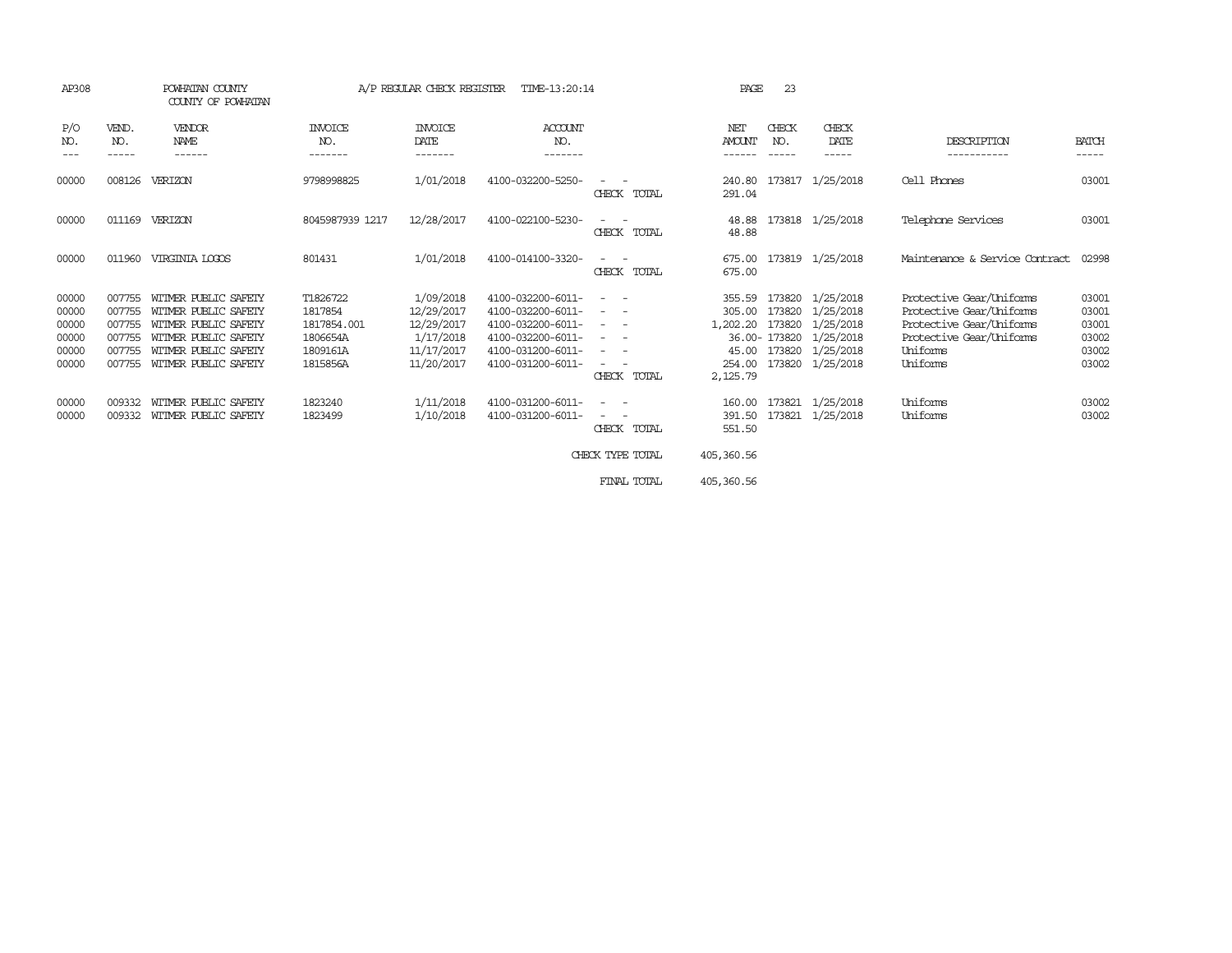| AP308                                              |                                      | POWHATAN COUNTY<br>COUNTY OF POWHATAN                                                                                                                                                                                                                |                                   | A/P REGULAR CHECK REGISTER                                                       | TIME-13:21:13                                                                                                              |                                                            | PAGE                 | 1                             |                                                                                                                                        |                                                                                                                                                                                                    |                                                    |
|----------------------------------------------------|--------------------------------------|------------------------------------------------------------------------------------------------------------------------------------------------------------------------------------------------------------------------------------------------------|-----------------------------------|----------------------------------------------------------------------------------|----------------------------------------------------------------------------------------------------------------------------|------------------------------------------------------------|----------------------|-------------------------------|----------------------------------------------------------------------------------------------------------------------------------------|----------------------------------------------------------------------------------------------------------------------------------------------------------------------------------------------------|----------------------------------------------------|
| P/O<br>NO.<br>$---$                                | VEND.<br>NO.<br>$\frac{1}{2}$        | <b>VENDOR</b><br>NAME<br>$- - - - - -$                                                                                                                                                                                                               | <b>INVOICE</b><br>NO.<br>-------- | <b>INVOICE</b><br>DATE<br>--------                                               | ACCOUNT<br>NO.<br>$- - - - - - -$                                                                                          |                                                            | NET<br>AMOUNT        | CHECK<br>NO.<br>$\frac{1}{2}$ | CHECK<br>DATE<br>$\frac{1}{2}$                                                                                                         | DESCRIPTION<br>-----------                                                                                                                                                                         | <b>BATCH</b><br>-----                              |
| 00000                                              |                                      | 006192 BUSINESS DATA OF VIRGINIA 20171034*                                                                                                                                                                                                           |                                   | 11/30/2017                                                                       | 4501-043400-3146-                                                                                                          | $\omega_{\rm{max}}$ and $\omega_{\rm{max}}$<br>CHECK TOTAL | 135.00               |                               | 135.00 173382 1/05/2018                                                                                                                | Professional Services                                                                                                                                                                              | 02979                                              |
| 00000                                              |                                      | 007353 CDW GOVERNMENT, INC.                                                                                                                                                                                                                          | <b>LDB6965</b>                    | 12/14/2017                                                                       | 4116-035500-0012-                                                                                                          | $\omega_{\rm{max}}$ , $\omega_{\rm{max}}$<br>CHECK TOTAL   | 850.05               |                               | 850.05 173385 1/05/2018                                                                                                                | Citizen Alerting Grant                                                                                                                                                                             | 02979                                              |
| 00000                                              |                                      | 007341 CLAWS & PAWS ANIMAL CARE                                                                                                                                                                                                                      | 85433                             | 11/21/2017                                                                       | 4116-035100-6023-                                                                                                          | $\sim$<br>$\sim$<br>CHECK TOTAL                            | 1,030.00             |                               | 1,030.00 173388 1/05/2018                                                                                                              | Animal Shelter Supplies                                                                                                                                                                            | 02982                                              |
| 00000                                              |                                      | 000076 DELL MARKETING L.P.                                                                                                                                                                                                                           | 10212142373                       | 12/15/2017                                                                       | 4301-012510-8304-                                                                                                          | $\sim$ $ \sim$<br>CHECK TOTAL                              | 349.98               |                               | 349.98 173393 1/05/2018                                                                                                                | PC Replacement                                                                                                                                                                                     | 02979                                              |
| 00000<br>00000                                     |                                      | 010924 MITCHELL PEST<br>010924 MITCHELL PEST                                                                                                                                                                                                         | 104363<br>104364                  | 12/12/2017<br>12/12/2017                                                         | 4501-043600-3142-<br>4501-043600-3142-                                                                                     | $\sim$<br>CHECK TOTAL                                      | 190.00               |                               | 95.00 173411 1/05/2018<br>95.00 173411 1/05/2018                                                                                       | Professional Services - Sewer<br>Professional Services - Sewer                                                                                                                                     | 02980<br>02980                                     |
| 00000                                              | 008579                               | POWHATAN COMMERCIAL                                                                                                                                                                                                                                  | 0085201801                        | 1/05/2018                                                                        | 4501-043400-5420-                                                                                                          | $\sim$ 100 $\mu$<br>CHECK TOTAL                            | 2,509.70             |                               | 2,509.70 173423 1/05/2018                                                                                                              | Rent - Office Space                                                                                                                                                                                | 02983                                              |
| 00000<br>00000                                     | 007310                               | SOUTHEASTERN EMERGENCY<br>007310 SOUTHEASTERN EMERGENCY                                                                                                                                                                                              | 793191<br>793219                  | 12/15/2017<br>12/18/2017                                                         | 4120-032301-6013-<br>4120-032301-6013-                                                                                     | $\sim$ $ \sim$<br>$\sim$ $ -$<br>CHECK TOTAL               | 1,223.72             |                               | 1,167.02 173434 1/05/2018<br>56.70 173434 1/05/2018                                                                                    | Medical Supplies<br>Medical Supplies                                                                                                                                                               | 02982<br>02982                                     |
| 00000<br>00000                                     |                                      | 011988 SUMMIT MEDIA LLC<br>011988 SUMMIT MEDIA LLC                                                                                                                                                                                                   | 847-12748<br>889-2998             | 12/04/2017<br>11/30/2017                                                         | 4116-032200-0010-<br>4116-032200-0010-                                                                                     | $\sim$<br>$\sim$<br>$\sim$<br>÷.<br>CHECK TOTAL            | 2,037.00<br>5,617.00 |                               | 3,580.00 173440 1/05/2018<br>173440 1/05/2018                                                                                          | SAFER Expenses<br>SAFER Expenses                                                                                                                                                                   | 02982<br>02982                                     |
| 00000                                              |                                      | 012188 WEST, RICKY ALLEN                                                                                                                                                                                                                             | 100                               | 12/01/2017                                                                       | 4116-035500-0017-                                                                                                          | $\sim$ 100 $\sim$ 100 $\sim$<br>CHECK TOTAL                | 2,000.00             |                               | 2,000.00 173447 1/05/2018                                                                                                              | EOC Backup Amateur Radio Comm                                                                                                                                                                      | 02981                                              |
| 00000                                              |                                      | 007755 WITMER PUBLIC SAFETY                                                                                                                                                                                                                          | 1822682.001                       | 12/14/2017                                                                       | 4116-032203-0001-                                                                                                          | $\sim$ $  -$<br>CHECK TOTAL                                | 45.00                |                               | 45.00 173448 1/05/2018                                                                                                                 | <b>JET</b> Program                                                                                                                                                                                 | 02982                                              |
| 00000                                              |                                      | 009332 WITMER PUBLIC SAFETY                                                                                                                                                                                                                          | 1822682                           | 12/12/2017                                                                       | 4116-032203-0001-                                                                                                          | $\sim$ $ \sim$<br>CHECK TOTAL                              | 423.99<br>423.99     |                               | 173449 1/05/2018                                                                                                                       | <b>JET</b> Program                                                                                                                                                                                 | 02981                                              |
| 00000                                              |                                      | 006175 ADAMS OIL COMPANY, INC.                                                                                                                                                                                                                       | 27777                             | 12/11/2017                                                                       | 4501-043400-6008-                                                                                                          | CHECK TOTAL                                                | 305.20               |                               | 305.20 173568 1/19/2018                                                                                                                | Gas/Grease/Oil/Vehicle Repairs                                                                                                                                                                     | 02984                                              |
| 00000                                              |                                      | 011434 AGA JANITORIAL SOLUTIONS,                                                                                                                                                                                                                     | 2288                              | 1/01/2018                                                                        | 4301-014500-0023-                                                                                                          | $\sim$ 100 $\sim$ 100 $\sim$<br>CHECK TOTAL                | 250.00               |                               | 250.00 173569 1/19/2018                                                                                                                | Human Services Carpet                                                                                                                                                                              | 02987                                              |
| 00000<br>00000<br>00000<br>00000<br>00000<br>00000 | 009183<br>009183<br>009183<br>009183 | AIR, WATER & SOIL LABORA- V17007683<br>AIR, WATER & SOIL LABORA- V17009186<br>009183 AIR, WATER & SOIL LABORA- V17009187<br>009183 AIR, WATER & SOIL LABORA- V17009242<br>AIR, WATER & SOIL LABORA- V17009348<br>AIR, WATER & SOIL LABORA- V17009349 |                                   | 10/25/2017<br>12/20/2017<br>12/20/2017<br>12/21/2017<br>12/27/2017<br>12/27/2017 | 4501-043600-3142-<br>4501-043600-3142-<br>4501-043600-3142-<br>4501-043500-3140-<br>4501-043600-3142-<br>4501-043600-3142- | $\sim$<br>$\sim$<br>$\overline{\phantom{a}}$               | 40.00<br>40.00       | 173570                        | 195.75 173570 1/19/2018<br>173570 1/19/2018<br>40.00 173570 1/19/2018<br>1/19/2018<br>40.00 173570 1/19/2018<br>40.00 173570 1/19/2018 | Professional Services - Sewer<br>Professional Services - Sewer<br>Professional Services - Sewer<br>Professional Services - Water<br>Professional Services - Sewer<br>Professional Services - Sewer | 02984<br>02984<br>02984<br>02984<br>02984<br>02984 |
| 00000<br>00000<br>00000                            | 009183                               | AIR, WATER & SOIL LABORA- V17009397<br>009183 AIR, WATER & SOIL LABORA- V17009431<br>009183 AIR, WATER & SOIL LABORA- V18000022                                                                                                                      |                                   | 12/28/2017<br>12/29/2017<br>1/02/2018                                            | 4501-043600-3142-<br>4501-043600-3142-<br>4501-043600-3142-                                                                | $\sim$<br>$\sim$                                           |                      |                               | 133.60 173570 1/19/2018<br>142.20 173570 1/19/2018<br>142.20 173570 1/19/2018                                                          | Professional Services - Sewer<br>Professional Services - Sewer<br>Professional Services - Sewer                                                                                                    | 02984<br>02984<br>02984                            |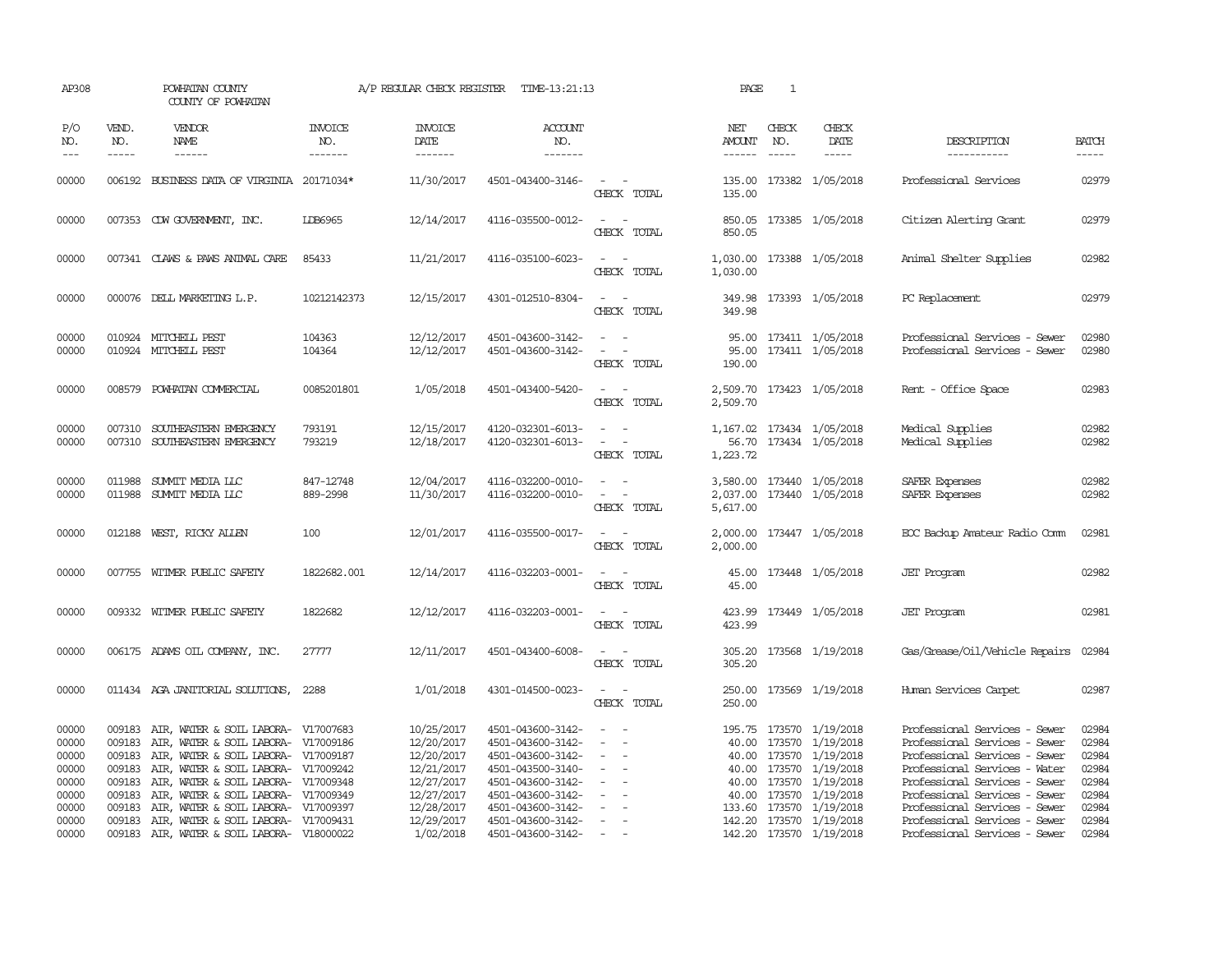| AP308                       |                             | POWHATAN COUNTY<br>COUNTY OF POWHATAN      |                                  | A/P REGULAR CHECK REGISTER        | TIME-13:21:13                    |                          | PAGE                   | 2                             |                         |                               |                             |
|-----------------------------|-----------------------------|--------------------------------------------|----------------------------------|-----------------------------------|----------------------------------|--------------------------|------------------------|-------------------------------|-------------------------|-------------------------------|-----------------------------|
| P/O<br>NO.<br>$\frac{1}{2}$ | VEND.<br>NO.<br>$- - - - -$ | VENDOR<br>NAME<br>$- - - - - -$            | <b>INVOICE</b><br>NO.<br>------- | <b>INVOICE</b><br>DATE<br>------- | <b>ACCOUNT</b><br>NO.<br>------- |                          | NET<br><b>AMOUNT</b>   | CHECK<br>NO.<br>$\frac{1}{2}$ | CHECK<br>DATE<br>-----  | DESCRIPTION<br>-----------    | <b>BATCH</b><br>$- - - - -$ |
| 00000                       |                             | 009183 AIR, WATER & SOIL LABORA- V18000098 |                                  | 1/03/2018                         | 4501-043600-3142-                | CHECK TOTAL              | 133.60<br>947.35       |                               | 173570 1/19/2018        | Professional Services - Sewer | 02984                       |
| 00000                       |                             | 009183 AIR, WATER & SOIL LABORA- V18000099 |                                  | 1/03/2018                         | 4501-043600-3142-                |                          | 111.80                 |                               | 173571 1/19/2018        | Professional Services - Sewer | 02984                       |
| 00000                       | 009183                      | AIR, WATER & SOIL LABORA-                  | V18000128                        | 1/04/2018                         | 4501-043500-3140-                |                          | 40.00                  |                               | 173571 1/19/2018        | Professional Services - Water | 02984                       |
| 00000                       | 009183                      | AIR, WATER & SOIL LABORA-                  | V18000129                        | 1/04/2018                         | 4501-043400-3142-                |                          | 40.00                  |                               | 173571 1/19/2018        | Professional Services - Sewer | 02984                       |
| 00000                       | 009183                      | AIR, WATER & SOIL LABORA- V18000130        |                                  | 1/04/2018                         | 4501-043600-3142-                |                          | 40.00                  |                               | 173571 1/19/2018        | Professional Services - Sewer | 02984                       |
| 00000                       | 009183                      | AIR, WATER & SOIL LABORA-                  | V18000156                        | 1/08/2018                         | 4501-043600-3142-                |                          | 387.80                 |                               | 173571 1/19/2018        | Professional Services - Sewer | 02984                       |
| 00000                       |                             | 009183 AIR, WATER & SOIL LABORA-           | V18000157                        | 1/08/2018                         | 4501-043600-3142-                | CHECK TOTAL              | 133.60<br>753.20       |                               | 173571 1/19/2018        | Professional Services - Sewer | 02984                       |
| 00000                       |                             | 011931 ALTAIRIS TECHNOLOGY                 | 07-POW                           | 12/14/2017                        | 4301-031200-6001-                | CHECK TOTAL              | 26,862.25<br>26,862.25 |                               | 173572 1/19/2018        | Public Safety Radio System    | 02984                       |
| 00000                       |                             | 011881 ANDERSON CONSTRUCTION, INC 6        |                                  | 10/30/2017                        | 4502-044000-0002-                |                          | 88,103.00              |                               | 173574 1/19/2018        | Dutoy Creek WITP Upgrades     | 02987                       |
|                             |                             |                                            |                                  |                                   |                                  | CHECK TOTAL              | 88,103.00              |                               |                         |                               |                             |
| 00000                       | 008668                      | BANK OF AMERICA                            | 01/02/2018                       | 1/02/2018                         | 4116-035500-0017-                |                          | 12.97                  |                               | 173579 1/19/2018        | EOC Backup Amateur Radio Comm | 02993                       |
| 00000                       | 008668                      | BANK OF AMERICA                            | 01/02/2018                       | 1/02/2018                         | 4116-035500-0017-                | $\overline{\phantom{a}}$ | 124.99                 |                               | 173579 1/19/2018        | EOC Backup Amateur Radio Comm | 02993                       |
| 00000                       | 008668                      | BANK OF AMERICA                            | 01/02/2018                       | 1/02/2018                         | 4116-035500-0017-                | $\overline{\phantom{a}}$ | 155.95                 |                               | 173579 1/19/2018        | EOC Backup Amateur Radio Comm | 02993                       |
| 00000                       | 008668                      | BANK OF AMERICA                            | 01/02/2018                       | 1/02/2018                         | 4116-035500-0017-                |                          | 40.59                  |                               | 173579 1/19/2018        | EOC Backup Amateur Radio Comm | 02993                       |
| 00000                       | 008668                      | BANK OF AMERICA                            | 01/02/2018                       | 1/02/2018                         | 4116-035500-0017-                | $\equiv$                 |                        |                               | 297.59 173579 1/19/2018 | EOC Backup Amateur Radio Comm | 02993                       |
| 00000                       | 008668                      | BANK OF AMERICA                            | 01/02/2018                       | 1/02/2018                         | 4116-035500-0017-                | $\sim$                   | 5.90                   |                               | 173579 1/19/2018        | ECC Backup Amateur Radio Comm | 02993                       |
| 00000                       | 008668                      | BANK OF AMERICA                            | 01/02/2018                       | 1/02/2018                         | 4116-073100-6012-                |                          | 100.00                 |                               | 173579 1/19/2018        | Library Materials             | 02993                       |
| 00000                       | 008668                      | BANK OF AMERICA                            | 01/02/2018                       | 1/02/2018                         | 4120-032301-6013-                | $\equiv$                 | 229.90                 |                               | 173579 1/19/2018        | Medical Supplies              | 02993                       |
| 00000                       | 008668                      | BANK OF AMERICA                            | 01/02/2018                       | 1/02/2018                         | 4120-032301-6013-                |                          | 111.20                 | 173579                        | 1/19/2018               | Medical Supplies              | 02993                       |
| 00000                       | 008668                      | BANK OF AMERICA                            | 01/02/2018                       | 1/02/2018                         | 4301-014500-0023-                |                          |                        |                               | 75.42 173579 1/19/2018  | Human Services Carpet         | 02993                       |
| 00000                       | 008668                      | BANK OF AMERICA                            | 01/02/2018                       | 1/02/2018                         | 4301-014500-0026-                |                          |                        |                               | 275.76 173579 1/19/2018 | UPS Closet                    | 02993                       |
| 00000                       | 008668                      | BANK OF AMERICA                            | 01/02/2018                       | 1/02/2018                         | 4501-043600-3310-                | $\overline{\phantom{a}}$ | 93.74                  | 173579                        | 1/19/2018               | Repairs and Maintenance       | 02993                       |
| 00000                       | 008668                      | BANK OF AMERICA                            | 01/02/2018                       | 1/02/2018                         | 4501-043400-5130-                |                          | 12.18                  |                               | 173579 1/19/2018        | Water                         | 02993                       |
| 00000                       | 008668                      | BANK OF AMERICA                            | 01/02/2018                       | 1/02/2018                         | 4501-043400-5810-                |                          | 60.00                  |                               | 173579 1/19/2018        | Dues/Association Membership   | 02993                       |
| 00000                       | 008668                      | BANK OF AMERICA                            | 01/02/2018                       | 1/02/2018                         | 4501-043400-5810-                | $\overline{\phantom{a}}$ | 60.00                  |                               | 173579 1/19/2018        | Dues/Association Membership   | 02993                       |
| 00000                       |                             | 008668 BANK OF AMERICA                     | 01/02/2018                       | 1/02/2018                         | 4501-043600-3310-                | CHECK TOTAL              | 157.95<br>1,814.14     |                               | 173579 1/19/2018        | Repairs and Maintenance       | 02993                       |
| 00000                       | 006655                      | BLOSSMAN GAS COMPANIES,                    | 2604808                          | 12/19/2017                        | 4501-043600-5120-                |                          | 502.90                 |                               | 173582 1/19/2018        | Fuel (htg)                    | 02984                       |
| 00000                       | 006655                      | BLOSSMAN GAS COMPANIES,                    | 2604809                          | 12/20/2017                        | 4501-043600-5120-                |                          | 452.05                 | 173582                        | 1/19/2018               | Fuel (htg)                    | 02984                       |
| 00000                       | 006655                      | BLOSSMAN GAS COMPANIES                     | 2671190                          | 12/26/2017                        | 4501-043600-5120-                | $\equiv$                 |                        | 599.19 173582                 | 1/19/2018               | Fuel (htg)                    | 02984                       |
| 00000                       | 006655                      | BLOSSMAN GAS COMPANIES,                    | 2671191                          | 12/27/2017                        | 4501-043600-5120-                |                          | 621.71                 | 173582                        | 1/19/2018               | (htg)<br>Fuel                 | 02984                       |
| 00000                       | 006655                      | BLOSSMAN GAS COMPANIES,                    | 2732848                          | 1/02/2018                         | 4501-043600-5120-                |                          | 679.75                 | 173582                        | 1/19/2018               | Fuel (htg)                    | 02984                       |
| 00000                       | 006655                      | BLOSSMAN GAS COMPANIES,                    | 2732849                          | 1/02/2018                         | 4501-043600-5120-                |                          | 564.04                 | 173582                        | 1/19/2018               | Fuel<br>(htg)                 | 02984                       |
| 00000                       | 006655                      | BLOSSMAN GAS COMPANIES,                    | 2866399                          | 1/10/2018                         | 4501-043600-5120-                |                          | 409.36                 | 173582                        | 1/19/2018               | Fuel<br>(htg)                 | 02984                       |
| 00000                       |                             | 006655 BLOSSMAN GAS COMPANIES,             | 2894446                          | 1/09/2018                         | 4501-043600-5120-                | $\equiv$<br>CHECK TOTAL  | 4,395.67               |                               | 566.67 173582 1/19/2018 | Fuel (htg)                    | 02984                       |
| 00000                       |                             | 008713 BLUE RIDGE RESCUE                   | 42724                            | 12/12/2017                        | 4116-032200-0010-                |                          | 1,810.00               |                               | 173583 1/19/2018        | SAFER Expenses                | 02984                       |
|                             |                             |                                            |                                  |                                   |                                  | CHECK TOTAL              | 1,810.00               |                               |                         |                               |                             |
| 00000                       |                             | 009991 BMS DIRECT                          | 120156                           | 11/27/2017                        | 4501-043400-5210-                |                          | 117.68                 |                               | 173584 1/19/2018        | Postage                       | 02984                       |
|                             |                             |                                            |                                  |                                   |                                  | CHECK TOTAL              | 117.68                 |                               |                         |                               |                             |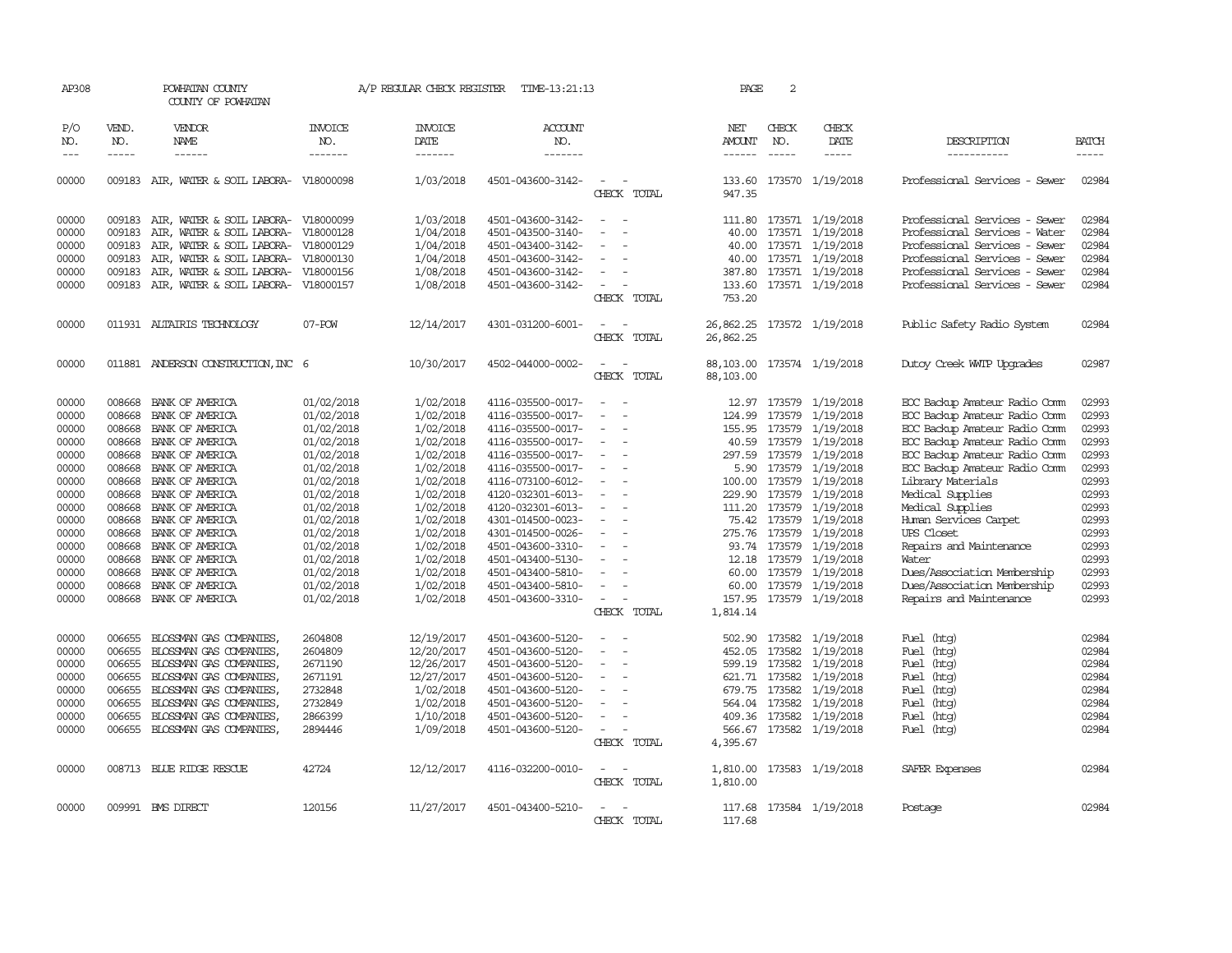| AP308                                              |                                      | POWHATAN COUNTY<br>COUNTY OF POWHATAN                                                                                                                                  |                                                                                                            | A/P REGULAR CHECK REGISTER                                                   | TIME-13:21:13                                                                                                           |                                                                                                                                         | PAGE                                                                                   | 3                           |                                                                                                         |                                                                                                                                                          |                                                    |
|----------------------------------------------------|--------------------------------------|------------------------------------------------------------------------------------------------------------------------------------------------------------------------|------------------------------------------------------------------------------------------------------------|------------------------------------------------------------------------------|-------------------------------------------------------------------------------------------------------------------------|-----------------------------------------------------------------------------------------------------------------------------------------|----------------------------------------------------------------------------------------|-----------------------------|---------------------------------------------------------------------------------------------------------|----------------------------------------------------------------------------------------------------------------------------------------------------------|----------------------------------------------------|
| P/O<br>NO.<br>$---$                                | VEND.<br>NO.<br>$- - - - -$          | <b>VENDOR</b><br>NAME<br>------                                                                                                                                        | <b>INVOICE</b><br>NO.<br>-------                                                                           | <b>INVOICE</b><br><b>DATE</b><br>-------                                     | <b>ACCOUNT</b><br>NO.<br>-------                                                                                        |                                                                                                                                         | NET<br>AMOUNT<br>$- - - - - -$                                                         | CHECK<br>NO.<br>$- - - - -$ | CHECK<br>DATE<br>$- - - - -$                                                                            | DESCRIPTION<br>-----------                                                                                                                               | <b>BATCH</b>                                       |
| 00000<br>00000                                     | 011439<br>011439                     | <b>BUSINESS CARD</b><br>BUSINESS CARD                                                                                                                                  | 12/27/2017<br>12/27/2017                                                                                   | 12/27/2017<br>12/27/2017                                                     | 4116-031212-6015-<br>4116-031212-6015-                                                                                  | $\overline{\phantom{a}}$<br>$\sim$<br>$\sim$<br>CHECK TOTAL                                                                             | $.00 \,$<br>41.59<br>41.59                                                             | 173588<br>173588            | 1/19/2018<br>1/19/2018                                                                                  | Ancillary Expenses<br>Ancillary Expenses                                                                                                                 | 02994<br>02994                                     |
| 00000<br>00000<br>00000                            | 006192<br>006192<br>006192           | BUSINESS DATA OF VIRGINIA<br>BUSINESS DATA OF VIRGINIA<br>BUSINESS DATA OF VIRGINIA 2017-1063                                                                          | 1003-2018<br>2017-1050                                                                                     | 1/04/2018<br>12/11/2017<br>12/28/2017                                        | 4501-043400-3146-<br>4501-043400-3146-<br>4501-043400-3146-                                                             | $\overline{\phantom{a}}$<br>$\equiv$<br>$\sim$<br>CHECK TOTAL                                                                           | 110.00<br>200.00<br>495.00<br>805.00                                                   |                             | 173591 1/19/2018<br>173591 1/19/2018<br>173591 1/19/2018                                                | Professional Services<br>Professional Services<br>Professional Services                                                                                  | 02987<br>02987<br>02987                            |
| 00000<br>00000                                     | 007509<br>007509                     | CAPITALIRISTATE<br>CAPITALIRISTATE                                                                                                                                     | S031262795.001<br>S031262795.002                                                                           | 12/08/2017<br>12/08/2017                                                     | 4501-043600-3310-<br>4501-043600-3310-                                                                                  | $\sim$<br>$\sim$<br>$\overline{\phantom{a}}$<br>CHECK TOTAL                                                                             | 96.09<br>191.01                                                                        |                             | 94.92 173592 1/19/2018<br>173592 1/19/2018                                                              | Repairs and Maintenance<br>Repairs and Maintenance                                                                                                       | 02984<br>02984                                     |
| 00000<br>00000<br>00000                            | 006965<br>006965<br>006965           | CINIAS CORPORATION<br>CINIAS CORPORATION<br>CINIAS CORPORATION                                                                                                         | 143313637<br>143305921<br>143309785                                                                        | 1/03/2018<br>12/20/2017<br>12/27/2017                                        | 4501-043400-6011-<br>4501-043400-6011-<br>4501-043400-6011-                                                             | $\overline{\phantom{a}}$<br>$\sim$<br>$\overline{\phantom{a}}$<br>CHECK TOTAL                                                           | 94.79<br>94.79<br>94.79<br>284.37                                                      |                             | 173601 1/19/2018<br>173601 1/19/2018<br>173601 1/19/2018                                                | Uniforms<br>Uniforms<br>Uniforms                                                                                                                         | 02984<br>02985<br>02985                            |
| 00000<br>00000<br>00000<br>00000<br>00000<br>00000 | 011728<br>011728<br>011728<br>011728 | DANIEL & COMPANY, INC.<br>DANIEL & COMPANY, INC.<br>DANIEL & COMPANY, INC.<br>DANIEL & COMPANY, INC.<br>011728 DANIEL & COMPANY, INC.<br>011728 DANIEL & COMPANY, INC. | COURTHOUSE #3<br>COURTHOUSE #3<br>APPLICATION #11<br>APPLICATION #12<br>APPLICATION #11<br>APPLICATION #12 | 12/31/2017<br>12/31/2017<br>1/02/2018<br>1/05/2018<br>1/02/2018<br>1/05/2018 | 301-000200-0008-<br>4301-031200-6002-<br>301-000200-0008-<br>301-000200-0008-<br>4301-042000-8301-<br>4301-042000-8301- | $\sim$<br>$\sim$<br>$\overline{\phantom{a}}$<br>$\overline{\phantom{a}}$<br>$\overline{\phantom{a}}$<br>$\sim$<br>$\sim$<br>CHECK TOTAL | 113, 110.00 173604 1/19/2018<br>74,354.00 173604 1/19/2018<br>102,014.00<br>275,005.00 |                             | 5,655.00-173604 1/19/2018<br>3,718.00-173604 1/19/2018<br>5,100.00-173604 1/19/2018<br>173604 1/19/2018 | Retainages Payable<br>Sally Port & Courthouse Expans<br>Retainages Payable<br>Retainages Payable<br>Joint Maintenance Garage<br>Joint Maintenance Garage | 02985<br>02985<br>02987<br>02987<br>02987<br>02987 |
| 00000                                              | 000860                               | DOMINION ENERGY VIRGINIA                                                                                                                                               | 1875198911 1/18                                                                                            | 1/04/2018                                                                    | 4501-043500-5110-                                                                                                       | $\sim$<br>CHECK TOTAL                                                                                                                   | 177.41                                                                                 |                             | 177.41 173610 1/19/2018                                                                                 | Electricity                                                                                                                                              | 02985                                              |
| 00000<br>00000                                     | 000860<br>000860                     | DOMINION ENERGY VIRGINIA<br>DOMINION ENERGY VIRGINIA                                                                                                                   | 6656300552 1/18<br>7897055856 1/18                                                                         | 1/03/2018<br>1/03/2018                                                       | 4501-043500-5110-<br>4501-043600-5110-                                                                                  | $\overline{\phantom{a}}$<br>$\sim$<br>$\sim$<br>CHECK TOTAL                                                                             | 375.73<br>3,316.78                                                                     |                             | 173611 1/19/2018<br>2,941.05 173611 1/19/2018                                                           | Electricity<br>Electricity                                                                                                                               | 02985<br>02985                                     |
| 00000<br>00000<br>00000                            | 011224<br>011224<br>011224           | ELECTRONIC SYSTEMS, INC.<br>ELECTRONIC SYSTEMS, INC.<br>ELECTRONIC SYSTEMS, INC.                                                                                       | IN856144<br>IN856905<br>IN856905                                                                           | 12/28/2017<br>12/29/2017<br>12/29/2017                                       | 4501-043400-3320-<br>4501-043400-3320-<br>4501-043400-3320-                                                             | $\equiv$<br>CHECK TOTAL                                                                                                                 | 39.83<br>2.74<br>175.07                                                                |                             | 132.50 173613 1/19/2018<br>173613 1/19/2018<br>173613 1/19/2018                                         | Maintenance and Service Contra<br>Maintenance and Service Contra<br>Maintenance and Service Contra                                                       | 02985<br>02985<br>02985                            |
| 00000                                              |                                      | 009093 FARMVILLE WHOLESALE                                                                                                                                             | 629186                                                                                                     | 12/15/2017                                                                   | 4501-043600-5130-                                                                                                       | $\sim$<br>$\sim$<br>CHECK TOTAL                                                                                                         | 133.65<br>133.65                                                                       |                             | 173614 1/19/2018                                                                                        | Water - Sewer Facilities                                                                                                                                 | 02987                                              |
| 00000                                              |                                      | 008336 FERGUSON ENTERPRISES INC. 1939576                                                                                                                               |                                                                                                            | 12/22/2017                                                                   | 4501-043500-3310-                                                                                                       | $\sim$<br>$\sim$<br>CHECK TOTAL                                                                                                         | 127.98                                                                                 |                             | 127.98 173616 1/19/2018                                                                                 | Repairs and Maintenance                                                                                                                                  | 02985                                              |
| 00000<br>00000                                     |                                      | 006013 GRAINGER<br>006013 GRAINGER                                                                                                                                     | 9643795413<br>9643795421                                                                                   | 12/14/2017<br>12/14/2017                                                     | 4501-043600-3310-<br>4501-043600-3310-                                                                                  | $\sim$<br>$\sim$<br>$\sim$<br>$\sim$<br>CHECK TOTAL                                                                                     | 87.44<br>175.55                                                                        |                             | 88.11 173621 1/19/2018<br>173621 1/19/2018                                                              | Repairs and Maintenance<br>Repairs and Maintenance                                                                                                       | 02988<br>02988                                     |
| 00000                                              |                                      | 010735 HEYWARD, INC.                                                                                                                                                   | V4848                                                                                                      | 1/03/2018                                                                    | 4501-043600-3310-                                                                                                       | $\sim$<br>$\sim$<br>CHECK TOTAL                                                                                                         | 2,987.29<br>2,987.29                                                                   |                             | 173625 1/19/2018                                                                                        | Repairs and Maintenance                                                                                                                                  | 02985                                              |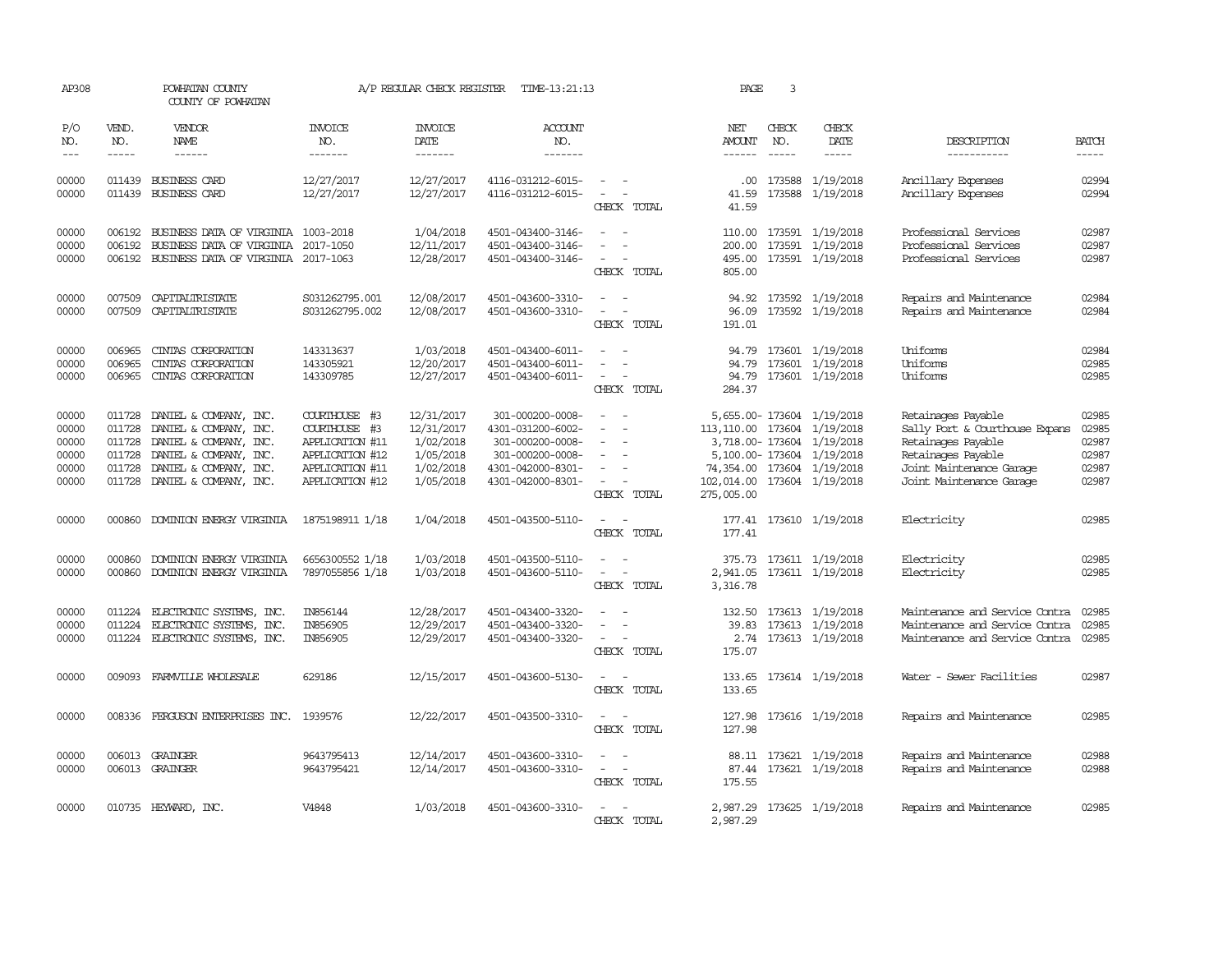| AP308                   |                             | POWHATAN COUNTY<br>COUNTY OF POWHATAN                                                |                                        | A/P REGULAR CHECK REGISTER                | TIME-13:21:13                                               | PAGE<br>$\overline{4}$                                                                                                      |                                               |                               |                                                                            |                                                                                                |                             |
|-------------------------|-----------------------------|--------------------------------------------------------------------------------------|----------------------------------------|-------------------------------------------|-------------------------------------------------------------|-----------------------------------------------------------------------------------------------------------------------------|-----------------------------------------------|-------------------------------|----------------------------------------------------------------------------|------------------------------------------------------------------------------------------------|-----------------------------|
| P/O<br>NO.<br>$---$     | VEND.<br>NO.<br>$- - - - -$ | <b>VENDOR</b><br>NAME<br>------                                                      | <b>INVOICE</b><br>NO.<br>-------       | <b>INVOICE</b><br>DATE<br>$- - - - - - -$ | ACCOUNT<br>NO.<br>$- - - - - - -$                           |                                                                                                                             | NET<br><b>AMOUNT</b><br>$- - - - - -$         | CHECK<br>NO.<br>$\frac{1}{2}$ | CHECK<br>DATE<br>$- - - - -$                                               | DESCRIPTION<br>-----------                                                                     | <b>BATCH</b><br>$- - - - -$ |
| 00000                   |                             | 012162 INGERSOLL RAND COMPANY                                                        | 30648382                               | 12/20/2017                                | 4301-042000-8301-                                           | $\frac{1}{2} \left( \frac{1}{2} \right) \left( \frac{1}{2} \right) = \frac{1}{2} \left( \frac{1}{2} \right)$<br>CHECK TOTAL | 300.00                                        |                               | 300.00 173629 1/19/2018                                                    | Joint Maintenance Garage                                                                       | 02988                       |
| 00000                   |                             | 000120 JAMES RIVER AIR                                                               | C186309                                | 1/01/2018                                 | 4501-043600-3320-                                           | $\sim$ 100 $\sim$<br>CHECK TOTAL                                                                                            | 303.00<br>303.00                              |                               | 173632 1/19/2018                                                           | Maintenance and Svc Contracts                                                                  | 02988                       |
| 00000<br>00000          |                             | 011701 KENBRIDGE CONSTRUCTION<br>011701 KENBRIDGE CONSTRUCTION                       | APPLICATION #13<br>APPLICATION #13     | 12/31/2017<br>12/31/2017                  | 301-000200-0008-<br>4301-062100-8302-                       | $\overline{\phantom{a}}$<br>$\sim$ $-$<br>CHECK TOTAL                                                                       | 1,616,307.53 173636 1/19/2018<br>1,530,742.16 |                               | 85, 565.37-173636 1/19/2018                                                | Retainages Payable<br>RJHS Replacement/Renovation De                                           | 02985<br>02985              |
| 00000                   |                             | 010811 LAND AND COATES, INC                                                          | 3005693                                | 12/28/2017                                | 4501-043600-3310-                                           | $\sim$ $ \sim$<br>CHECK TOTAL                                                                                               | 107.38                                        |                               | 107.38 173641 1/19/2018                                                    | Repairs and Maintenance                                                                        | 02985                       |
| 00000<br>00000          |                             | 010924 MITCHELL PEST<br>010924 MITCHELL PEST                                         | 104624<br>104625                       | 12/20/2017<br>12/20/2017                  | 4501-043600-3142-<br>4501-043600-3142-                      | $\sim$ 10 $\sim$ 10 $\sim$<br>$\sim$ $ -$<br>CHECK TOTAL                                                                    | 95.00<br>190.00                               |                               | 95.00 173655 1/19/2018<br>173655 1/19/2018                                 | Professional Services - Sewer<br>Professional Services - Sewer                                 | 02988<br>02988              |
| 00000<br>00000<br>00000 | 011110                      | 011110 MOSELEY ARCHITECTS<br>MOSELEY ARCHITECTS<br>011110 MOSELEY ARCHITECTS         | 550394-027<br>550394-027<br>550492-024 | 12/31/2017<br>12/31/2017<br>12/31/2017    | 4301-046000-8301-<br>4301-062100-8302-<br>4301-031200-6002- | $\overline{\phantom{a}}$<br>CHECK TOTAL                                                                                     | 21,412.80<br>36,752.99                        |                               | 6,500.19 173658 1/19/2018<br>173658 1/19/2018<br>8,840.00 173658 1/19/2018 | Water Tower - Village Area<br>RJHS Replacement/Renovation De<br>Sally Port & Courthouse Expans | 02985<br>02985<br>02985     |
| 00000                   |                             | 012213 PENNWELL/FDIC                                                                 | 10 VOL REGIST.                         | 12/29/2017                                | 4116-032200-0010-                                           | $\sim$ $ -$<br>CHECK TOTAL                                                                                                  | 11,785.00                                     |                               | 11,785.00 173662 1/19/2018                                                 | SAFER Expenses                                                                                 | 02986                       |
| 00000<br>00000          | 012003<br>012003            | PHOENIX FABRICATORS AND<br>PHOENIX FABRICATORS AND                                   | 5 A<br>PAYMENT #5                      | 1/08/2018<br>12/31/2017                   | 301-000200-0008-<br>4301-046000-8301-                       | $\sim$<br>$\overline{\phantom{a}}$<br>CHECK TOTAL                                                                           | 15,000.00<br>14,250.00                        |                               | 750.00-173667 1/19/2018<br>173667 1/19/2018                                | Retainages Payable<br>Water Tower - Village Area                                               | 02986<br>02986              |
| 00000                   | 008448                      | <b>CUINN CONSULTING</b>                                                              | 3                                      | 12/06/2017                                | 4301-046000-8301-                                           | $\sim$ 100 $\sim$ 100 $\sim$<br>CHECK TOTAL                                                                                 | 2,508.72                                      |                               | 2,508.72 173677 1/19/2018                                                  | Water Tower - Village Area                                                                     | 02986                       |
| 00000<br>00000          |                             | 000620 R. C. GOODWYN & SONS, INC 0795712<br>000620 R. C. GOODWYN & SONS, INC 0796475 |                                        | 12/19/2017<br>12/28/2017                  | 4501-043600-3310-<br>4501-043600-3310-                      | $\sim$<br>$\sim$ 10 $\sim$ 10 $\sim$<br>CHECK TOTAL                                                                         | 47.38                                         |                               | 20.99 173678 1/19/2018<br>26.39 173678 1/19/2018                           | Repairs and Maintenance<br>Repairs and Maintenance                                             | 02986<br>02986              |
| 00000                   |                             | 009047 RED WING SHOES                                                                | 484133384                              | 1/02/2018                                 | 4501-043400-6100-                                           | $\sim$ $ -$<br>CHECK TOTAL                                                                                                  | 140.24                                        |                               | 140.24 173680 1/19/2018                                                    | Personal Protective Equipment                                                                  | 02989                       |
| 00000                   |                             | 012187 RENTAL WORKS                                                                  | CON#603188                             | 12/01/2017                                | 4301-042000-8301-                                           | $\sim$ $ \sim$<br>CHECK TOTAL                                                                                               | 404.95                                        |                               | 404.95 173682 1/19/2018                                                    | Joint Maintenance Garage                                                                       | 02989                       |
| 00000<br>00000          | 006579<br>006579            | RICHMOND ALARM<br>RICHMOND ALARM                                                     | 221922<br>228472                       | 12/08/2017<br>12/29/2017                  | 4301-042000-8301-<br>4301-042000-8301-                      | $\sim$ 100 $\sim$<br>$\sim$ 100 $\mu$<br>$\sim$<br>CHECK TOTAL                                                              | 2,199.03<br>10,712.27                         |                               | 8,513.24 173685 1/19/2018<br>173685 1/19/2018                              | Joint Maintenance Garage<br>Joint Maintenance Garage                                           | 02989<br>02989              |
| 00000                   |                             | 006253 SALISBURY TIRE & SERVICE                                                      | 100305                                 | 1/02/2018                                 | 4501-043400-6008-                                           | $\frac{1}{2} \left( \frac{1}{2} \right) \left( \frac{1}{2} \right) = \frac{1}{2} \left( \frac{1}{2} \right)$<br>CHECK TOTAL | 16.00                                         |                               | 16.00 173689 1/19/2018                                                     | Gas/Grease/Oil/Vehicle Repairs                                                                 | 02986                       |
| 00000<br>00000          | 009452                      | SEACOM, INC. OF VIRGINIA<br>009452 SEACOM, INC. OF VIRGINIA                          | 9144<br>9137                           | 12/18/2017<br>1/05/2018                   | 4301-012510-8309-<br>4301-042000-8301-                      | $\overline{\phantom{a}}$<br>$\sim$<br>CHECK TOTAL                                                                           | 2,338.94                                      |                               | 319.77 173693 1/19/2018<br>2,019.17 173693 1/19/2018                       | High Speed Connection<br>Joint Maintenance Garage                                              | 02986<br>02989              |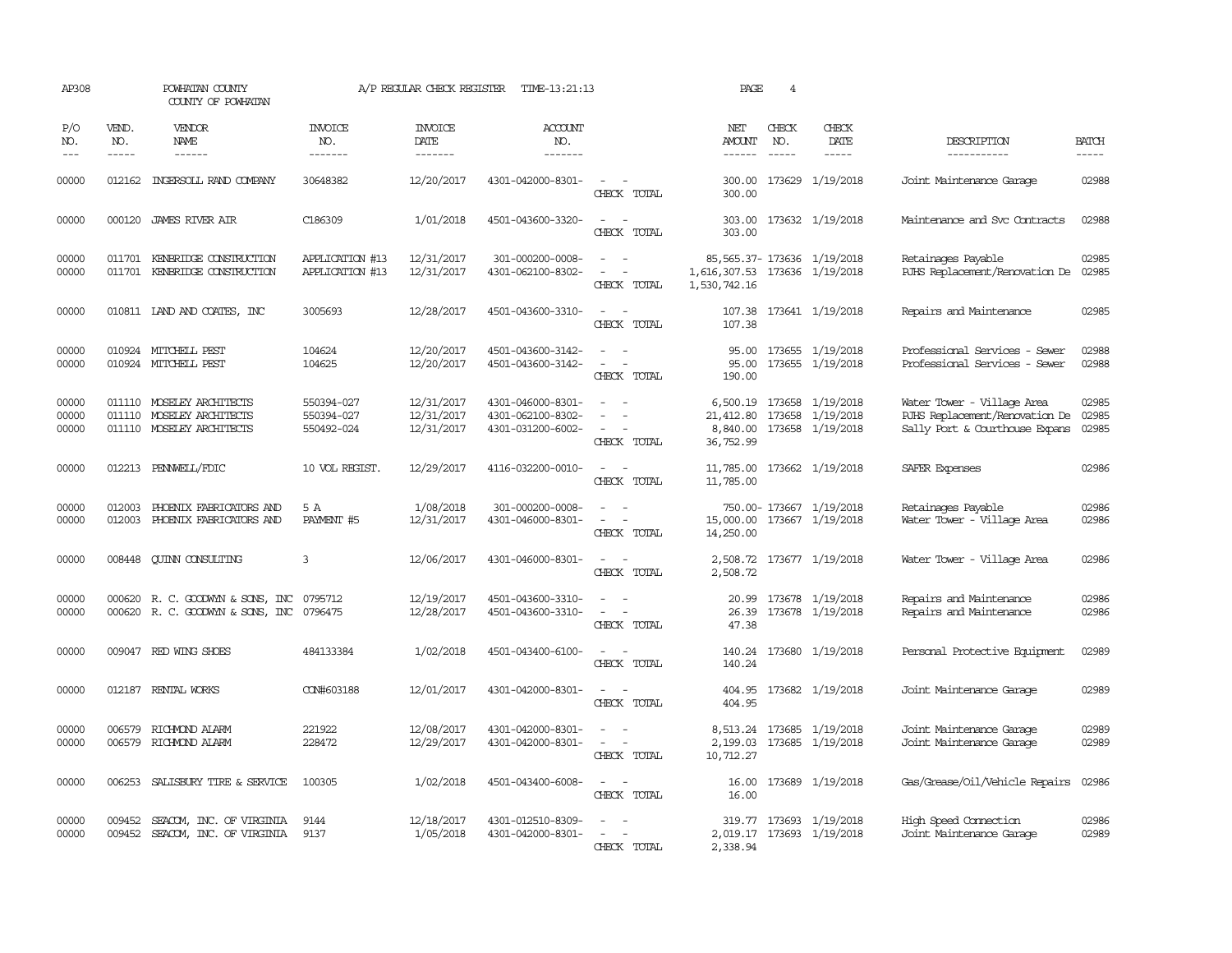| AP308                            |                             | POWHATAN COUNTY<br>COUNTY OF POWHATAN                                                                                                                                  |                                     | A/P REGULAR CHECK REGISTER TIME-13:21:13         |                                                                                  |                                                                                                                             | PAGE                                  | 5                           |                                                                                                        |                                                                                                                                  |                                                                                                                                                                                                                                                                                                                                                                                                                                                                                                     |  |
|----------------------------------|-----------------------------|------------------------------------------------------------------------------------------------------------------------------------------------------------------------|-------------------------------------|--------------------------------------------------|----------------------------------------------------------------------------------|-----------------------------------------------------------------------------------------------------------------------------|---------------------------------------|-----------------------------|--------------------------------------------------------------------------------------------------------|----------------------------------------------------------------------------------------------------------------------------------|-----------------------------------------------------------------------------------------------------------------------------------------------------------------------------------------------------------------------------------------------------------------------------------------------------------------------------------------------------------------------------------------------------------------------------------------------------------------------------------------------------|--|
| P/O<br>NO.<br>$---$              | VEND.<br>NO.<br>$- - - - -$ | VENDOR<br>NAME<br>$- - - - - -$                                                                                                                                        | <b>INVOICE</b><br>NO.<br>-------    | <b>INVOICE</b><br><b>DATE</b><br>--------        | <b>ACCOUNT</b><br>NO.<br>-------                                                 |                                                                                                                             | NET<br><b>AMOUNT</b><br>$- - - - - -$ | CHECK<br>NO.<br>$- - - - -$ | CHECK<br>DATE<br>$- - - - -$                                                                           | DESCRIPTION<br>-----------                                                                                                       | <b>BATCH</b><br>$\begin{tabular}{ccccc} \multicolumn{2}{c}{} & \multicolumn{2}{c}{} & \multicolumn{2}{c}{} & \multicolumn{2}{c}{} & \multicolumn{2}{c}{} & \multicolumn{2}{c}{} & \multicolumn{2}{c}{} & \multicolumn{2}{c}{} & \multicolumn{2}{c}{} & \multicolumn{2}{c}{} & \multicolumn{2}{c}{} & \multicolumn{2}{c}{} & \multicolumn{2}{c}{} & \multicolumn{2}{c}{} & \multicolumn{2}{c}{} & \multicolumn{2}{c}{} & \multicolumn{2}{c}{} & \multicolumn{2}{c}{} & \multicolumn{2}{c}{} & \mult$ |  |
| 00000<br>00000                   |                             | 012212 SOUTHEASTERN EXTRICATION<br>012212 SOUTHEASTERN EXTRICATION                                                                                                     | CORCORAN, JAMES<br>JOHNSON, BRANDON | 12/14/2017<br>1/16/2018                          | 4120-032200-8215-<br>4120-032200-8215-                                           | $\sim$ $ -$<br>$\omega_{\rm{max}}$<br>CHECK TOTAL                                                                           | 350.00                                |                             | 175.00 173698 1/19/2018<br>175.00 173698 1/19/2018                                                     | State Dept of Fire Programs Fu 02986<br>State Dept of Fire Programs Fu 02986                                                     |                                                                                                                                                                                                                                                                                                                                                                                                                                                                                                     |  |
| 00000                            |                             | 009450 SPEC (SLUDGE PROCESS                                                                                                                                            | 2172911-PCU                         | 12/09/2017                                       | 4501-043600-6016-                                                                | $\overline{\phantom{a}}$<br>$\sim$<br>CHECK TOTAL                                                                           | 1,950.00<br>1,950.00                  |                             | 173701 1/19/2018                                                                                       | Chemicals                                                                                                                        | 02986                                                                                                                                                                                                                                                                                                                                                                                                                                                                                               |  |
| 00000<br>00000                   | 001940                      | STANDBY SYSTEMS, INC.<br>001940 STANDBY SYSTEMS, INC.                                                                                                                  | 12172721<br>12172721                | 12/21/2017<br>12/21/2017                         | 4501-043600-3320-<br>4501-043600-3310-                                           | $\equiv$<br>CHECK TOTAL                                                                                                     | 160.00<br>170.26                      |                             | 173703 1/19/2018<br>10.26 173703 1/19/2018                                                             | Maintenance and Svc Contracts<br>Repairs and Maintenance                                                                         | 02989<br>02989                                                                                                                                                                                                                                                                                                                                                                                                                                                                                      |  |
| 00000                            |                             | 012214 TARGETSOLUTIONS LEARNING                                                                                                                                        | INV00000021566                      | 12/29/2017                                       | 4120-032200-8215-                                                                | CHECK TOTAL                                                                                                                 | 19,145.00<br>19, 145, 00              |                             | 173708 1/19/2018                                                                                       | State Dept of Fire Programs Fu                                                                                                   | 02986                                                                                                                                                                                                                                                                                                                                                                                                                                                                                               |  |
| 00000                            |                             | 007450 THOMSON REUTERS -                                                                                                                                               | 837465829                           | 12/31/2017                                       | 4116-021100-6012-                                                                | $\frac{1}{2} \left( \frac{1}{2} \right) \left( \frac{1}{2} \right) = \frac{1}{2} \left( \frac{1}{2} \right)$<br>CHECK TOTAL | 404.32<br>404.32                      |                             | 173709 1/19/2018                                                                                       | Law Library Expenses                                                                                                             | 02986                                                                                                                                                                                                                                                                                                                                                                                                                                                                                               |  |
| 00000                            |                             | 006679 TREASURER, CHESTERFIELD                                                                                                                                         | 2015393 12/17                       | 12/27/2017                                       | 4501-043400-5112-                                                                | $\omega_{\rm{max}}$ and $\omega_{\rm{max}}$<br>CHECK TOTAL                                                                  | 41,565.75                             |                             | 41,565.75 173715 1/19/2018                                                                             | Chesterfield Water Bi-monthly                                                                                                    | 02984                                                                                                                                                                                                                                                                                                                                                                                                                                                                                               |  |
| 00000<br>00000                   |                             | 007415 VIRGINIA UTILITY<br>007415 VIRGINIA UTILITY                                                                                                                     | 12170339<br>12170339                | 12/31/2017<br>12/31/2017                         | 4501-043500-3140-<br>4501-043600-3142-                                           | $\omega_{\rm{max}}$ and $\omega_{\rm{max}}$<br>$\sim 100$ km s $^{-1}$<br>CHECK TOTAL                                       | 77.70                                 |                             | 38.85 173727 1/19/2018<br>38.85 173727 1/19/2018                                                       | Professional Services - Water<br>Professional Services - Sewer                                                                   | 02986<br>02986                                                                                                                                                                                                                                                                                                                                                                                                                                                                                      |  |
| 00000                            |                             | 011181 WELLS FARGO FINANCIAL                                                                                                                                           | 5004476410                          | 12/22/2017                                       | 4501-043400-3320-                                                                | $\sim$ $ \sim$<br>CHECK TOTAL                                                                                               | 234.61                                |                             | 234.61 173732 1/19/2018                                                                                | Maintenance and Service Contra                                                                                                   | 02986                                                                                                                                                                                                                                                                                                                                                                                                                                                                                               |  |
| 00000                            |                             | 008224 WORLDVIEW SOLUTIONS, INC. 13461                                                                                                                                 |                                     | 1/05/2018                                        | 4116-012520-0001-                                                                | CHECK TOTAL                                                                                                                 | 3,700.00                              |                             | 3,700.00 173737 1/19/2018                                                                              | GIS PSAP Expenses                                                                                                                | 02986                                                                                                                                                                                                                                                                                                                                                                                                                                                                                               |  |
| 00000<br>00000<br>00000<br>00000 | 009183<br>009183            | AIR, WATER & SOIL LABORA- V18000269<br>AIR, WATER & SOIL LABORA- V18000335<br>009183 AIR, WATER & SOIL LABORA- V18000362<br>009183 AIR, WATER & SOIL LABORA- V18000369 |                                     | 1/12/2018<br>1/16/2018<br>1/17/2018<br>1/17/2018 | 4501-043600-3142-<br>4501-043600-3142-<br>4501-043600-3142-<br>4501-043500-3140- | $\sim$<br>$\sim$ $ -$<br>CHECK TOTAL                                                                                        | 413.60                                |                             | 40.00 173742 1/25/2018<br>111.80 173742 1/25/2018<br>221.80 173742 1/25/2018<br>40.00 173742 1/25/2018 | Professional Services - Sewer<br>Professional Services - Sewer<br>Professional Services - Sewer<br>Professional Services - Water | 02998<br>02998<br>02998<br>02998                                                                                                                                                                                                                                                                                                                                                                                                                                                                    |  |
| 00000                            |                             | 011931 ALTAIRIS TECHNOLOGY                                                                                                                                             | 08-POW                              | 1/11/2018                                        | 4301-031200-6001-                                                                | $ -$<br>CHECK TOTAL                                                                                                         | 18,974.00                             |                             | 18,974.00 173743 1/25/2018                                                                             | Public Safety Radio System                                                                                                       | 02999                                                                                                                                                                                                                                                                                                                                                                                                                                                                                               |  |
| 00000                            |                             | 007436 AQUA VIRGINIA, INC.                                                                                                                                             | 0574661 1/18                        | 1/09/2018                                        | 4501-043400-5130-                                                                | CHECK TOTAL                                                                                                                 | 33.72                                 |                             | 33.72 173745 1/25/2018                                                                                 | Water                                                                                                                            | 02998                                                                                                                                                                                                                                                                                                                                                                                                                                                                                               |  |
| 00000                            |                             | 007436 AQUA VIRGINIA, INC.                                                                                                                                             | 1188328 1/18                        | 1/09/2018                                        | 4501-043600-5130-                                                                | $\overline{\phantom{a}}$<br>$\sim$<br>CHECK TOTAL                                                                           | 17.62<br>17.62                        |                             | 173746 1/25/2018                                                                                       | Water - Sewer Facilities                                                                                                         | 02998                                                                                                                                                                                                                                                                                                                                                                                                                                                                                               |  |
| 00000                            |                             | 011095 ARROW INTERNATIONAL, INC.                                                                                                                                       | 95420197                            | 1/10/2018                                        | 4120-032301-6013-                                                                | $\sim$ $  -$<br>CHECK TOTAL                                                                                                 | 1,655.00                              |                             | 1,655.00 173747 1/25/2018                                                                              | Medical Supplies                                                                                                                 | 02999                                                                                                                                                                                                                                                                                                                                                                                                                                                                                               |  |
| 00000<br>00000                   |                             | 006655 BLOSSMAN GAS COMPANIES<br>006655 BLOSSMAN GAS COMPANIES,                                                                                                        | 2931690<br>2931790                  | 1/16/2018<br>1/16/2018                           | 4501-043600-5120-<br>4501-043600-5120-                                           | $\sim$ 100 $\sim$<br>$\mathcal{L}_{\text{max}}$ , and<br>CHECK TOTAL                                                        | 1,207.44                              |                             | 575.63 173752 1/25/2018<br>631.81 173752 1/25/2018                                                     | Fuel (htg)<br>Fuel (htg)                                                                                                         | 02998<br>02998                                                                                                                                                                                                                                                                                                                                                                                                                                                                                      |  |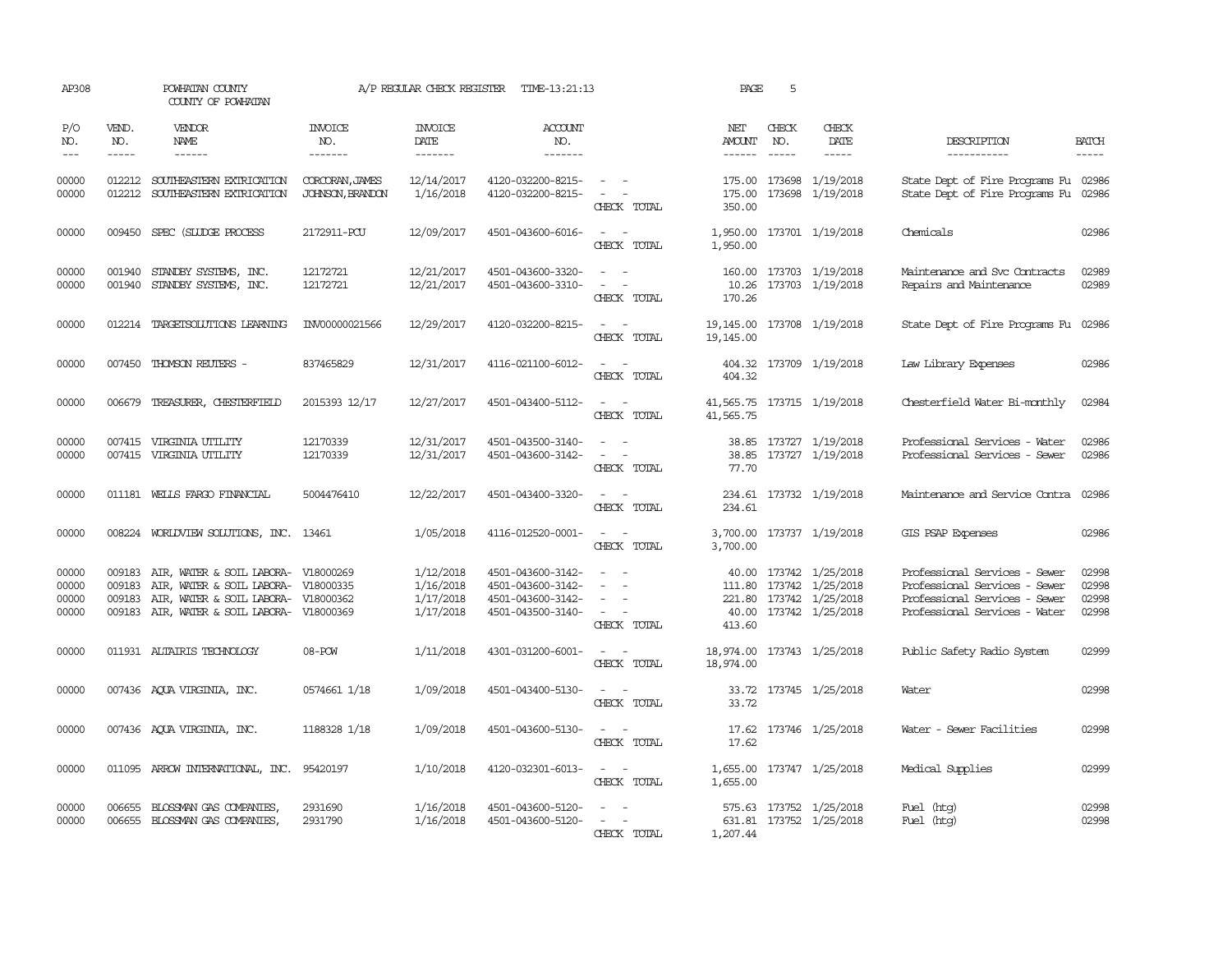| AP308                                                                | POWHATAN COUNTY<br>COUNTY OF POWHATAN |                                                                                                                                                                      | A/P REGULAR CHECK REGISTER<br>TIME-13:21:13                                                              |                                                                                                              |                                                                                                                                                                      |                                           | PAGE                           | 6                             |                                                                                                                                                                                                               |                                                                                                                                              |                                                                      |  |  |  |  |
|----------------------------------------------------------------------|---------------------------------------|----------------------------------------------------------------------------------------------------------------------------------------------------------------------|----------------------------------------------------------------------------------------------------------|--------------------------------------------------------------------------------------------------------------|----------------------------------------------------------------------------------------------------------------------------------------------------------------------|-------------------------------------------|--------------------------------|-------------------------------|---------------------------------------------------------------------------------------------------------------------------------------------------------------------------------------------------------------|----------------------------------------------------------------------------------------------------------------------------------------------|----------------------------------------------------------------------|--|--|--|--|
| P/O<br>NO.<br>$---$                                                  | VEND.<br>NO.<br>$- - - - -$           | VENDOR<br>NAME<br>------                                                                                                                                             | INVOICE<br>NO.<br>-------                                                                                | <b>INVOICE</b><br>DATE<br>-------                                                                            | <b>ACCOUNT</b><br>NO.<br>-------                                                                                                                                     |                                           | NET<br>AMOUNT<br>$\frac{1}{2}$ | CHECK<br>NO.<br>$\frac{1}{2}$ | CHECK<br>DATE                                                                                                                                                                                                 | DESCRIPTION<br>-----------                                                                                                                   | <b>BATCH</b><br>-----                                                |  |  |  |  |
| 00000                                                                |                                       | 008713 BLUE RIDGE RESCUE                                                                                                                                             | 42917                                                                                                    | 1/10/2018                                                                                                    | 4116-032200-0010-                                                                                                                                                    | $\overline{\phantom{a}}$<br>CHECK TOTAL   | 1,810.00<br>1,810.00           |                               | 173753 1/25/2018                                                                                                                                                                                              | SAFER Expenses                                                                                                                               | 02999                                                                |  |  |  |  |
| 00000                                                                |                                       | 006965 CINIAS CORPORATION                                                                                                                                            | 143317429                                                                                                | 1/10/2018                                                                                                    | 4501-043400-6011-                                                                                                                                                    | CHECK TOTAL                               | 94.79                          |                               | 94.79 173758 1/25/2018                                                                                                                                                                                        | Uniforms                                                                                                                                     | 02998                                                                |  |  |  |  |
| 00000<br>00000<br>00000<br>00000<br>00000<br>00000<br>00000<br>00000 |                                       | 011751 COMPASS MD<br>011751 COMPASS MD<br>011751 COMPASS MD<br>011751 COMPASS MD<br>011751 COMPASS MD<br>011751 COMPASS MD<br>011751 COMPASS MD<br>011751 COMPASS MD | A. HAZEIRIGG<br><b>B.BOYT</b><br>E. MAYS<br>E. MCPHERSON<br>J.DUNN<br>L. REYES<br>S. HALL<br>T. QUINIONS | 11/29/2017<br>10/12/2017<br>10/17/2017<br>10/18/2017<br>10/12/2017<br>11/28/2017<br>10/12/2017<br>10/26/2017 | 4116-032200-0010-<br>4116-032200-0010-<br>4116-032200-0010-<br>4116-032200-0010-<br>4116-032200-0010-<br>4116-032200-0010-<br>4116-032200-0010-<br>4116-032200-0010- | $\sim$<br>$\sim$<br>$\sim$<br>CHECK TOTAL | 658.50<br>5,089.00             |                               | 479.50 173761 1/25/2018<br>173761 1/25/2018<br>658.50 173761 1/25/2018<br>658.50 173761 1/25/2018<br>658.50 173761 1/25/2018<br>658.50 173761 1/25/2018<br>658.50 173761 1/25/2018<br>658.50 173761 1/25/2018 | SAFER Expenses<br>SAFER Expenses<br>SAFER Expenses<br>SAFER Expenses<br>SAFER Expenses<br>SAFER Expenses<br>SAFER Expenses<br>SAFER Expenses | 02999<br>02999<br>02999<br>02999<br>02999<br>02999<br>02999<br>02999 |  |  |  |  |
| 00000<br>00000                                                       | 011389                                | COSTEN FLOORS<br>011389 COSTEN FLOORS                                                                                                                                | CG707146<br>CG707979                                                                                     | 12/31/2017<br>1/10/2018                                                                                      | 4301-014500-0023-<br>4301-014500-0023-                                                                                                                               | $\sim$<br>$\sim$ $\sim$<br>CHECK TOTAL    | 724.00<br>44,779.00            |                               | 44,055.00 173763 1/25/2018<br>173763 1/25/2018                                                                                                                                                                | Human Services Carpet<br>Human Services Carpet                                                                                               | 02998<br>02998                                                       |  |  |  |  |
| 00000<br>00000                                                       | 000860<br>000860                      | DOMINION ENERGY VIRGINIA<br>DOMINION ENERGY VIRGINIA                                                                                                                 | 0998223150 1/18<br>2907028530 1/18                                                                       | 1/09/2018<br>1/03/2018                                                                                       | 4501-043400-5110-<br>4501-043400-5110-                                                                                                                               | $\sim$<br>CHECK TOTAL                     | 46.38<br>194.81                |                               | 148.43 173767 1/25/2018<br>173767 1/25/2018                                                                                                                                                                   | Electricity<br>Electricity                                                                                                                   | 02998<br>02998                                                       |  |  |  |  |
| 00000                                                                | 000860                                | DOMINION ENERGY VIRGINIA                                                                                                                                             | 3085476897 1/18                                                                                          | 1/03/2018                                                                                                    | 4501-043600-5110-                                                                                                                                                    | $\sim$ $  -$<br>CHECK TOTAL               | 290.15                         |                               | 290.15 173768 1/25/2018                                                                                                                                                                                       | Electricity                                                                                                                                  | 02998                                                                |  |  |  |  |
| 00000                                                                | 000860                                | DOMINION ENERGY VIRGINIA                                                                                                                                             | 9052426195 1/18                                                                                          | 1/03/2018                                                                                                    | 4501-043600-5110-                                                                                                                                                    | CHECK TOTAL                               | 86.83                          |                               | 86.83 173769 1/25/2018                                                                                                                                                                                        | Electricity                                                                                                                                  | 02998                                                                |  |  |  |  |
| 00000                                                                |                                       | 006510 EMERGENCY SERVICES                                                                                                                                            | 258                                                                                                      | 1/09/2018                                                                                                    | 4120-032300-3110-                                                                                                                                                    | CHECK TOTAL                               | 22,046.84<br>22,046.84         |                               | 173772 1/25/2018                                                                                                                                                                                              | Contract Services-Daytime Cove 03000                                                                                                         |                                                                      |  |  |  |  |
| 00000                                                                |                                       | 009639 EMS MANAGEMENT &                                                                                                                                              | 032191                                                                                                   | 12/31/2017                                                                                                   | 4120-032300-5845-                                                                                                                                                    | $\overline{\phantom{a}}$<br>CHECK TOTAL   | 2,339.80                       |                               | 2,339.80 173773 1/25/2018                                                                                                                                                                                     | EMS Transport Third Party Bill 03000                                                                                                         |                                                                      |  |  |  |  |
| 00000                                                                |                                       | 000338 FIRE PROTECTION EQUIP. CO 00068345                                                                                                                            |                                                                                                          | 12/18/2017                                                                                                   | 4301-032200-0006-                                                                                                                                                    | CHECK TOTAL                               | 8,813.00                       |                               | 8,813.00 173776 1/25/2018                                                                                                                                                                                     | Self Contained Breathing Appar 03000                                                                                                         |                                                                      |  |  |  |  |
| 00000                                                                |                                       | 000620 R. C. GOODWYN & SONS, INC 0797121                                                                                                                             |                                                                                                          | 1/05/2018                                                                                                    | 4501-043600-3310-                                                                                                                                                    | CHECK TOTAL                               | 23.96                          |                               | 23.96 173797 1/25/2018                                                                                                                                                                                        | Repairs and Maintenance                                                                                                                      | 02998                                                                |  |  |  |  |
| 00000                                                                |                                       | 006466 RADIO COMMUNICATION OF VA 602001324-1                                                                                                                         |                                                                                                          | 12/29/2017                                                                                                   | 4301-012500-8303-                                                                                                                                                    | $\sim$ $\sim$<br>CHECK TOTAL              | 2,375.00                       |                               | 2,375.00 173799 1/25/2018                                                                                                                                                                                     | Replacement Ambulances/Chassis                                                                                                               | 03001                                                                |  |  |  |  |
| 00000<br>00000<br>00000                                              | 007325                                | RICHMOND OXYGEN CO.<br>007325 RICHMOND OXYGEN CO.<br>007325 RICHMOND OXYGEN CO.                                                                                      | 270596<br>270597<br>271054                                                                               | 12/13/2017<br>12/13/2017<br>12/27/2017                                                                       | 4120-032301-6013-<br>4120-032301-6013-<br>4120-032301-6013-                                                                                                          | $\sim$<br>$\sim$<br>CHECK TOTAL           | 168.00<br>348.00               |                               | 173800 1/25/2018<br>47.00 173800 1/25/2018<br>133.00 173800 1/25/2018                                                                                                                                         | Medical Supplies<br>Medical Supplies<br>Medical Supplies                                                                                     | 03001<br>03001<br>03001                                              |  |  |  |  |
| 00000                                                                |                                       | 008641 SCHOLASTIC SPORTS, INC.                                                                                                                                       | R872621387                                                                                               | 12/21/2017                                                                                                   | 4116-032200-0010-                                                                                                                                                    | CHECK TOTAL                               | 175.00                         |                               | 175.00 173804 1/25/2018                                                                                                                                                                                       | SAFER Expenses                                                                                                                               | 03001                                                                |  |  |  |  |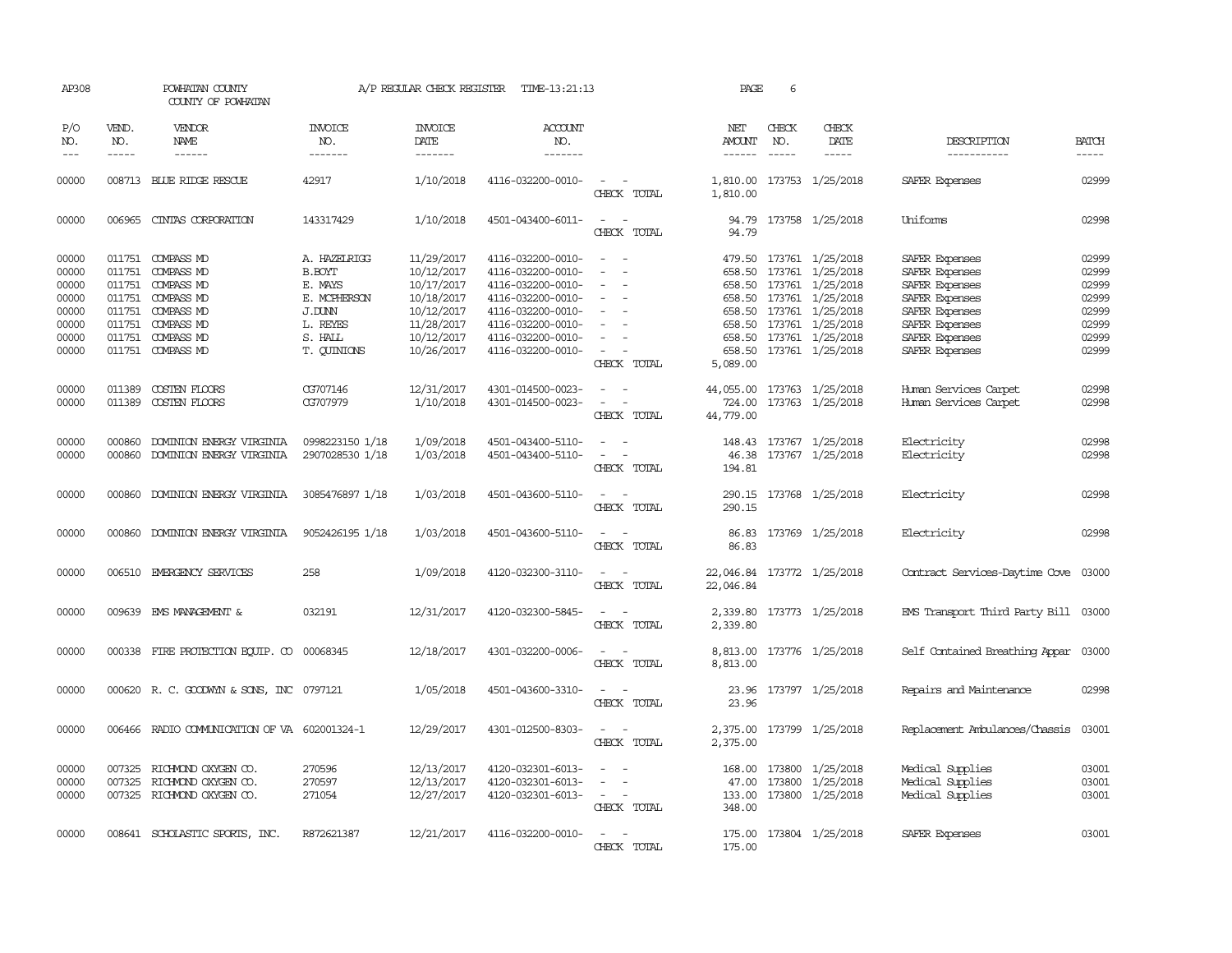| AP308          | POWHATAN COUNTY<br>COUNTY OF POWHATAN |                                      | A/P REGULAR CHECK REGISTER<br>TIME-13:21:13 |                                   |                                        |                                                                                                                                                                                                                                             | PAGE                 |                             |                                               |                                  |                       |
|----------------|---------------------------------------|--------------------------------------|---------------------------------------------|-----------------------------------|----------------------------------------|---------------------------------------------------------------------------------------------------------------------------------------------------------------------------------------------------------------------------------------------|----------------------|-----------------------------|-----------------------------------------------|----------------------------------|-----------------------|
| P/O<br>NO.     | VEND.<br>NO.<br>-----                 | VENDOR<br>NAME<br>------             | INVOICE<br>NO.<br>-------                   | <b>INVOICE</b><br>DATE<br>------- | <b>ACCOUNT</b><br>NO.<br>-------       |                                                                                                                                                                                                                                             | NET<br>AMOUNT        | CHECK<br>NO.<br>$- - - - -$ | CHECK<br>DATE<br>------                       | DESCRIPTION<br>-----------       | <b>BATCH</b><br>----- |
| 00000          | 007750                                | SHEEHY FORD AUTO STORES              | DEAL#132087                                 | 1/22/2018                         | 4301-012500-8302-                      | $\frac{1}{2} \left( \frac{1}{2} \right) \left( \frac{1}{2} \right) = \frac{1}{2} \left( \frac{1}{2} \right)$<br>CHECK TOTAL                                                                                                                 | 31,065.00            |                             | 31,065.00 173805 1/25/2018                    | Other County Vehicles            | 02998                 |
| 00000          | 006594                                | SOUTHSIDE ELECTRIC COOP              | 63504003 12/17                              | 12/18/2017                        | 4501-043600-5110-                      | $\frac{1}{2} \left( \frac{1}{2} \right) \left( \frac{1}{2} \right) = \frac{1}{2} \left( \frac{1}{2} \right)$<br>CHECK TOTAL                                                                                                                 | 2,362.06<br>2,362.06 |                             | 173806 1/25/2018                              | Electricity                      | 02998                 |
| 00000<br>00000 | 011988<br>011988                      | SUMMIT MEDIA LLC<br>SUMMIT MEDIA LLC | 847-12853<br>889-3134                       | 12/20/2017<br>12/31/2017          | 4116-032200-0010-<br>4116-032200-0010- | $\frac{1}{2} \left( \frac{1}{2} \right) \left( \frac{1}{2} \right) = \frac{1}{2} \left( \frac{1}{2} \right)$<br>$\frac{1}{2} \left( \frac{1}{2} \right) \left( \frac{1}{2} \right) = \frac{1}{2} \left( \frac{1}{2} \right)$<br>CHECK TOTAL | 3,580.00<br>5,617.00 |                             | 173809 1/25/2018<br>2,037.00 173809 1/25/2018 | SAFER Expenses<br>SAFER Expenses | 03001<br>03001        |
| 00000          | 011188                                | TECH FIRE & SAFEIY                   | 1309                                        | 12/12/2017                        | 4116-032200-0010-                      | $\sim$ $\sim$<br>CHECK<br>TOTAL                                                                                                                                                                                                             | 1,460.00<br>1,460.00 |                             | 173810 1/25/2018                              | SAFER Expenses                   | 03001                 |
|                |                                       |                                      |                                             |                                   |                                        |                                                                                                                                                                                                                                             |                      |                             |                                               |                                  |                       |

CHECK TYPE TOTAL 2,252,621.92